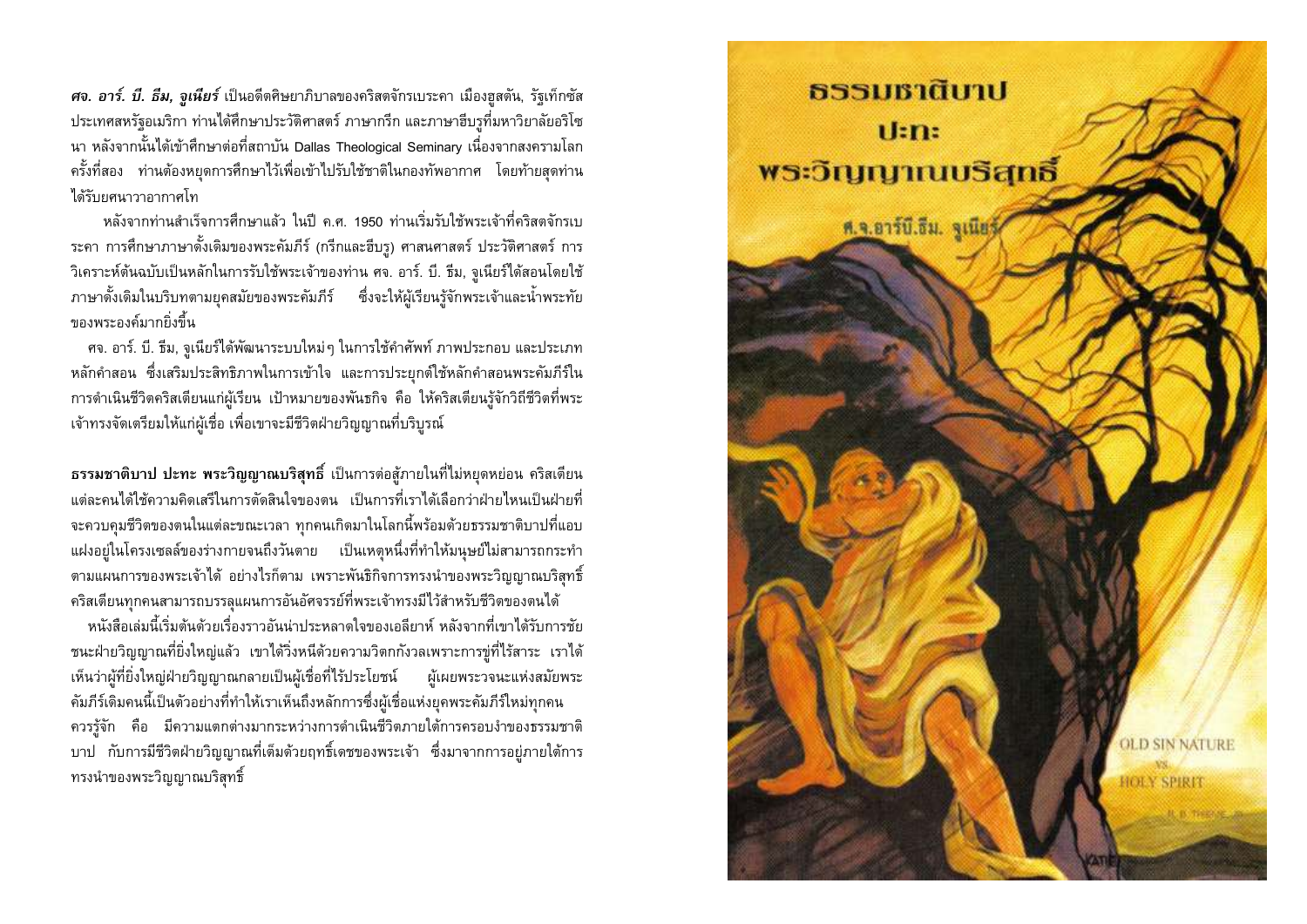# ธรรมชาติบาป ปะทะ พระวิญญาณบริสุทธิ์

(Old Sin Nature vs. Holy Spirit)

ศจ. อาร์. บี. ธีม, จูเนียร์



R.B. THIEME, JR., BIBLE MINISTRIES HOUSTON, TEXAS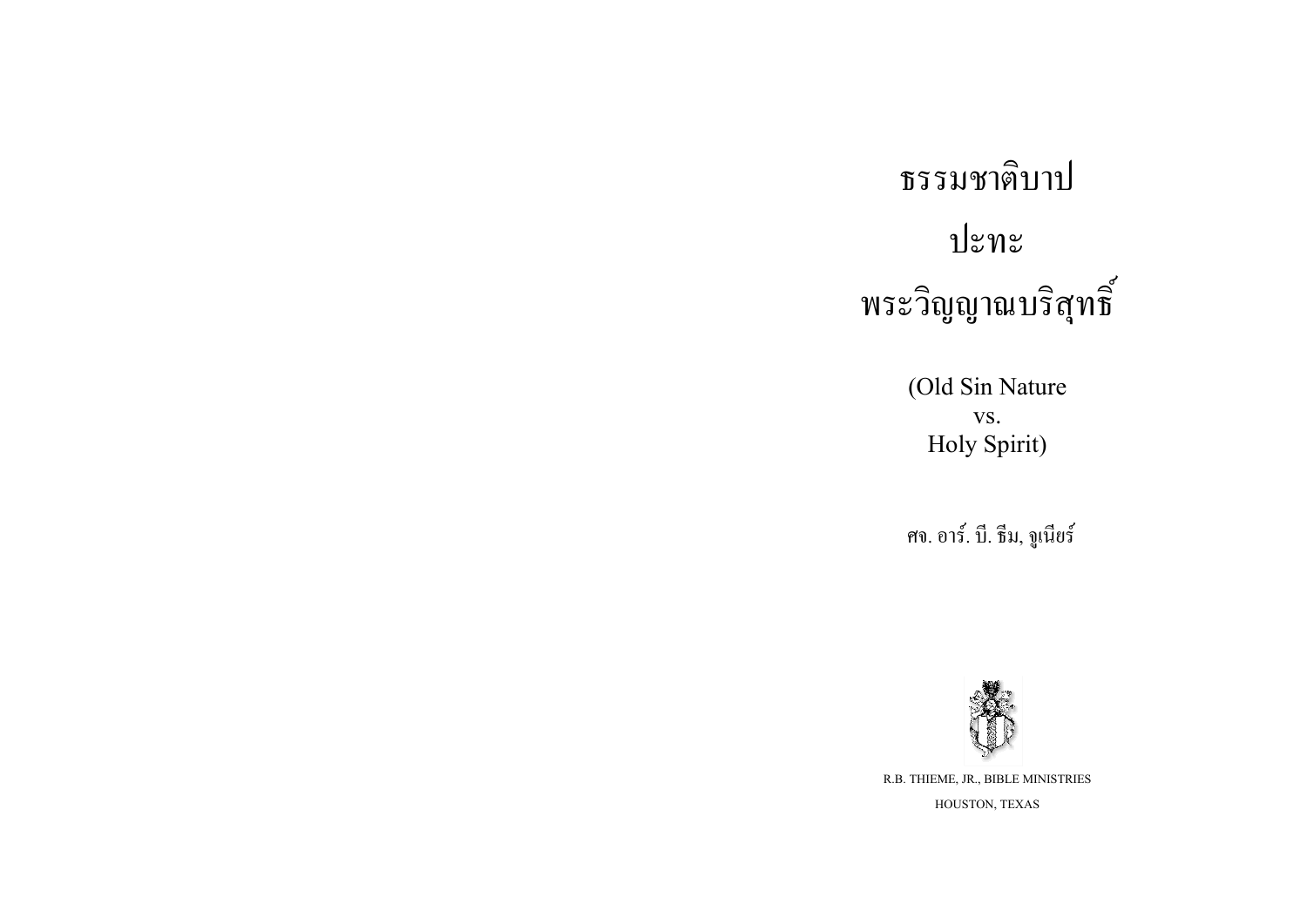#### นโยบายด้านการเงิน

ผู้ใดที่ต้องการรับหนังสือหรือเทปจากพันธกิจ อาร์. บี. ธีม, จูเนียร์ ไบเบิล มิ นิสทรีส์ จะไม่ต้องเสียค่าใช้จ่ายใดๆทั้งสิ้น พระเจ้าทรงประทานหลักคำสอนพระ คัมภีร์ เราปรารถนาที่จะสะท้อนพระคุณของพระองค์ เพราะฉะนั้นทางพันธกิจ นี้จึงไม่ขอค่าตอบแทน เมื่อผู้เชื่อได้สำนึกถึงคุณค่าในการเผยแผ่หลักคำสอนพระ คัมภีร์แล้ว เขาจึงมีภาระใจในการสนับสนุนองค์กรที่รับใช้ในพันธกิจประเภทนี้

หนังสือเล่มนี้เรียบเรียงมาจากคำบรรยายและบันทึกของ ศจ. อาร์. บี. ธีม, จูเนียร์

ผู้ที่ประสงค์จะรับรายการชื่อหนังสือและเทปต่างๆ ในภาษาอังกฤษ กรุณาติดต่อที่ : R. B Thieme, Jr., Bible Ministries P.O Box 460829, Houston, Texas 77056-8829 หรือดูเว็บไซท์ที่ www.rbthieme.org (หนังสือภาษาไทย www.maxklein.org)

 $\mathbb O$  (สงวนลิขสิทธิ์) 1973, 1974, 1976, 2000 โดย ศจ.อาร์. บี. ธีม, จูเนียร์  $\hat{\mathfrak{n}}$ บับแรก 1973  $\hat{\mathfrak{n}}$ บับที่ 4 2000

การคัดลอกส่วนใดๆ ในหนังสือเล่มนี้ไปเผยแพร่ในทูกรูปแบบต้องได้รับอนุญาตจากเจ้าของลิขสิทธ์

แปลและพิมพ์เป็นภาษาไทยโคยรับอนุญาตจาก อาร์. บี. ธีม, จูเนียร์ ไบเบิล มินิสทรีส์

Translated and printed with the permission of R.B. Thieme, Jr. Bible Ministries

ิ ฉบับนี้พิมพ์ที่เชียงใหม่ ค.ศ 2006

## <u>สารบัญ</u>

| ภาคผนวก C  40 สิ่งที่พระเจ้าทรงประทานแก่ผู้เชื่อทุกคน ณ เวลารอด55 |
|-------------------------------------------------------------------|
|                                                                   |
|                                                                   |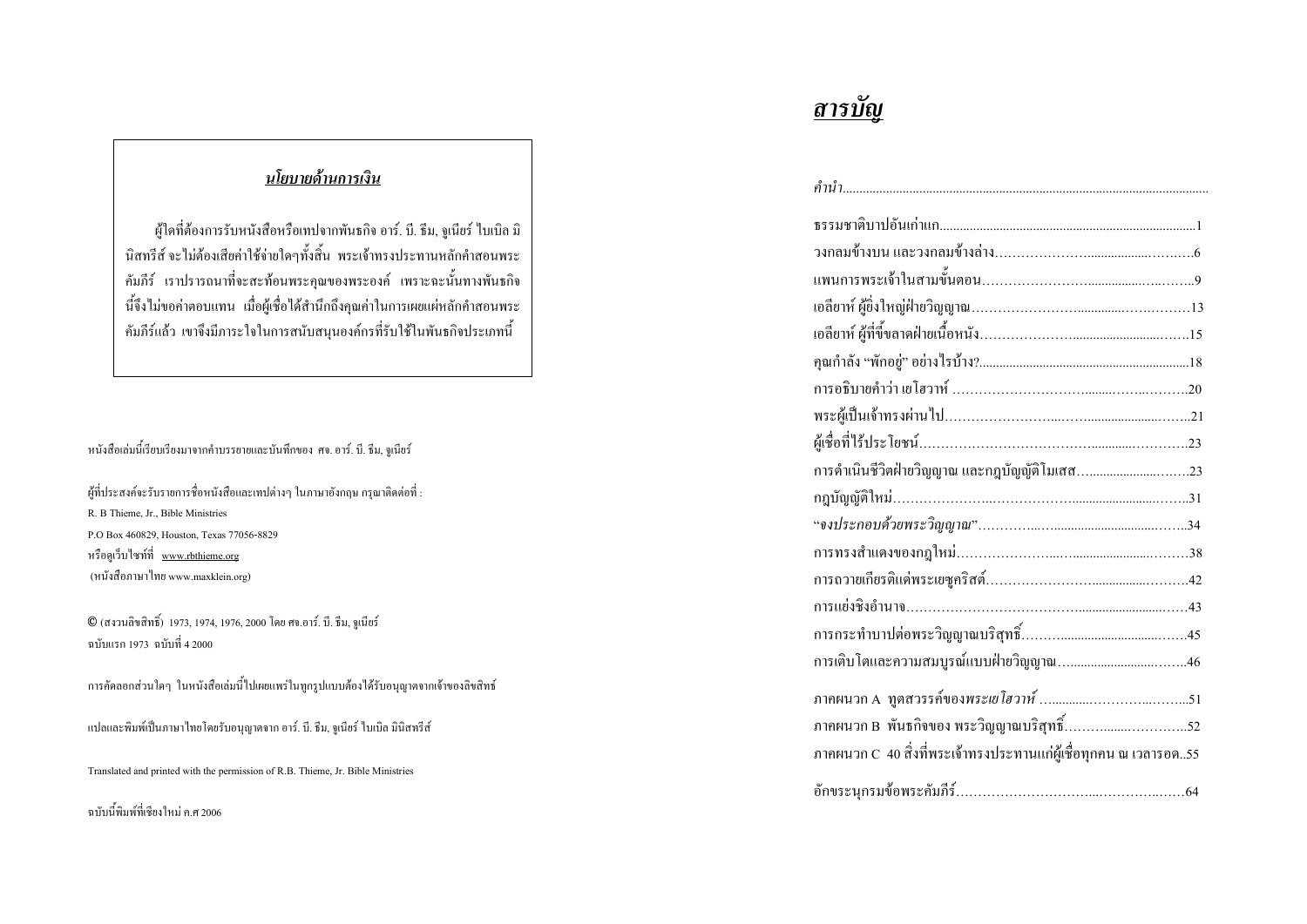ก่อนที่ท่านจะเริ่มต้นศึกษาบทเรียนพระกัมภีร์ ถ้าคุณเป็นผู้เชื่อในพระเยซูคริสต์เจ้า จงกล่าวถึง (สารภาพ) บาปของท่านโดยส่วนตัวกับพระเจ้า

> ถ้าเรากล่าวถึง [สารภาพ] บาปของเรา พระองค์ทรงสัตย์ซื่อและ เที่ยงธรรม ก็จะทรงโปรดยกบาปของเราและจะทรงชำระเราให้ พ้นจากการอธรรมทั้งสิ้น (1 ยอห์น 1:9 )

จากนี้ท่านจะมีสัมพันธภาพกับพระองค์ และจะ ได้รับการทรงนำจากพระวิญญาณ บริสุทธิ์ ท่านจึงพร้อมที่จะศึกษาพระคำของพระเจ้า

พระเจ้าทรงเป็นวิญญาณ และผู้ที่นมัสการพระองค์ ค้อง นมัสการพระองค์ด้วย (การทรงนำจาก) พระวิญญาณและความ ึ่งริง (จากพระคัมภีร์) (ยอห์น 4: 24)

ถ้าหากท่านไม่เคยเชื่อในองค์พระเยซูคริสต์เจ้าและไม่เคยเชื่อว่าพระองค์ทรงเป็นพระ ผู้ช่วยให้รอดของท่าน ประเด็นสำคัญใม่ใช่การสารภาพบาป เพราะท่านจำเป็นต้อง เชื่อในพระเยซูกริสต์เจ้าก่อนที่จะได้รับการยกโทษจากบาปที่เคยทำมา

> ผู้ที่วางใจในพระบุตรก็มีชีวิตนิรันคร์ ผู้ที่ไม่เชื่อฟังพระบุตรก็จะ ไม่ได้เห็นชีวิต แต่พระพิโรธของพระเจ้าตกอยู่กับเขา (ยอห์น 3:36)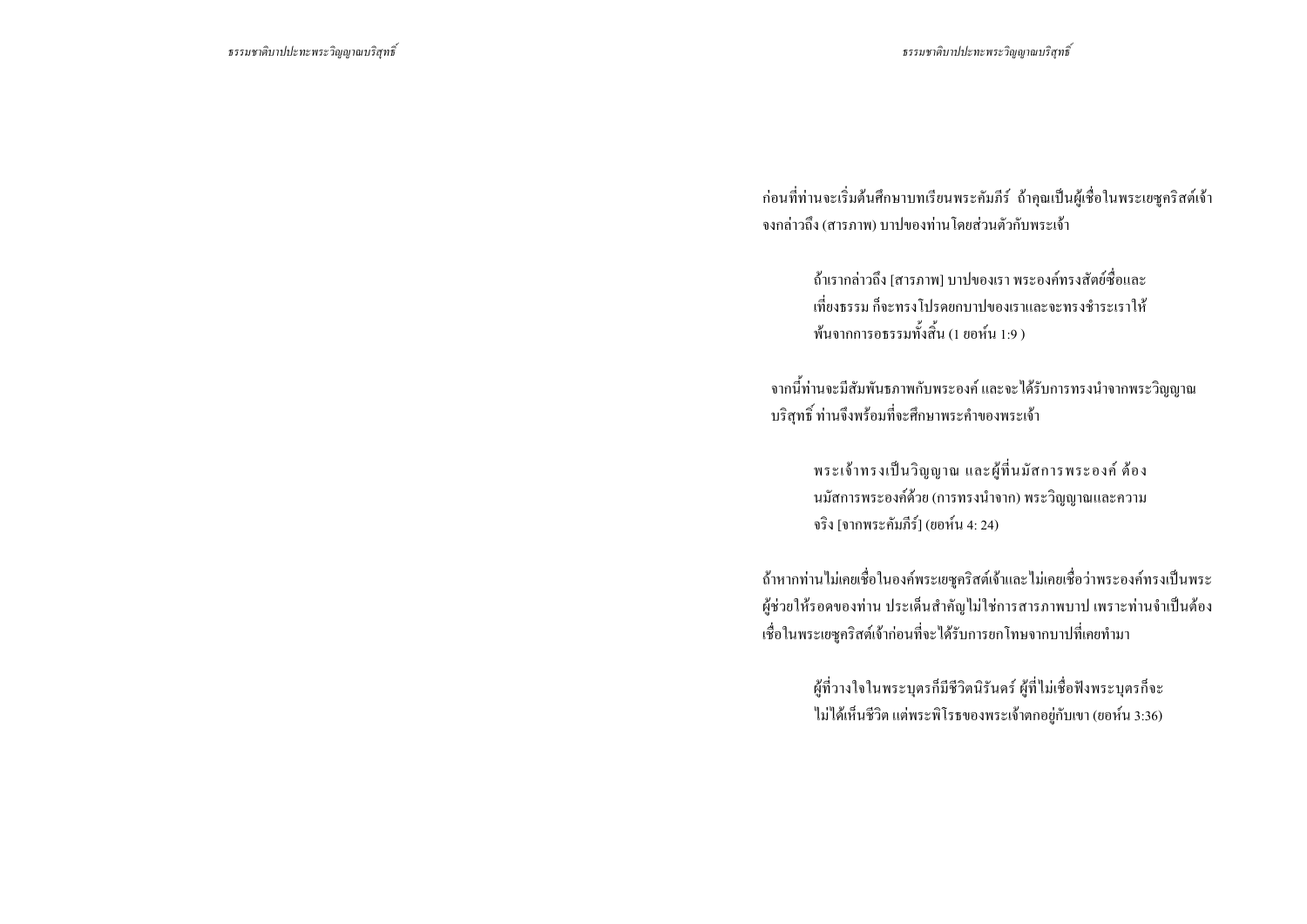เพราะว่าพระวจนะของพระเจ้านั้นไม่ตายและทรงพลานุภาพอยู่เสมอ คมยิ่งกว่า ิดาบสองคมใคๆ แทงทะลุกระทั่งจิตและวิญญาณตลอดข้อกระดูกและไขใน ึกระดูก และสามารถวินิจฉัยความคิดและความมุ่งหมายในใจด้วย (ฮีบรุ 4:12)

พระคัมภีร์ทุกตอนใด้รับการดลใจ จากพระเจ้า และเป็นประ โยชน์ในการสอน การ ดักเดือนว่ากล่าว การปรับปรุงแก้ไขคนให้ดี และการอบรมในทางธรรม เพื่อให้คน ของพระเจ้าจะพรักพร้อมที่จะกระทำการคีทุกอย่าง (2 ทิโมธี 3:16-17)

้จงอุตส่าห์สำแดงตนว่าได้ทรงพิสูจน์แล้ว เป็นคนงานที่ไม่ต้องอาย ใช้พระวจนะ แห่งความจริงอย่างถูกต้อง (2 ทิโมธี 2:15)

## ิธรรมชาติบาปอันเก่าแก่

้ตราบใดที่คุณมีชีวิตอยู่บนโลก ธรรมชาติบาป และ พระวิญญาณ บริสุทธิ์ จะคำรงอยู่ภายในร่างกายของคุณ และจะสู้รบกันเพื่อชิงการ ควบคุมจิตใจของคุณ เมื่อพระวิญญาณบริสุทธิ์ทรงควบคุมจิตใจของคุณ อยู่ คุณกำลังคำเนินชีวิตฝ่ายวิญญาณ แต่ถ้าหากธรรมชาติบาปเป็นฝ่าย ี ควบคุมจิตใจคุณ นั่นหมายความว่าคุณกำลังดำเนินชีวิตฝ่ายเนื้อหนัง ทุก ครั้งที่คุณตัดสินใจที่จะกระทำบาป (เป็นการที่คุณเลือกกระทำบาป) ธรรมชาติบาปอันเก่าแก่ได้ชนะการสู้รบ คุณไม่ได้สูญเสียความรอดหรือ ความสัมพันธ์นิรันดร์ที่คุณมีกับพระเจ้า แต่คุณใด้เสียสัมพันธภาพ (lose fellowship) กับพระองค์อย่างชั่วคราว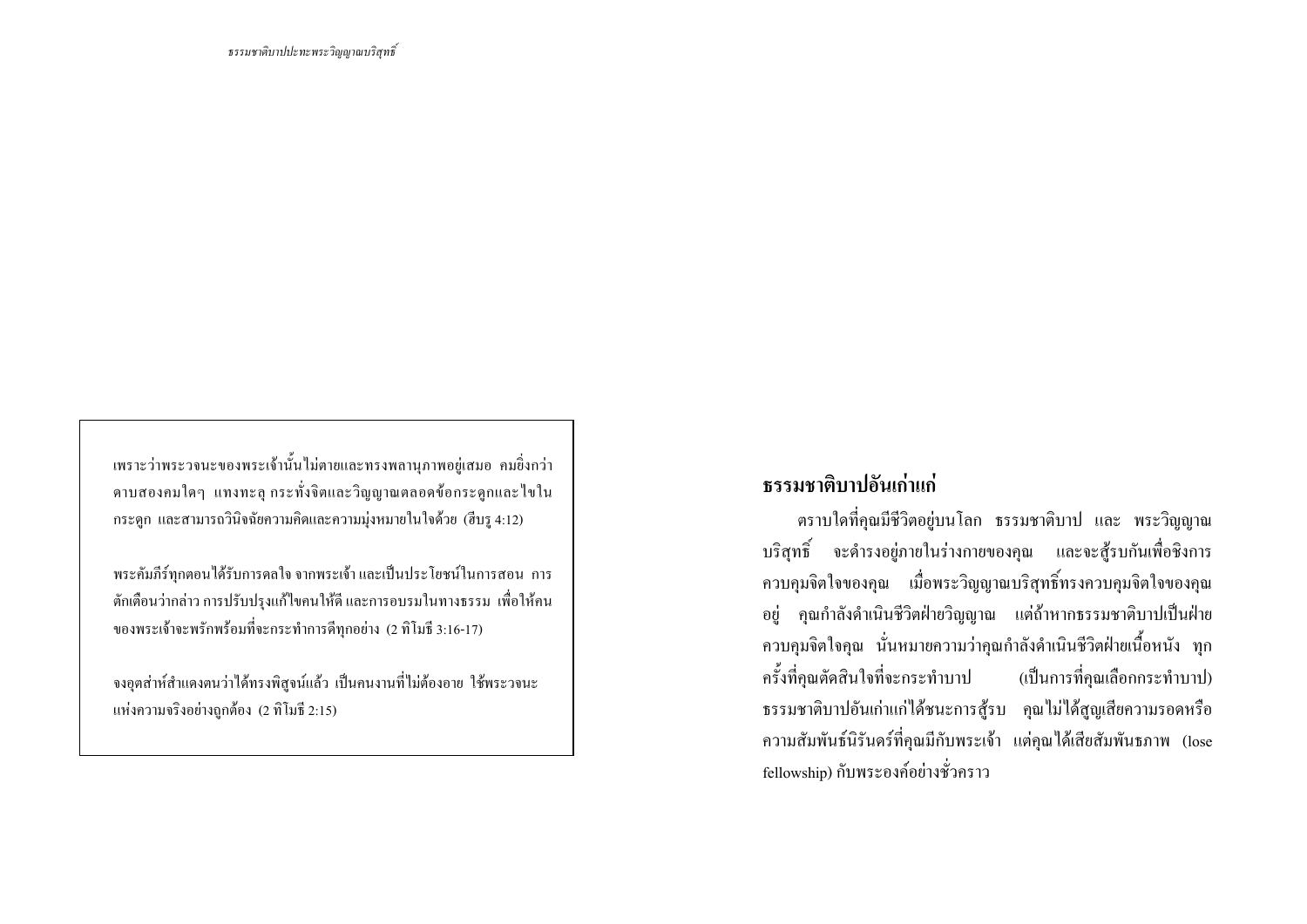



ธรรมชาติบาปประกอบด้วย จุดอ่อน จุดแข็ง (ซึ่งใด้ผลิตความดีจาก พลังของมนุษย์เอง อิสยาห์ 64:6; ฮีบรู 6:1) และ แนวโน้มที่จะตอบสนอง ค่อความต้องการฝ่ายเนื้อหนัง (เอเฟซัส 2:3)<sup>2</sup> ทั้งในทางกระทำตามกฎ ี่ ศาสนา ซึ่งทำให้คนหลงเชื่อว่าตนชอบธรรมแล้ว (โรม 7:7) หรือไม่ก็



ธรรมชาติบาบ

้เป็นแนวโน้มที่จะต่อต้านกฎศาสนา แล้วมีชีวิตอยู่อย่างสำมะเลเทเมา (กา ลาเทีย 5:19-21)

ี ธรรมชาติบาปอันเก่าแก่ได้ทดลองใจคุณ โดยมันยั่วให้คุณกระทำ ้บาปเสมอ ธรรมชาติบาปใม่สามารถให้คณกระทำผิดบาป มันทำได้แค่ แต่ความคิดเสรีใบการตัดสิบใจต่างหาก ล่อลวงให้คณกระทำบาป (volition) เป็นแหล่งแห่งบาปส่วนตัวที่คุณได้กระทำ เป็นการที่คุณเลือกที่ ้จะจำนนต่อธรรมชาติบาปของคุณ คุณกำลังคำเนินฝ่ายเนื้อหนัง จึงไม่

<sup>1.</sup> มีการอธิบายเพิ่มเติมในหนังสือ *The Integrity of God* เขียน โดย ศ.จ. อาร์. บี. ซึม, จูเนียร์ (Houston: R.B.Thieme J.R. Bible Ministries, 1998), หน้า 44-53 (ต่อจากนี้ การอ้างถึงหนังสือจะเขียนเฉพาะชื่อผู้เขียน ชื่อหนังสือ ปีพิมพ์ และ หมายเลขหบ้าที่เกี่ยวข้อง)

<sup>2.</sup> ดู ศ.จ. อาร์. บี. ธีม, จูเนียร์ *The Plan of God* (1992) หน้า 9-16; ตั้งต้นใหม่ แล้วก้าวต่อไป (แปลและพิมพ์ 2002) หน้า 6-9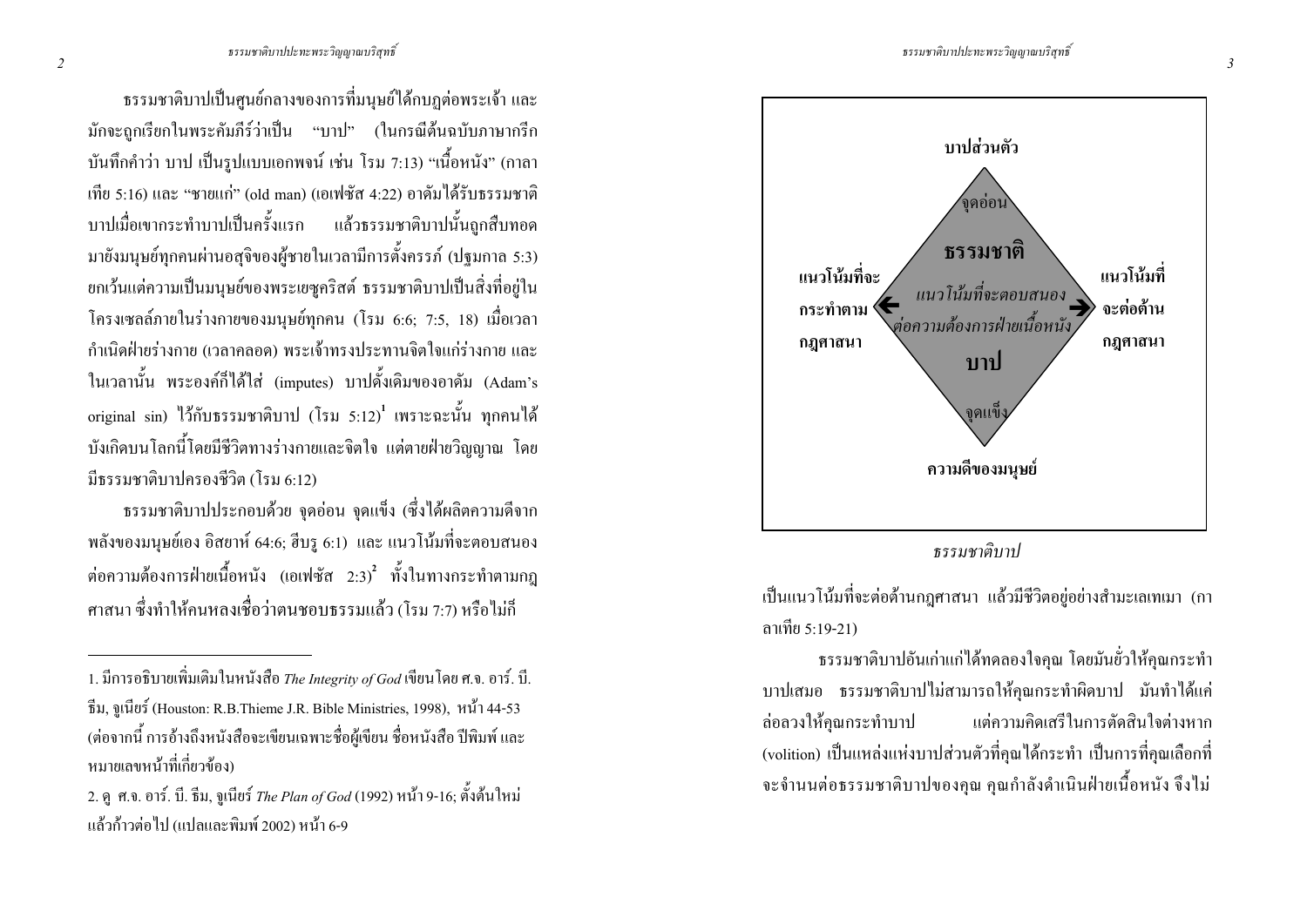สามารถปฏิบัติชีวิตคริสเตียน หรือถวายเกียรติแด่พระเจ้าได้ อย่างไรก็ดี พระเจ้าทรงจัดเตรียมวิธีการให้เรา ซึ่งจะรับรองว่าพระวิญญาณบริสุทธิ์จะ ชนะธรรมชาติบาปของคุณใด้

ขอให้เราดูภาพประกอบ ด้านขวาซึ่งแสดงถึงร่างกายของผู้เชื่อ ในยุคคริสตจักร<sup>3</sup> \_เราบีลิตใล่ซึ่ง ประกอบด้วย การสำนึกว่ามีตัวมีตน  $(self-conscionsness)$  การคิด  $($ mentality $)$  อิสระในการตัดสินใจ (volition) และ ความสำนึกใบความดี ึ ความชั่ว (conscience) ผู้ที่เชื่อในพระ เยซุคริสต์ยังมีวิญญาณมนุษย์ (human spirit) ซึ่งพระวิญญาณบริสุทธิ์ทรง ่ เบรบิตสร้าง ณ เวลาที่เราได้บังเกิด ใหม่ เพื่อเราจะมีชีวิตนิรันดร์<sup>4</sup>



<u>ร่างกายของผู้เชื่อแห่งยุคคริสตจักร</u>

พระวิญญาณบริสุทธิ์ทรงสถิตอยู่ในร่างกายด้วย โดยพระองค์ทรง กระทำร่างกายของผู้เชื่อเป็นพระวิหารที่พระคริสต์จะทรงสถิตอยู่ด้วยใน ขณะที่เรายังมีธรรมชาติบาปในโครงเซลล์ของร่างกาย พระวิญญา พระวิญญาณ บริสุทธิ์ทรง *สถิต* อยู่ในร่างกาย แต่เป็น *การประกอบ* ด้วยพระวิญญาณ

บริสุทธิ์ (the filling of the Holy Spirit) เท่านั้นซึ่งควบคุมจิตใจของผู้เชื่อ ่<br>เท่าที่เรายังมีชีวิตอยู่บนโลกนี้ เรายังจะไม่มีวันสูญเสียการทรงสถิตโดย พระวิญญาณบริสุทธิ์ (โรม 8:9) แต่ทุกครั้งที่เรากระทำบาปเราได้สูญเสีย การประกอบด้วยพระวิญญาณบริสุทธิ์ เพราะเหตุนี้เราได้รับพระบัญชาที่ จะประกอบด้วยพระวิญญาณบริสุทธิ์ (เอเฟซัส 5:18) แต่เราไม่ได้รับคำ ู บัญชาที่จะรับการทรงสถิตด้วยพระองค์

ท่านใม่รู้หรือว่า ร่างกายของท่านเป็นวิหารของพระวิญญาณ บริสุทธิ์ ซึ่งสถิตอยู่ในท่าน ซึ่งท่านใด้รับจากพระเจ้า ท่าน ใม่ใช่เจ้าของตัวท่านเอง (1 โครินธ์ 6:19)

ในสมัยพระคัมภีร์เคิมพระเจ้าทรงสถิตอยู่ในพลับพลา ซึ่งเป็นพระ วิหารของอิสราเอล อย่างไรก็ตาม ในยกกริสตจักรพระเจ้าไม่ทรงสถิตอย่ ในสิ่งซึ่งถูกสร้างด้วยมือ แต่พระองค์ทรงสถิตอยู่ใน "พระวิหาร" ซึ่งเป็น ร่างกายของผู้เชื่อในพระคริสต์ ในพระธรรมอพยพ 25:8 พลับพลา (และ พระวิหารในที่หลัง) ถูกเรียกว่าเป็น "สถานบริสุทธิ์" (sanctuary) เท่ากับว่า ข้อข้างบนนี้กำลังสอนเราว่า "ร่างกายของท่านเป็นสถานบริสุทธิ์ของพระ วิญญาณบริสุทธิ์<sup>์,</sup>

วันหนึ่งมีคนแปลกหน้าเดินเข้ามาที่โบสถ์ของคริสตจักรเบระคา แล้วถามผมว่า "สถานบริสุทธิ์อยู่ที่ไหน" ผมตอบเขาว่า "ที่ตรงนี้แหละ" :ขาถามต่อว่า "ที่ไหบปะ" ผมก็ตอบอีกครั้งว่า "ที่ตรงบี้แหละ" แล้วชี้ที่ตัว ี ผมเอง เขาพูดต่อว่า "คุณไม่เข้าใจ" จากนั้นผมต้องบอกเขาว่า "คุณเอง ที่ ไม่เข้าใจ!"

<sup>3.</sup> ขุคคริสตจักร เริ่มต้นในวันเพนเทคอสต์ ปีค.ศ. 30 และจะสิ้นลงด้วยการรับ ขึ้นไปของคริสตจักร (1 เธสะ โลนิกา 4:14-17)

<sup>4.</sup> มีการอธิบายคำว่า "บังเกิดใหม่" ใน อาร์. บี. ธีม, จูเนียร์ *The Integrity of*  $God$  หน้า 93-94, 110-114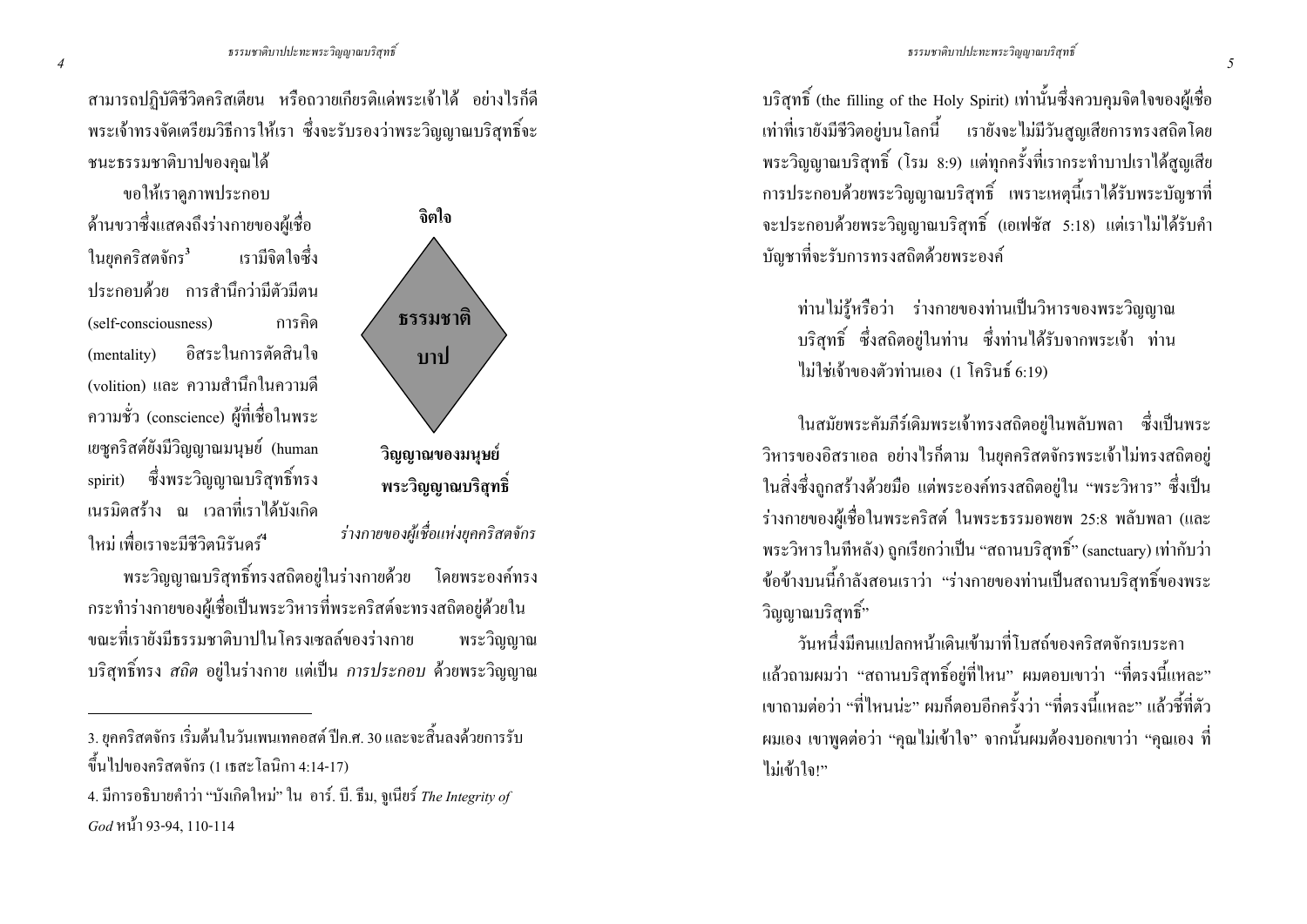

#### ้วงกลมข้างบน และวงกลมข้างล่าง

หรือความรู้สึกของผู้เชื้อ แต่เป็นสถานะที่เด็ดขาด เป็นสถานะที่ผู้เชื้อ ได้รับการทรงนำจากพระวิญญาณบริสทธิ์ ิ การที่ผู้เชื้อดำเนินชีวิตฝ่าย วิญญาณเป็นกุญแจสำคัญในการที่เขาจะเติบโตฝ่ายวิญญาณ การ ประกอบด้วยพระวิญญาณบริสุทธิ์เป็นการทรงจัดเตรียมจากพระเจ้า เพื่อผู้ เชื่อจะสามารถมีสัมพันธภาพกับพระองค์ในเวลาที่เขายังมีชีวิตอยู่บนโลก ี่ สามารถเข้าใจหลักคำสอนพระคัมภีร์ และสามารถปฏิบัติชีวิตฝ่ายวิญญาณ (ยอห์น 14:26; 16:13; กาลาเทีย 5:16) อย่างไรก็ตาม ทันทีที่ผู้เชื่อกระทำ เขาได้สูญเสียการประกอบด้วยพระวิญญาณบริสุทธิ์ไป กระทำ บาป

ำเางครั้งมันเป็นเรื่องยากที่จะละทิ้งความคิดเก่า แต่ตามหลักคำสอน จะไม่มีโบสถ์ใหนที่ควรจะมีที่ที่ถูกเรียกว่า พระคัมกีร์แล้ว "สถาน ้บริสุทธิ์" หรือ "สถานศักดิ์สิทธิ์" คุณเองเป็นสถานบริสุทธิ์! ไม่ว่าคุณเป็นผู้ ้เชื้อที่ดำเนินชีวิตฝ่ายวิญญาณ หรือฝ่ายเนื้อหนังก็ตาม ไม่ว่าคุณเป็นผู้เชื้อที่ โตฝ่ายวิญญาณแล้ว หรือยังเป็นทารกฝ่ายวิญญาณอยู่ พระวิญญาณบริสุทธิ์ ้จะไม่พรากไปจากร่างกายของคุณตราบใดที่คุณยังมีชีวิตอยู่บนโลกนี้ ่อย่างไรก็ตาม คุณเองเป็นผู้ที่กำหนด (โดยใช้อิสระในการตัดสินใจ) ว่า พระองค์จะทรงประกอบในจิตใจคุณหรือไม่

## ำงกลมข้างบน และวงกลมข้างล่าง

ในเวลาที่เชื่อในพระเยซูคริสต์ พระวิญญาณบริสุทธิ์ ทรงนำผู้เชื่อ แห่งยุคคริสตจักรเข้าส่วนในพระเยซูคริสต์ เป็นหนึ่งใน 39 สิ่งซึ่งพระเจ้า ทรงประทานแก่ผู้เชื่อโดยที่ไม่มีวันจะยึดคืน<sup>7</sup> 39 สิ่งเหล่านี้ได้จำกัดและ ้รับรองตำแหน่งใหม่ที่เรามือย่ในพระคริสต์ ภาพประกอบ *วงกลมข้างบน* ่ และวงกลมข้างล่าง แสดงให้เราเข้าใจถึงหลักการนี้ วงกลมข้างบนแสดงถึง ้ชีวิตนิรันคร์ โคยผู้เชื่อไม่มีวันที่จะออกจากวงกลมข้างบนนี้

้เมื่อเราได้รับความรอด เราได้รับการประกอบด้วยพระวิณฌาณ ิบริสุทธิ์ เป็นสิ่งเดียวที่เรารับมาซึ่งมีสถานะชั่วคราวและสามารถถูกยึดคืน ่ได้ (เป็น revocable absolute) นี่คือวงกลมข้างล่าง ซึ่งเป็นภาพแสดงถึงการ ี คำเนินชีวิตฝ่ายวิณณาณ การมีชีวิตฝ่ายวิณณาณไม่ได้ขึ้นอย่กับอารมณ์

<sup>7.</sup> ภาษาอังกฤษเรียกว่า The 39 irrevocable absolutes ค ภาคผนวก  $\mathbf C$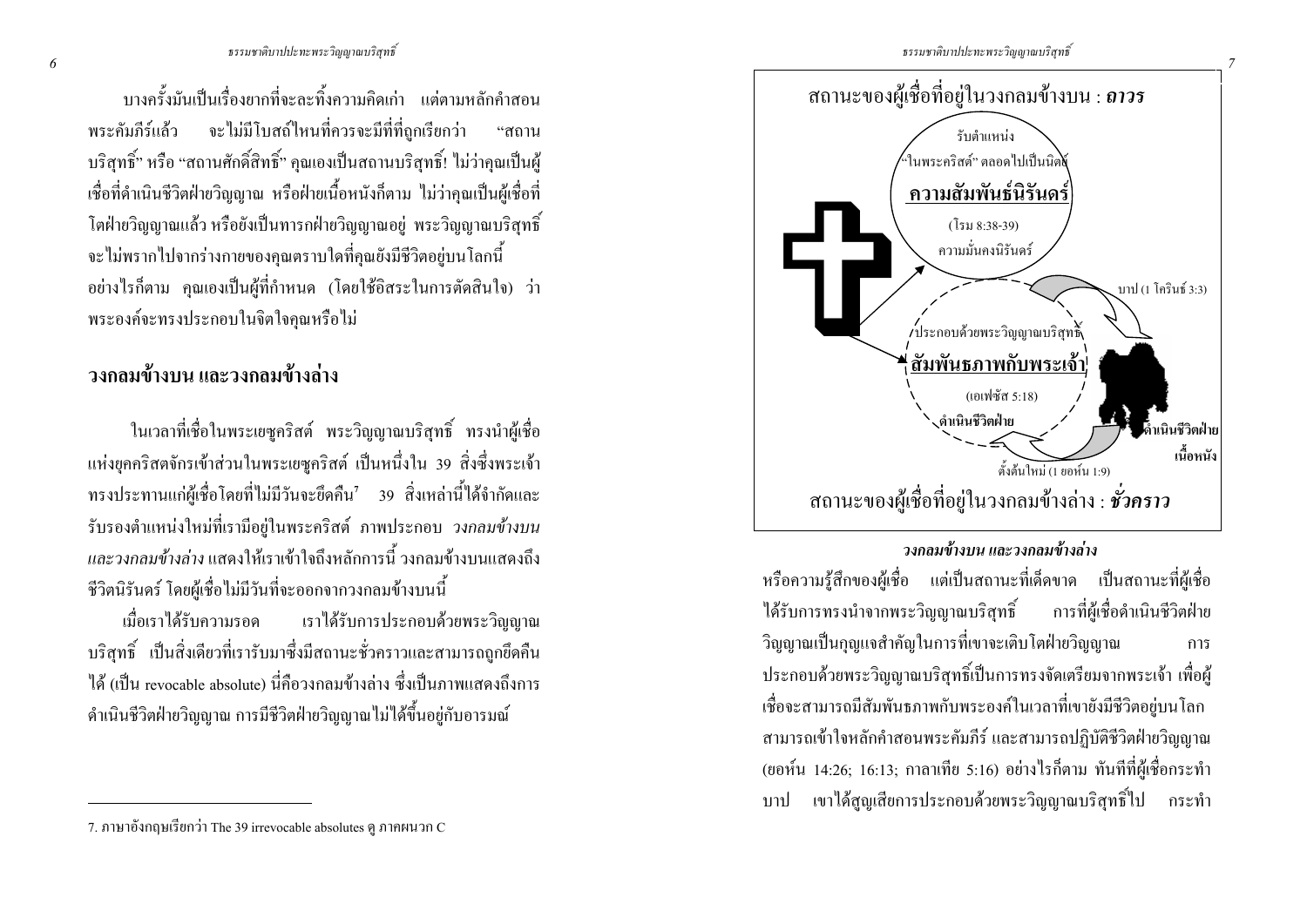แล้วเข้าสู่สถานะฝ่ายเนื้อหนัง ตนเองให้อยู่ข้างนอกวงกลมข้างล่าง ผู้เชื่อที่อยู่ฝ่ายเนื้อหนังไม่ได้รับฤทธิ์เคชจากพระเจ้าในการ (carnality) ดำเนินชีวิตคริสเตียนแต่อย่างใด ทางเดียวที่เขาจะกลับเข้าสู่วงกลม ข้างล่างอีกครั้ง เพื่อว่าเขาจะมีสัมพันธภาพกับพระเจ้าและสามารถปฏิบัติ ี่ ชีวิตฝ่ายวิณณาณ คือผ่านวิธีการ*ตั้งต้นใหม่* (Rebound)<sup>8</sup>

้ถ้าเราสารภาพบาปของเรา [บาปที่เราได้สำนึก] พระองค์ [พระบิดา] ทรงสัตย์ซื้อและเที่ยงธรรม [ซึ่งอำนวยผลลัพธ์ว่า] ่ จะทรงโปรดยกบาปของเรา [ที่เราได้สำนึก] และจะทรง ี ชำระเราให้พ้นจากการอธรรมทั้งสิ้น เรวมถึงบาปที่เราไม่ได้ ้สำนึก1 (1 ยอห์น 1:9)

เมื่อเราได้ตั้งต้นใหม่โดยการกล่าวถึงบาปของเราต่อพระบิดาอย่างเป็น ึการส่วนตัว พระองค์ทรงชำระจิตใจของเราให้บริสุทธิ์ พระวิญญาณ ิบริสุทธิ์จึงสามารถเข้ามาควบคุมจิตใจของเราได้อีกครั้ง และฤทธิ์เคชของ ี พระองค์ซึ่งทำงานในชีวิตของเราอย่างที่ตามองไม่เห็น ทรงกระทำให้เรา สามารถสะสมหลักคำสอบพระดัมกีร์ไว้ใบจิตใจตามประเภทหลักคำสอบ ี่ต่างๆ เราจึงสามารถเติบโตเป็นผู้เชื่อที่สมบูรณ์แบบฝ่ายวิญญาณ และเรา สามารถเกิดผลแห่งพระวิญญาณได้ (กาลาเทีย 5:22-23)

## ้แพนการพระเจ้าในสามขั้นตอน

พระเจ้าพระบิดาทรงเป็นผู้สถาปนาแผนการพระคุณสำหรับมนุษย-หาติ เป็นแผนการที่แบ่งออกเป็น 3 ขั้นตอน·

์ขั้นตอนที่หนึ่ง คือความรอด ซึ่งเราได้รับเพราะการที่องค์พระเยซู ้ คริสต์เจ้าทรงตายฝ่ายวิญญาณแทนเรา การทรงจัดเตรียมความรอดนั้น เริ่มต้นโดยพระองค์ทรงประสูติโดยหญิงพรหมจารี และจบท้ายด้วยการ ิทรงสิ้นพระชนม์ การทรงเป็นขึ้นจากความตาย การทรงเสด็จขึ้นสวรรค์ ี และการที่พระองค์ทรงประทับอยู่ที่เบื้องขวาพระหัตถ์ของพระบิดา (ฮีบรู 1:3) เนื่องจากความเป็นมนุษย์ของพระเยซูคริสต์ทรงได้รับอนุญาตที่จะ ้ เข้าสวรรค์ ผู้ที่เชื่อในพระองค์จึงได้รับอนุญาตเข้าสวรรค์เช่นเดียวกัน โคย "เราเป็นที่ชอบพระทัย ในผู้ทรงเป็นที่รักของพระองค์" (เอเฟซัส 1:6) เราได้เข้าขั้นตอนแรกในแผนการของพระบิดา ณ เวลารอด โดยเชื่อ ้อย่างเดียว ในพระเยซูคริสต์เพียงผู้เดียว

#### ้ จงเชื่อในพระเยซูคริสต์เจ้า และเจ้าจะรอด (กิจการ 16:31ข)

เมื่อมีฝ้ใคก็ตามเชื่อในพระกิตติคณ ว่าความรอดเป็นของขวัญที่พระ เจ้าทรงประทานโดยพระคริสต์ ผู้ทรงสิ้นพระชนม์บนไม้กางเขนโดยรับ การพิพากษาลงโทษแทนเราเพราะบาปที่เราได้กระทำ ผู้นั้นก็ได้รอดจาก บึงไฟนรกเป็นชั่วนิรันดร์°

<sup>&</sup>lt;sup>8</sup> R.B.Thieme Jr.. *ตั้งต้นใหม่ แล้วก้าวต่อไป* (แปลและพิมพ์ปีค.ศ. 2002)

<sup>9.</sup> R.B.Thieme Jr., The Barrier (1993); ชีวิตกับความตาย พระกิตติกุณแห่ง พระเยซคริสต์ (แปลและพิมพ์ปี 2002): The Slave Market of Sin (1994)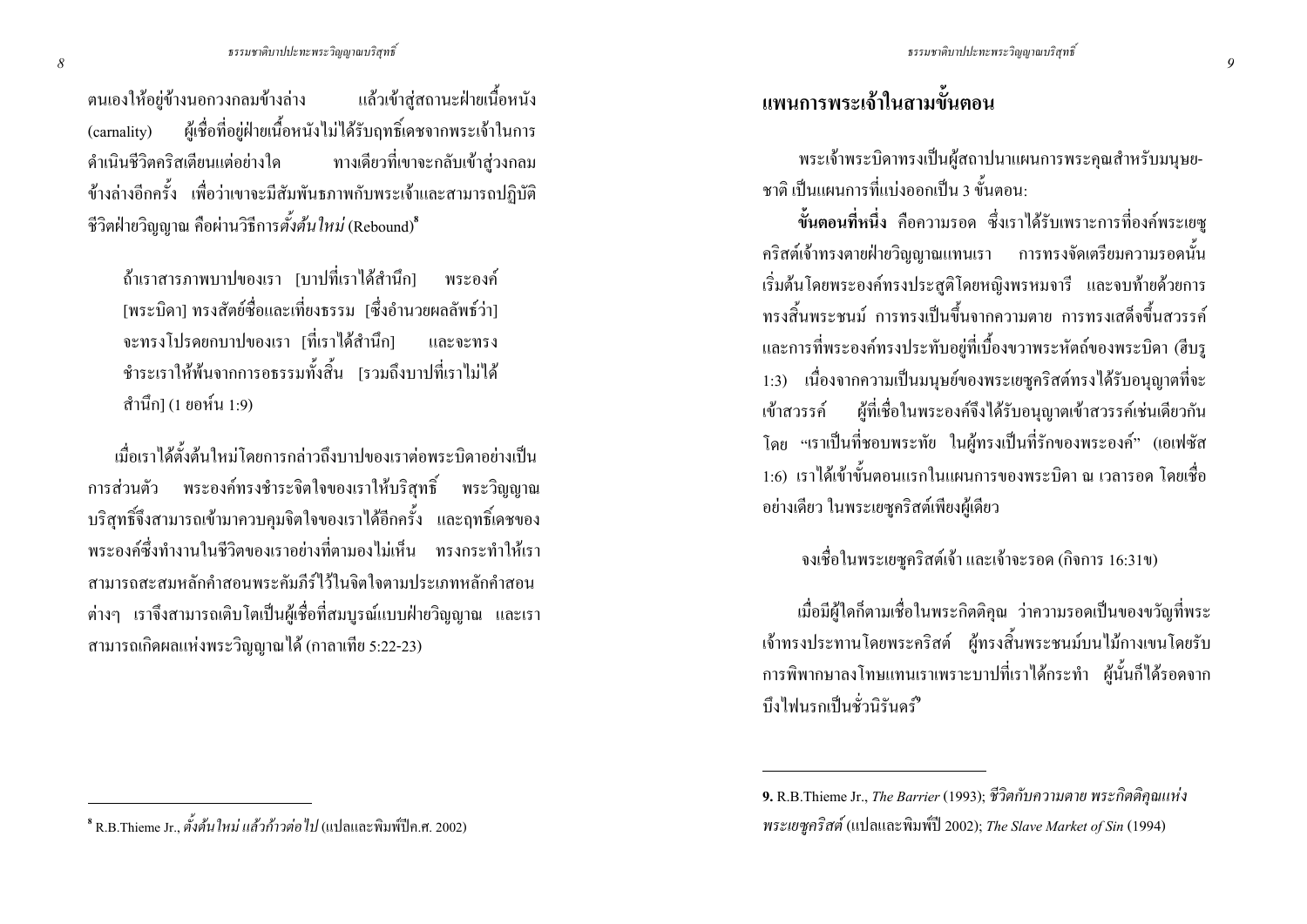้ เพราะว่าค่าจ้างของความบาปคือความตาย แต่ของประทาน จากพระเจ้าคือชีวิตนิรันคร์ในพระเยซูคริสต์องค์พระผู้เป็น เจ้าของเรา (โรม 6:23)

้มนุษย์ใค้รับความรอคด้วยวิธีเดียวกันตลอคทั้งประวัติศาสตร์ของ ้มนุษย์ แต่ก่อนที่พระเยซูคริสต์ทรงบังเกิดบนโลก พระเจ้าทรงนำเสนอ พระกิตติกุณที่ประกาศความรอคนั้นด้วยวิธีแตกต่าง เช่น ผ่านหลายยุก สมัยแห่งพระคัมภีร์เดิม (Old Testament Dispensations)<sup>10</sup> มีการทรง ี ปรากฏโดยตรงจากบุคคลที่สองแห่งตรีเอกานุภาพ (คือพระบุตร) และทูต ี สวรรค์ ผ่านการสอนโดยผู้เผยพระวจนะและปุโรหิต ผ่านความฝัน การ เห็นนิมิต และพิธีกรรมต่างๆ พวกเขาได้รับความรอดโดยเชื้อในพระเมส ี สิยาห์ที่ผู้เผยพระวจนะได้ทำนายไว้ คือ องค์พระเยซูคริสต์เจ้า

้ด้วยว่าพระคัมภีร์ว่าอย่างไร ก็ว่า 'อับราฮัมได้เชื้อพระเจ้า [เกี่ยวกับพระสัญญาถึงพระเมสสิยาห์] และพระองค์ทรงนับ ว่าเป็นความชอบธรรมแก่ท่าน[หมายถึงความรอด]' (โรม 4:3)

้เมื่อพระเยซูคริสต์ทรงดำเนินอยู่บนโลกเป็นครั้งแรก (The First นั่นเป็นยุคสมัยที่พระเยซูคริสต์ทรงสภาพเป็นพระเจ้าทรง Advent)

สมบูรณ์แบบ และมนุษย์ที่สมบูรณ์แบบ (the Age of the Hypostatic ิพระองค์ทรงประกาศว่าพระองค์ทรงเป็นพระเมสสิยาห์ที่ถูก  $Union)$ ทำบายไว้<sup>บ</sup>

้เราเป็นทางนั้น เป็นความจริง และเป็นชีวิต ไม่มีผู้ใดมาถึง พระบิดาได้นอกจากมาทางเรา (ยอห์น 14:6)

วันนี้ ในยุคคริสตจักร เราได้อ่านพระกิตติคุณแห่งพระเยซูคริสต์จาก พระคำของพระเจ้าที่ได้รับการบันทึกไว้อย่างครบสมบูรณ์แล้วและไม่มีวัน สูญสิ้น

์ ขั้นตอนที่สอง ของแผนการพระคุณของพระเจ้า คือ ช่วงระหว่างการ ที่ผู้เชื่อได้บังเกิดใหม่ตลอดจนถึงวันที่เขาจากโลกนี้ไป ผู้เชื่อในทุกยุคสมัย ของประวัติศาสตร์มีวิถีชีวิตที่พระเจ้าทรงสถาปนาไว้สำหรับเขาหลังจาก มีแต่ผู้เชื้อในยุคคริสตจักรเท่านั้นซึ่งได้รับการ ได้รับความรอดแล้ว ประกอบด้วยพระวิญญาณบริสุทธิ์ เป็นการทรงจัดเตรียมจากพระเจ้า ี เฉพาะผู้เชื่อทุกคนในยุคนี้ (เอเฟซัส 1:3; 2 เปโตร 1:3) ผู้เชื่อในสมัยพระ ้คัมภีร์เดิมไม่เคยรับการทรงสถิต หรือได้รับการประกอบด้วยพระวิญญาณ

<sup>10.</sup> พระเจ้าทรงแบ่งแยกประวัติศาสตร์ให้เป็นยกสมัยที่ต่างกัน โดยผู้เชื่อได้รับ รูปแบบชีวิตฝ่ายวิญญาณที่ต่างกันไป เพราะฉะนั้น การศึกษาพระคัมภีร์จึงต้อง ้ รวมแนวคิดนี้ เพื่อผู้เชื่อจะทราบถึงทรัพยากรฝ่ายวิญญาณที่เขามีสำหรับยุคสมัย ที่เขาอยู่ ดู R.B. Thieme Jr., The Divine Outline of History, หน้า 3-4, 17-20, 64-67, 80-141

<sup>11.</sup> Hypostatic Union เป็นการอธิบายถึงพระลักษณะของพระเยซูคริสต์ ผู้ทรง ิสภาพพระเจ้าและมนุษย์ในกายเดียวกัน โดยทั้งสองสภาพนี้อยู่ด้วยกันอย่างแยก ไม่ได้ และไม่มีการสูญเสียหรือการปะปนทั้งสองสภาพนั้น ไม่มีการสูญเสีย หรือการแลกเปลี่ยนของคุณสมบัติหรือพระลักษณะใดๆ ทั้งสิ้น ทรงสถานะ ้อย่างส่วนตัวและชั่วนิรันดร์ พระเยซูคริสต์จึงเป็นพระเจ้าอย่างสมบูรณ์แบบ และมนษย์เที่ยงแท้ในกายเดียวกัน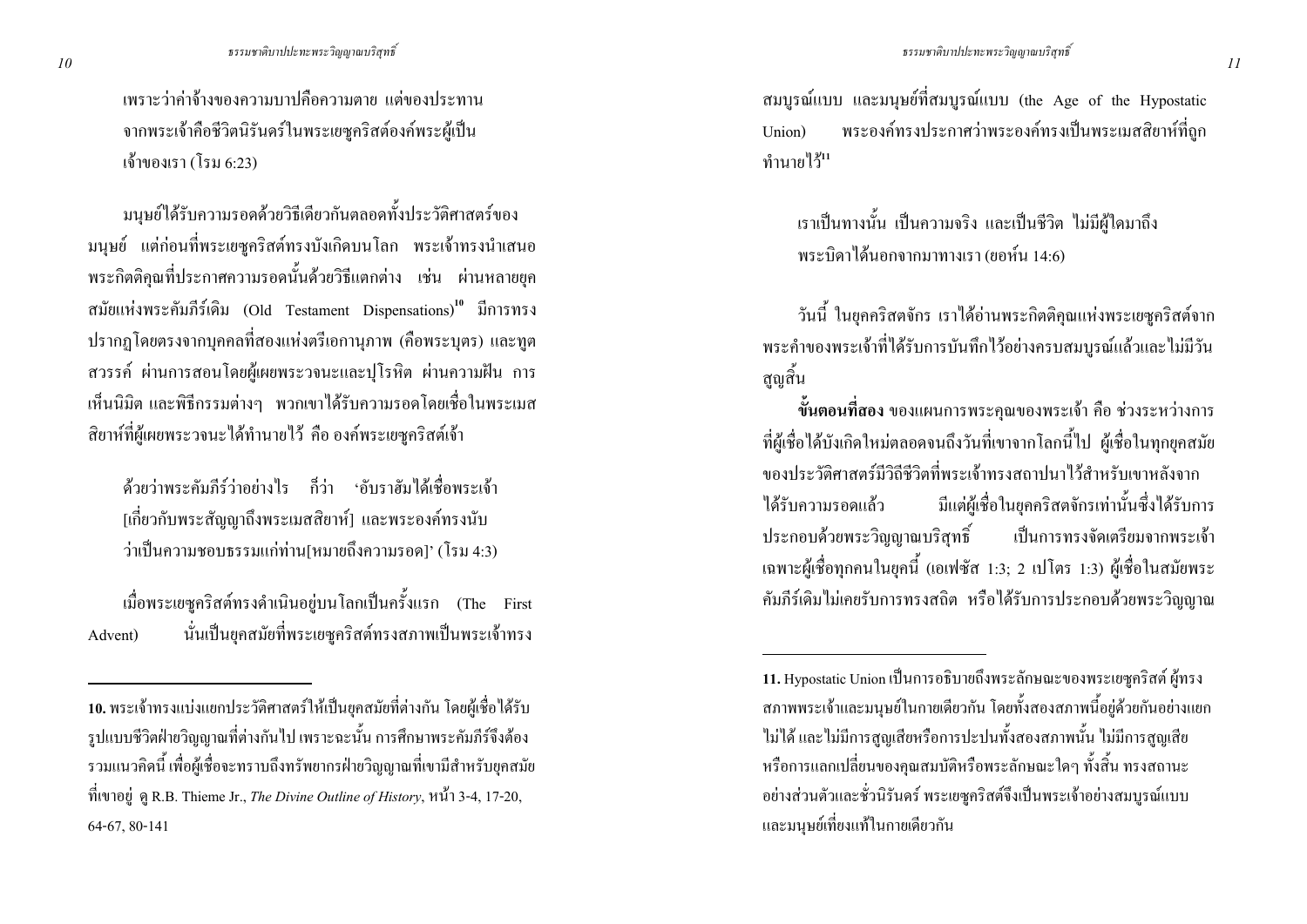ผู้เชื่อซึ่งได้เติบโตถึงความสมบูรณ์แบบฝ่าย ของพระผู้เป็นเจ้าตลอดไป วิญญาณในขณะที่เขายังอยู่บนโลกกีจะใด้รับบำเหน็จบนสวรรค์ด้วย

## เอลียาห์ ผู้ยิ่งใหญ่ฝ่ายวิญญาณ

ในพระธรรมพงศ์กษัตริย์บทที่ 19 เอลียาห์ผู้ซึ่งได้รับการสวมทับจาก พระวิญญาณบริสุทธิ์ (2 พงศ์กษัตริย์ 2:9) ก็ได้รับบทเรียนอันยิ่งใหญ่ ้เกี่ยวกับชีวิตฝ่ายวิญญาณ ในฐานะเป็นผู้รับใช้พระเจ้า เขาได้มีบทบาท ่ สำคัญในการฟื้นฟูประเทศอิสราเอล ให้ชาวยิวหันเสียจากการเพิกเฉยต่อ ้ แผนการของพระเจ้า แล้วกลับไปหาพระเมสสิยาห์ ใน 1 พงศ์กษัตริย์บทที่ 18 เราได้อ่านว่าเอลียาห์ปฏิบัติหน้าที่ในการเรียกถทธิ์เคชจากพระเจ้าบน ภูเขาคารเมล หลังจากชัยชนะฝ่ายวิญญาณอันยิ่งใหญ่นี้ ซาตานได้วางแผน โต้กลับ โดยใช้กษัตริย์อาหับแห่งอิสราเอล และ เยเซเบล ซึ่งเป็นพระมเหสี ของอาหับและเป็นผู้ที่ต่อต้านพระเจ้า

เยเซเบลเป็นผู้นำลัทธิพระบาอัล และให้เงินสนับสนุนผู้พยากรณ์ ี ของพระบาอัลทั้ง 450 คนจากเงินสาธารณะ หลังจากผู้พยากรณ์เหล่านี้ได้ ี พลาดที่จะเรียกพระบาอัลให้ทำหมายสำคัญบนภูเขาคารเมล เอลียาห์สั่งให้ พวกพระนั้นทุกคนถูกประหารชีวิตด้วยดาบ (1 พงศ์กษัตริย์ 18:40) อาหับ เป็นประจักษ์พยานต่อทุกอย่างที่เกิดขึ้น จึงรีบกลับไปบอกเยเซเบล

้อาหับได้บอกเยเซเบลตามการทั้งสิ้นซึ่งเอลียาห์ได้กระทำ และ เรื่องที่ท่านได้ฆ่าผู้พยากรณ์ทั้งหมดเสียด้วยดาบ (1 พงศ์กษัตริย์ 19:1)

ิบริสุทธิ์ มีแต่ผู้เชื่อบางคนที่ได้รับการสวมทับ (enduement) หรือรับฤทธิ์ เคชจากพระวิญญาณบริสุทธิ์ (empowerment of the Spirit) เพียง ชั่วคราว ้ เพื่อทำพันธกิจพิเศษ และยังเป็นสถานะที่จะถูกยึดคืนโดยพระเจ้าหากผู้ เชื้อคนนั้นคำเนินชีวิตฝ่ายเนื้อหนังต่อเนื่อง การอธิษฐานที่กษัตริย์คาวิคทูล ี่ต่อพระเจ้าว่า "ขออย่าทรงนำพระวิญญาณบริสุทธิ์ของพระองค์ไปจากข้า พระองค์" (สดุดี 51:11ข) ไม่ถูกต้องสำหรับผู้เชื่อแห่งยุคคริสตจักร เพราะ เมื่อผู้เชื่อแห่งสมัยพระคัมภีร์เดิมซึ่งได้รับการสวมทับโดยพระวิณฌาณ บริสุทธิ์อยู่นอกน้ำพระทัยของพระเจ้า และกบฎต่อพระองค์ พระเจ้าจะ ้เรียกพระวิณฌาณบริสทธิ์ทรงกลับคืน เป็นส่วนหนึ่งของการตีสอนจาก พระเจ้า (divine discipline) ชีวิตฝ่ายวิญญาณของผู้เชื่อในสมัยพระคัมภีร์ ้เดิมถูกประยุกต์นำมาใช้ต่อประสบการณ์ผ่านการใช้วิธีการดำเนินชีวิตด้วย ี ความเชื้อ (The Faith-Rest Drill) และไม่ใช่โดยการประกอบด้วยพระ วิญญาณบริสุทธิ์ (โรม 4:17-21; ยากอบ 5:17-18)" อย่างไรก็ตาม หลักการ ้เกี่ยวกับการตั้งต้บใหม่โดยการสารกาพบาป และการบีสับพับธกาพกับ พระเจ้าอย่างเป็นความจริงสำหรับผู้เชื่อในทุกยุคทุกสมัย (สดุดี 32:5; 51:3) ี ขั้นตอนที่สาม คือแผนการพระเจ้าสำหรับผู้เชื่อชั่วนิรันคร์ ซึ่งขั้น ์ ตอนนี้เริ่มต้น ณ เวลาที่ผู้เชื่อเสียชีวิตฝ่ายร่างกาย หรือถูกรับขึ้นไป (the

Rapture) ผู้เชื้อทุกคนจะได้รับกายนิรันคร์ และจะอยู่ต่อหน้าพระพักตร์

<sup>12.</sup> วิธีการคำเนินชีวิตค้วยความเชื่อ คือ การที่ผู้เชื่อได้ประยกต์พระสัญญาของ ่ พระเจ้า พร้อมด้วยความเชื่อ ต่อประสบการณ์กดดันของเขา ซึ่งนำไปถึงความ ิ สงบสันติภายในจิตใจ ดู R.B.Thieme Jr., การคำเนินชีวิตด้วยความเชื่อ (แปล และพิบพ์ปี 2003)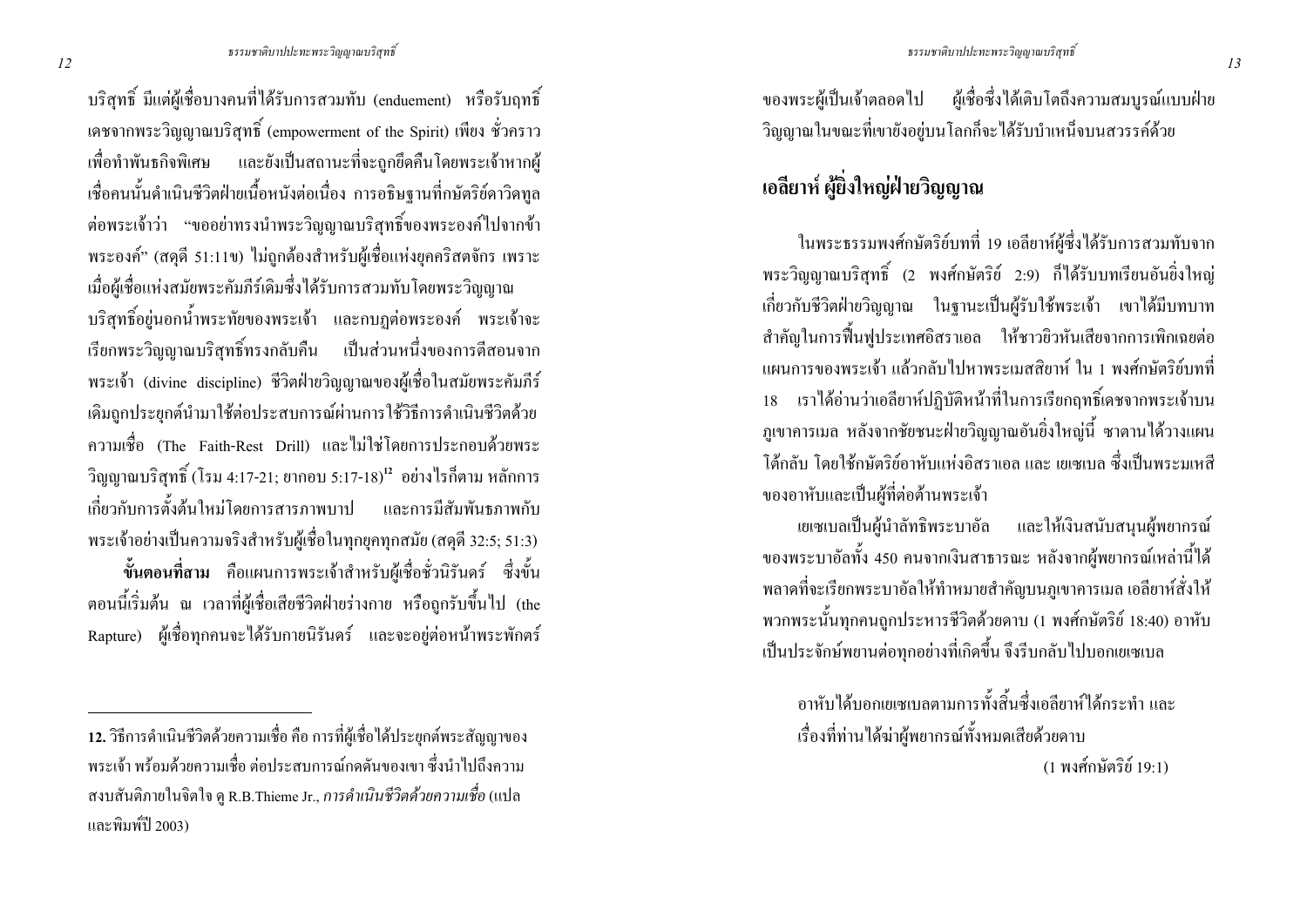ี เยเซเบลจึงวางแผนจัดการกับเอลียาห์ - ซึ่งตอนนี้เป็นวีรบุรุษฝ่าย วิญญาณแห่งอิสราเอล แต่เยเซเบลฉลาดเกินที่จะฆ่าเอลียาห์ ซึ่งจะทำเอลี ยาห์รับการยกย่องมากยิ่งกว่าเดิมและอาจผลักดันการฟื้นฟูฝ่ายวิญญาณใน ้อิสราเอล ดังนั้น เธอได้กิดแผนการที่หลักแหลมกว่า

แล้วเยเซเบลกีรับสั่งให้ผู้สื่อสารไปหาเอลียาห์ว่า "ถ้าพรุ่งนี้ ี เวลานี้ เรามิได้กระทำชีวิตของเจ้าให้เหมือนอย่างชีวิตของคน เหล่านั้น [ผู้พยากรณ์ของพระบาอัล] แล้ว ก็ให้พระทั้งหลาย ลงโทษเรา และให้หนักยิ่งกว่า" (1 พงศ์กษัตริย์ 19:2)

้ เอลียาห์เพิ่งวิ่งจากภูเขาการเมลมายังเมืองยิสเรเอล เมื่อได้รับข่าวสาร ี จากเยเซเบล จนกระทั่งบัคนี้ เอลียาห์ยังได้รักษาสถานะฝ่ายวิญญาณไว้ มี ี สัมพันธภาพกับพระเจ้าและปีกใจไว้กับพระผู้เป็นเจ้าอย่างสม่ำเสมอ แต่ ี พอฟังข่าวนั้นแล้วเขากลายเป็นคนที่ถูกควบคุมด้วยอารมณ์ และหมกมุ่น ึ กับตนเอง (self-centered) เขากลัวและหวาดหวั่นเพราะการขู่ของเยเซเบล หากเอลียาห์ใด้พิจารณาคีๆ เขาคงสรุปใด้ว่า ถ้าเยเซเบลจะตั้งใจฆ่า เขาจริง เธอคงสั่งมือสังหารมาฆ่าด้วยดาบ ใม่ใช่ผู้สื่อข่าวด้วยจดหมาย โดยที่เอลียาห์อยู่นอกสัมพันธภาพกับพระเจ้าและไม่สามารถที่จะประยุกต์ ้วิธีการดำเนินชีวิตด้วยความเชื่อนำมาใช้ต่อสถานการณ์ของเขา เขาได้วิ่ง หนีจากการฟื้นฟูที่กำลังจะเกิดขึ้นในอิสราเอล ตามประสงค์อันชั่วร้ายของ เยเซเบล

# ้เอลียาห์ ผู้ที่ขึ้ขลาดฝ่ายเนื้อหนัง

เมื่อท่านทราบแล้วก็ลุกขึ้นหนีไปเอาชีวิตรอด และมาถึงเบ-้เออร์เชบาเขตประเทศยูดาห์ และละคนใช้ของท่านไว้ที่นั่น (1 พงศ์กษัตริย์ 19:3)

้ระยะทางระหว่างราชวังที่เบื้องยิสเรเอล และเบเออร์เซบามากกว่า ร้อยหกสิบกิโลเมตร เนื่องจากเบเออร์เชบาอยู่ภายในเขตประเทศยูคาห์ อาหับและเยเซเบลจึงไม่สามารถจับตัวเอลียาห์ใด้ สัญชาติญาณในการเอา ้ชีวิตรอดเป็นสิ่งที่แฝงลึกอยู่ในมนุษย์ทุกคน เอลียาห์ใด้รักชีวิตของตนมาก ในขณะนี้จึงกลายเป็นแชมป์นักวิ่งระยะไกลที่บีบบังคับตนเองให้วิ่งเกิน เขาได้วิ่งเต็มวันจนมั่นใจว่าเขาพ้นศัตรูแล้ว แล้วก็หยุดพักและ กำลัง ใคร่ครวญถึงสถานการณ์ของเขา

้ แต่ตัวท่านเองก็เข้าถิ่นทรกันดารไปเป็นระยะทางวันหนึ่งมา นั่งอยู่ที่ใต้ต้นจูนิเปอร์ และท่านทูลขอให้ตัวท่านตายเสียที ว่า "พอแล้วพระองค์เจ้าข้า โอ ข้าแต่พระผู้เป็นเจ้า บัดนี้ขอเอา ้ชีวิตของข้าพระองค์ไปเสีย เพราะข้าพระองค์ก็ไบ่ดีไปกว่า บรรพบุรุษของข้าพระองค์" (1 พงศ์กษัตริย์ 19:4)

เอลียาห์ควรเข้าใจว่าตราบใดที่เขายังมีชีวิตอยู่ พระผู้เป็นเจ้ายังมีพระ ประสงค์สำหรับชีวิตของเขา แต่ผู้ยิ่งใหญ่ฝ่ายวิญญาณแห่งภูเขาคารเมล ึกลายเป็นคนที่ขี้ขลาดที่กำลังเซื่องซึมและสงสารตัวเองอยู่ใต้ต้นจูนิเปอร์ ี เราคงไม่ต้องประหลาดใจหากได้ยินเขาพูดพึมพำว่า "ฉันตายดีกว่า" คนที่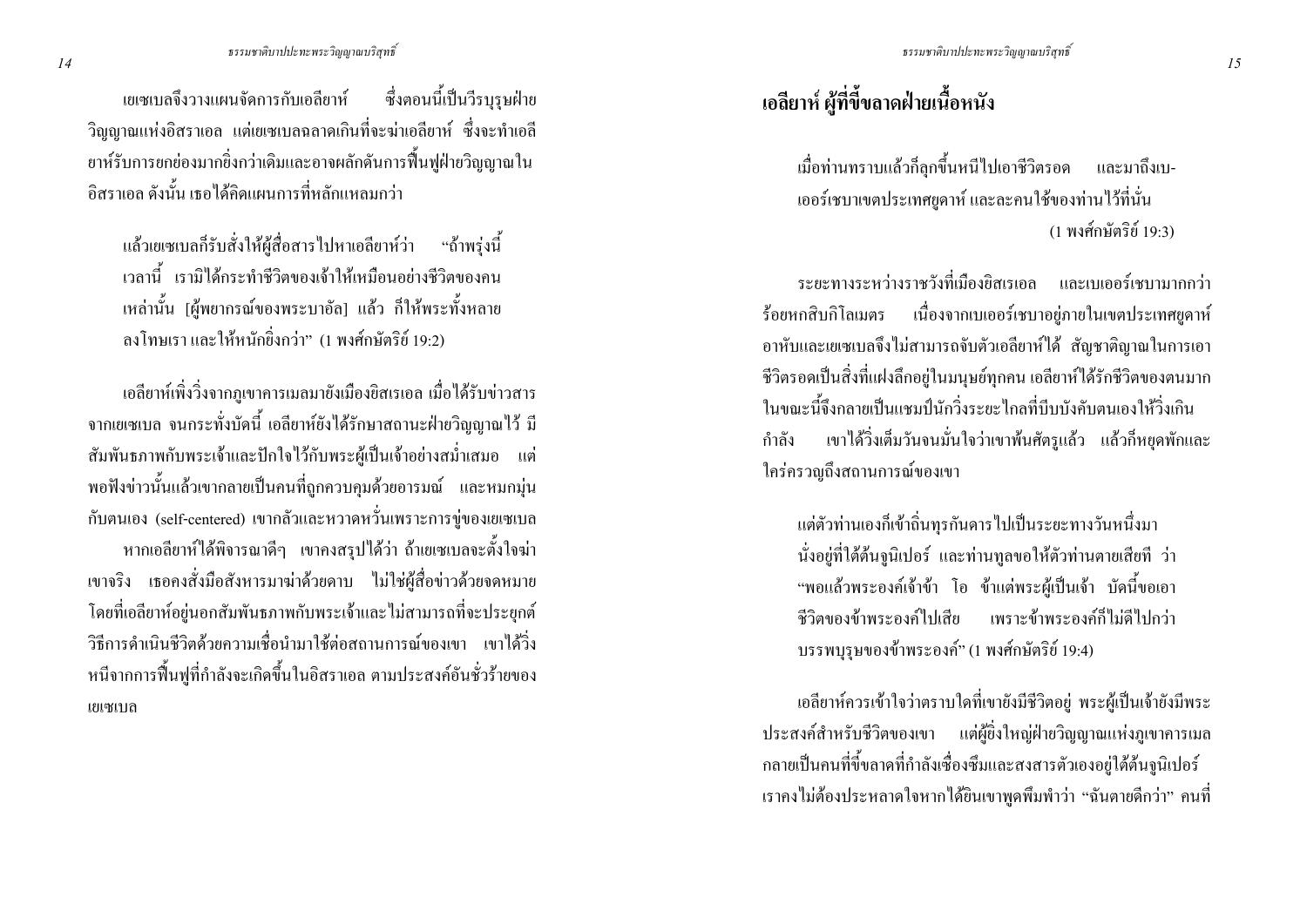้ มักเกยพูดคำนี้คงไม่ได้พูดจริงจัง แต่เป็นแก่การแสดงออกถึงความสงสาร ้ตัวเอง นี่กื้อผลภายหลังจากการปักใจไว้กับผู้คนหรือสถานการณ์ ไม่ช้าไม่ นานเราก็จะปักใจไว้กับตัวเราเอง

เอลียาห์เป็นผู้เชื่อ และไม่สามารถทำสิ่งหนึ่งสิ่งใดซึ่งจะกระทำให้ ้ เขาเสียความรอดของเขาไปได้ แต่การที่ตัดสินใจกระทำบาปต่อพระเจ้า โดยยอมให้ความกลัวควบคุมชีวิต เขาได้เสียสัมพันธภาพกับพระองค์ไป แล้ว<sup>เง</sup>ียงากำลังมองแต่ตัวเอง และได้ติดกับดักแห่งการสงสารตัวเอง เขา เชื่อว่าเขาได้พลาดในทุกทางที่จะพลาดได้ นี่เป็นการผิดพลาดทางด้าน ้อารมณ์ที่เลวร้ายมาก แต่ไม่ช้าก็เร็วความรู้สึกเช่นนี้มักจะเกิดขึ้นกับทุกคน เราสามารถเข้าใจ และคงจะเห็นอกเห็นใจกับเอลียาห์ได้เพราะเราทุกคน ี เคยอยู่ในสถานการณ์ซึ่งดูเหมือนว่าจะไม่มีทางออก คือว่าทุกสิ่งได้พัง ิสลายเสียแล้ว และรู้สึกว่าไม่มีใครรักเรา!

เอลียาห์ใด้ลืมนึกถึงหลักการพระคุณ เขาใด้ร้องคร่ำครวญว่า "ข้า พระองค์ก็ไม่ดีไปกว่าบรรพบุรุษของข้าพระองค์" ไม่เคยมีใครสั่งเขาว่า ้จะต้องดีกว่าบรรพบุรุษของเขา พระเจ้าทรงใช้เอลียาห์ทำพันธกิจพิเศษ ้เพราะพระคุณของพระองค์ ไม่ใช่เพราะเอลียาห์เป็นคนพิเศษ แต่ถ้าคุณอยู่ นอกสัมพันธภาพกับพระเจ้าและถูกควบคุมด้วยธรรมชาติบาป คุณจะต้อง ึกลายเป็นคนที่สงสารตัวเอง หมกมุ่นกับอารมณ์และความรู้สึกของตนเอง และจะมองชีวิตจากมุมมองที่ผิดไป ในที่สุด

และท่านก็นอนลงหลับอยู่ใต้ต้นจูนิเปอร์ ดูเถิด มีทูตสวรรค์ ้องค์หนึ่งมาถูกต้องท่าน "ลกขึ้น และพูดกับท่านว่า รับประทานซี" (1 พงศ์กษัตริย์ 19:5)

เคลียาห์ได้ทำผิดพลาด แต่ไม่ว่าเขาพลาดหรือจะประสบความสำเร็จ ้ก็ตาม แต่พระกุณของพระเจ้าไม่มีวันพลาด เอลียาห์ไม่ได้ทำสิ่งใดที่ทำให้ เขาสมควรใด้รับอาหารหรือพระพรอื่นใด แต่เพราะพระคุณของพระเจ้า เขาถึงได้รับ

ี และท่านก็มองดู ดูเถิด ตรงที่ศีรษะของท่านมีขนมปังที่ปิ้งบน ก้อนหินร้อนและมีไหน้ำลูกหนึ่ง ท่านก็รับประทานและคื่ม และนอนลงอีก และทูตสวรรค์ของพระผู้เป็นเจ้าก็มาอีกเป็น ครั้งที่สอง ถูกต้องท่านแล้วว่า "ลุกขึ้นรับประทานซิ เพราะว่า ิทางเดินนั้นเกินกำลังของท่าน" (1 พงศ์กษัตริย์ 19:6-7)

เราเห็นแล้วว่าทูตสวรรค์จากข้อที่ 5 คือพระเยซุคริสต์ ผู้เป็น "ทูต สวรรค์ของพระเยโฮวาห์<sup>,,14</sup> ้องค์พระเยซคริสต์เจ้าทรงมาหาเราในยาม ทกข์และยามมีการทดสอบเสมอ ถึงแม้ว่าเราไม่สมควรที่จะรับการ ช่วยเหลือ แต่พระองค์ทรงอยู่เคียงข้างเรา พระองค์ได้ตรัสไว้ว่า "อย่ากลัว ้เลย เพราะเราอยู่กับเจ้า อย่าขยาด เพราะเราเป็นพระเจ้าของเจ้า เราจะหนุน

 $14.$  คุภาคผนวก  $A$ 

<sup>13.</sup> R.B.Thieme Jr., เสรีภาพผ่านชัยสมรภูมิ (แปล 2006)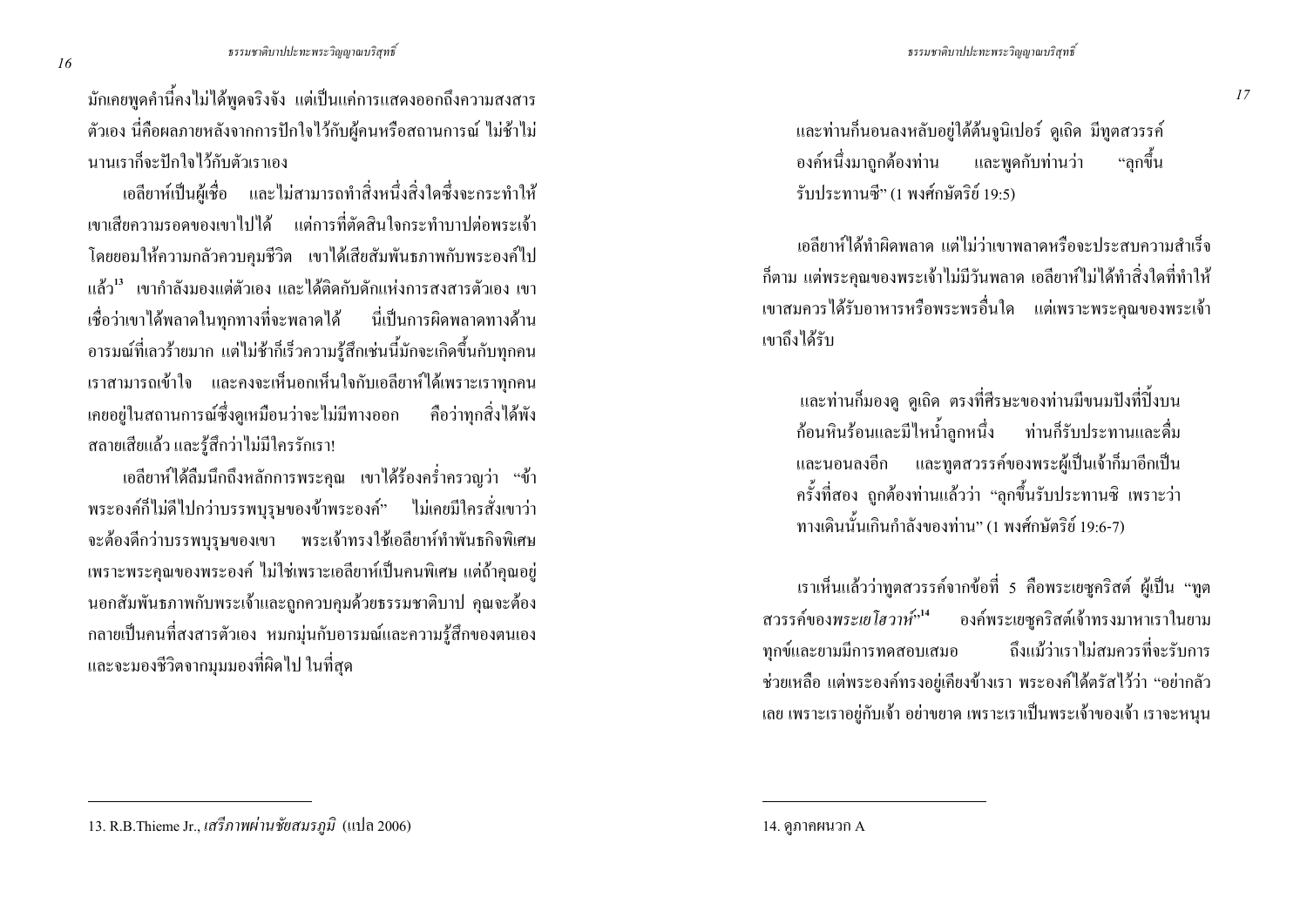้กำลังเจ้า เออ เราจะช่วยเจ้า เออ เราจะชูเจ้าด้วยมือขวาแห่งความชอบธรรม ของเรา" (อิสยาห์ 41:10)

ี และท่านก็ลุกขึ้นรับประทานและคื่ม และเดินไปด้วยกำลัง ของอาหารนั้นสี่สิบวันสี่สิบคืนถึงโฮเรบภูเขาของพระเจ้า (1 พงศ์กษัตริย์ 19:8)

้ นี่เป็นอาหารที่ยอดเยี่ยม! การทรงจัดเตรียมจากพระเจ้าเป็นการ ทรงจัดเตรียมที่ดีที่สุดเสมอ และมากยิ่งกว่านั้น การทรงจัดเตรียมนั้น ี สมบูรณ์แบบทุกประการด้วย! ดูเหมือนว่าอาหารมื้อนี้ได้บรรจุวิตามินและ แร่ธาตุที่จำเป็นในการค้ำจุนร่างกายของเอลียาห์เป็นเวลา 40 วัน ในการที่ เขาจะเดินทางไปยังภเขาโฮเรบ ซึ่งอย่ที่แหลมซีนาย

#### คุณกำลัง "พักอยู่" อย่างไรบ้าง?

ที่นั่นท่านมาถึงถ้ำแห่งหนึ่งก็เข้าพักอยู่ และดูเถิด พระวจนะของ พระเยโสวาห์มาถึงท่าน และพระองค์ตรัสกับท่านว่า "เอลียาห์ เจ้าทำอะไรอยู่ที่นี่" (1 พงศ์กษัตริย์ 19:9)

่ ภาษาฮีบรูเป็นภาษาที่มีชีวิต และทำให้ผู้ฟังผู้อ่านเห็นภาพใค้ชัดเพราะ มีคำเหมือนหลากหลาย คำว่า "พักอยู่" สามารถอธิบายด้วยหลายคำ โดย ้แต่ละคำมีความหมายอย่างเจาะจงดังนี้คือ

1. **าน (เก**อร์) "พักอาศัยอยู่เป็นแขกรับเชิญ" คำนี้มีความหมายว่าแขกได้มา ้ อยู่เป็นเวลาสั้น และอยู่ตามเวลาที่ตกลงกันไว้เท่านั้น นี่คือแขกที่ดี!

่ 2.דור (เคอร์) "พักอาศัยอยู่อย่างไม่สงบใจ" ดังสัตว์ที่ถูกขังไว้ในกรง 3. "อ*นี (ชาคัน)* "อาศัยอยู่ในเต็นท์" 4. วี*พี (ยาชับ) "อยู่อย่างสงบสุ*ข ได้รับพระพร และมีชีวิตจำเริญ" คู่สมรส ิทกค่ควรอาศัยอย่อย่างนี้ 5. לִהָ (สุน) "ไปยังที่หนึ่ง โดยกาดหมายว่าจะอยู่ไม่นาน สุดท้ายก็ได้อยู่ ินาน" *ลุน* คือคำที่ถูกนำมาใช้ในข้อข้างบนนี้

เอลียาห์ใด้เข้าถ้ำเพื่อพักอยู่แก่กืนเดียว แต่ถึงแม้ว่าในนั้นมืด หนาว และเปียกชื้น เขาได้อยู่อีกยาวนาน โดยยังรู้สึกสงสารตัวเอง เขาได้ ี ซ่อนตัวอยู่ในถ้ำนั้นและหม่นหมองใจ การกลัวตายทำให้เอลียาห์สูญเสีย ้ ความสามารถในการคำเนินชีวิต นี่คือผู้เชื่อที่เคยเป็นผู้ยิ่งใหญ่ฝ่ายวิญญาณ ตอนนี้เป็นผู้เชื่อที่น่าสังเวชจริงๆ !

้อีกครั้งหนึ่งเราเห็นว่าพระผู้เป็นเจ้าได้ปรากฏต่อหน้าเอลียาห์เพื่อ ทรงสั่งสอนบทเรียนฝ่ายวิญญาณ เป็นบทเรียนซึ่งเราทุกคนจะต้องเรียนรู้ "เอลียาห์ เจ้าทำอะ ไรอยู่ที่นี่" ขอคุณสังเกตว่า ในคำตอบของเอลียาห์เขาได้ เล็งถึงตนเองทั้งสี่ครั้งทีเดียว

ท่านทูลว่า *"ข้าพระองค์ ร้*อนรนเพื่อพระผู้เป็นเจ้า พระเจ้าจอม โยธายิ่งนัก เพราะประชาชนอิสราเอลใด้ทอดทิ้งพันธสัญญา ของพระองค์ พังแท่นบูชาของพระองค์ลงเสีย และประหารผู้ ์ พยากรณ์ของพระองค์เสียด้วยดาบ และ *ข้าพระองค์ ข้าพระองค์* แต่ผู้เดียวเหลืออยู่ และเขาทั้งหลายแสวงชีวิตของ *ข้าพระองค์* เพื่อจะเอาไปเสีย" (1 พงศ์กษัตริย์ 19:10)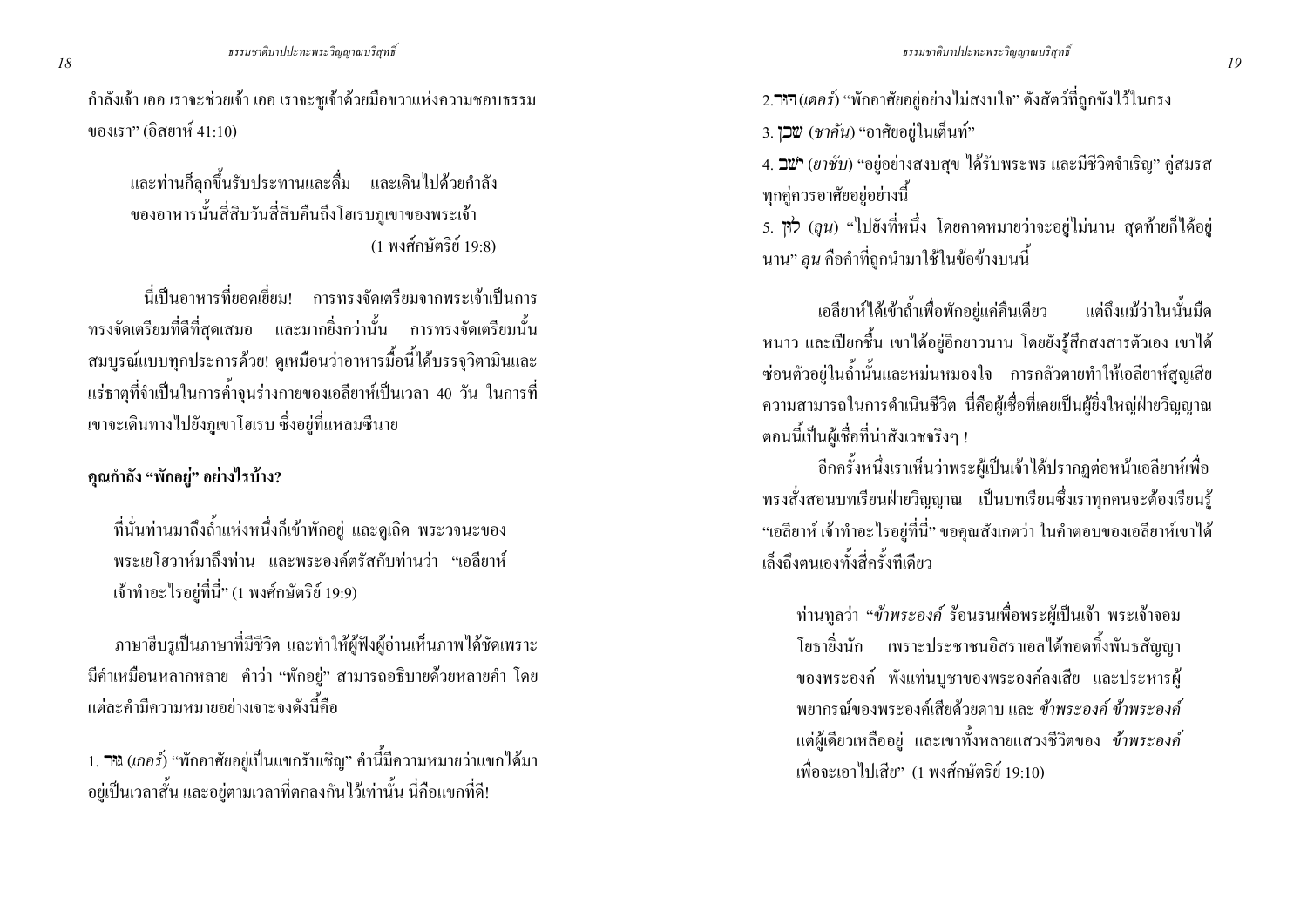้ เนื่องจากพระเจ้าทรงสัพพัญญู พระองค์จึงทรงทราบตั้งแต่อดีตกาล ว่าเอลียาห์เป็นคนที่จะ "ร้อนรนเพื่อพระผู้เป็นเจ้า" พระองค์ยังทรงทราบ ว่าบุตรแห่งอิสราเอลกำลังกบฏต่อพระองค์ เอลียาห์ควรจำได้ว่าพระองค์ ทรงมีแผนการสำหรับชีวิตของเขา และควรได้เข้าสู่การพำนักภายในจิตใจ โดยประยุกต์พระสัญญาของพระเจ้านำมาใช้ด้วยความเชื่อ (utilize the faith-rest drill) แต่เขาได้แต่หมกมุ่นกับความรู้สึกของตัวเอง!

พระเจ้าทรงปฏิบัติต่อเราด้วยพระคณเสมอ พระองค์ไม่ต้องการไล่ ้ผู้รับใช้ที่ได้รับการฝึกฝนอย่างดีออก เอลียาห์ใด้รับการอบรมและฝึกฝน ้ ผ่านเหตการณ์ที่ลำธารเครีท และในบ้านของหญิงม่ายที่ศาเรฟัท (1 พงศ์ ึกษัตริย์ 17) และเขาได้แสดงความกล้าหาญที่ยิ่งใหญ่บนภูเขาคารเมล ที่ได้ ้ยืนหยัดกับพระประสงค์ของพระเจ้า (1 พงศ์กษัตริย์ 18) แต่ตอนนี้เขาอยู่ ิบอกสัมพับธภาพกับพระเจ้า เขากำลังดำเบิบชีวิตฝ่ายเบื้อหบัง และกำลัง ้ถ้มเหลว พระเจ้าจึงต้องสอนเอลียาห์ถึงความสำคัญของการตั้งต้นใหม่และ ึการเข้าสู่สถานะฝ่ายวิญญาณ ผ่านบทเรียนอันแปลกประหลาดที่เขาจะลืม ็ไม่ลง

## ิการอธิบายดำว่า*เยโสวาห์*

พระคัมกีร์ฉบับแปล New American Standard Bible ใช้คำว่า "LORD" ("พระผู้เป็นเจ้า") ใน 1 พงศ์กษัตริย์ 19:10 ซึ่งเป็นวิธีที่นักแปล ้เลือกใช้ในการสื่อคำศักดิ์สิทธิ์ว่า האה (เยโฮวาห์ หรือ ยา-เวย์) <sup>ร</sup>ี คำนี้ ซึ่ง ้ มาจากรากศัพท์คำกิรยาว่า דיה (ฮา-ยา) "เป็นอยู่" ได้เล็งถึงความอยู่สูงสุด ของพระเจ้า (absolute existence) เป็นแนวคิดที่มาจากพระธรรมอพยพ 3:14 ซึ่งในข้อนี้มีคำ ฮา-ยา ปรากฏสองครั้งด้วยกัน แล้วถูกแปลเป็น ิภาษาอังกฤษว่า "I am who I am" (ภาษาไทย "เราเป็นผู้ซึ่งเราเป็น") เป็น ำบามเรียกที่พระเจ้าทรงเปิดเผยแก่โมเสส

ทั้งสามบุคคลแห่งตรีเอกานุภาพในสถานภาพทรงร่วมกัน ถกเรียก ด้วยคำฮีบรูว่า <del>บาว่ว**x** (เอโลฮีม) ซึ่ง</del>แปลว่า "พระเจ้า" การออกเสียง "อีม" ในคำว่า *เอโลฮีม* เป็นส่วนลงข้างท้ายของคำพหพจน์ (plural suffix) ซึ่งให้ ้ เราเข้าใจว่าทุกบุคคลในตรีเอกานุภาพ ได้แก่พระบิดา พระบุตร และพระ ้วิญญาณบริสุทธิ์ ทรงมีพระลักษณะเดียวกัน<sup>16</sup> อย่างไรก็ตาม เมื่อมีการอ้าง ้ถึงบุคคลเคียวแห่งตรีเอกานุภาพ พระคำใช้คำว่า*เยโฮวาห์* 

#### พระผู้เป็นเจ้าทรงผ่านไป

และพระองค์ตรัสว่า "จงออกไปเถิด ไปยืนอยู่บนภูเขาต่อพระ พักตร์พระผู้เป็นเจ้า และดูเถิด พระผู้เป็นเจ้าทรงผ่านไป และลม

ี สระถูกประดิษฐ์ขึ้น ถ้าตัดอักษรสระออกจากคำว่า *ยาโฮวาห์* จะเหลือเพียง ี ยฮวห ซึ่งตรงกับ 4 ตัว ThT นักศาสนศาสตร์เรียกคำนี้ว่า Tetragrammaton ซึ่ง ้มีความหมายว่า "4 ตัวอักษร"

<sup>15.</sup> สมัยก่อน ภาษาฮีบรูไม่มีอักษรสระ ถึงแม้ว่าคนพูดจะออกเสียงของอัคษร ิ สระ แต่ภาษาเขียนใช้แต่พยัญชนะซึ่งจะอ่านจากข้างขวาไปซ้าย ในที่หลังอักษร

<sup>16.</sup> เราสามารถสรปพระลักษณะของพระเจ้าดังนี้คือ ความอย่สงสด ความชอบ ธรรม ความขุติธรรม ความรัก ความเป็นอยู่ตลอดกาล ความสัพพัญญู ฤทธานุ ภาพ การไม่ทรงเปลี่ยนแปลง และความจริง ดู R.B. Thieme Jr., The Trinity (1993) และ The Integrity of God ภาคผนวก A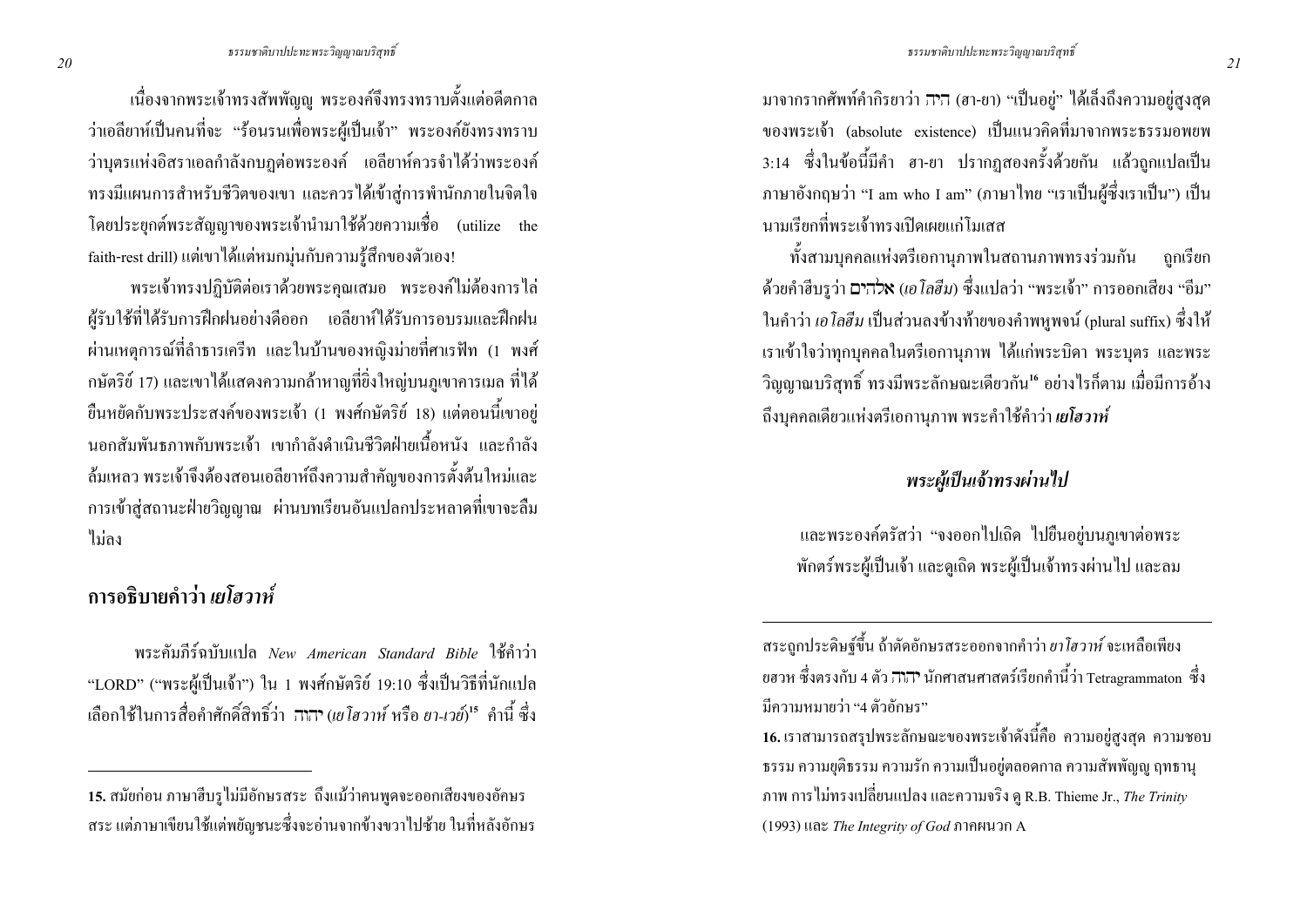ใหญ่อันแรงกล้าได้พัดพังภูเขา และทำให้หินแตกเป็นก้อนๆต่อ พระพักตร์พระผู้เป็นเจ้า แต่พระผู้เป็นเจ้ามิได้สถิตในลมนั้น ภายหลังลมกี้แผ่นดินไหว แต่พระผู้เป็นเจ้าหาทรงสถิตใน แผ่นดินไหวนั้นไม่ (1 พงศ์กษัตริย์ 19:11)

้ เอลียาห์ขืนอยู่ที่ปากถ้ำ แล้วกำลังคูลมแรงกล้าพัดพังภูเขาและทำหิน ้แตกเป็นก้อนๆ ทั้งลมและแผ่นดินไหวเป็นสิ่งเลิ้งถึงพลังของมนุษย์ แต่ขอ สังเกตดูว่า "พระผู้เป็นเจ้ามิได้สถิตในลมนั้น" และ "พระผู้เป็นเจ้าหาทรง ิสถิตในแผ่นดินไหวนั้นไม่" พระเจ้าไม่ทรงสำแดงพระองค์ผ่านพลังแห่ง เนื้อหนังของมนุษย์ ฤทธิ์เคชของพระองค์ทรงสูงสุดและไม่จำกัด

ิภายหลังแผ่นดินไหวก็เกิดไฟ แต่พระผู้เป็นเจ้าหาทรงสถิต ในไฟนั้นไม่ ภายหลังไฟก็มีเสียงเบาๆ [เสียงความเงียบ] (1 พงศ์กนัตริย์ 19∙12)

ไฟก็เป็นการเล็งถึงพลังของมนุษย์อันน่ากลัว แต่ว่า พระผู้เป็นเจ้า ไม่ทรงสถิตอยู่ในไฟนั้น การแปลว่า "ภายหลังไฟก็มีเสียงเบาๆ" เป็นการ แปลที่เบามาก ในภาษาฮีบรูคำนี้ได้แถลงว่า "มีเสียงความเงียบ" นี่คือเสียง ์ ซึ่งไม่มีใครสามารถได้ยิน อย่างไรก็ตาม เป็นถุทธิ์อำนาจที่สงสดใน ้จักรวาล นี่คือภาพหนึ่งซึ่งอธิบายถึงพระลักษณะของพระวิญญาณบริสุทธิ์ ในพระธรรมเศคาริยาห์ 4:6ข เราได้อ่านข้อหนึ่งซึ่งเราสามารถนำมา ิสรุปบทเรียนของเอลียาห์ "มิใช่ด้วยกำลัง มิใช่ด้วยฤทธานุภาพ แต่ด้วย ้วิญญาณของเรา พระผู้เป็นเจ้าจอมโยธาตรัสดังนี้แหละ"

## ผู้เชื่อที่ไร้ประโยชน์

ี ตราบใดที่เอลียาห์ยังอยู่นอกสัมพันธภาพกับพระเจ้า พระองค์ไม่ สามารถใช้เขาได้ เหตุฉะนั้นพระองค์จึงต้องทรงกระทำให้เอลียาห์สำนึก ถึงความสำคัญของฤทธิ์เคชแห่งพระวิญญาณบริสุทธิ์ คือ "พระสุระเสียง แห่งความเงียบ" เมื่อพระวิญญาณบริสุทธิ์ทรงควบคุมจิตใจของผู้เชื่อผู้ใด ซึ่งมีหลักคำสอนพระคัมภีร์ พระองค์สามารถใช้ผู้เชื้อคนนั้นได้ อย่างไรก็ ิตาม ถึงจะเป็นผู้เชื่อที่มีความสามารถ มีเสน่ห์ มีบุคลิก นิสัย และโวหารดี ี ยอคเยี่ยม แต่หากพระวิญญาณบริสุทธิ์ไม่ได้ควบคุมจิตใจของเขา สิ่ง เหล่านั้นไม่มีประโยชน์อะไรเลย หากคุณจะรับใช้พระเจ้า คุณต้องอยู่ใน ้ตำแหน่งซึ่งคุณจะสามารถใช้ฤทธิ์เคชจากพระวิญญาณบริสุทธิ์ได้!

่ ผมมีปากกาทองที่งดงามซึ่งผมทะนถนอม เป็นปากกาที่อย่ใน ี ครอบครัวผมมาหลายชั่วอายุคน น่าเสียดายที่กลไกในการดึงหมึกเข้า ้ปากกาได้สึกหรอ ผมจึงไม่พกปากกาด้ามนี้ไปกับผมเพราะมันไม่มีหมึก ถึงแม้ว่านี่เป็นปากกาที่งดงามเมื่อดูจากภายนอก แต่มันใช้งานไม่ได้ ้เช่นเดียวกัน ไม่ว่าภายนอกคุณจะเป็นอย่างไร แต่ถ้าพระวิญญาณบริสุทธิ์ ไม่ได้ควบคมจิตใจของคณ คณมีประโยชน์เท่ากับปากกาของผม และมี ประโยชน์เท่ากับเอลียาห์ตอนที่เขาอยู่ในถ้ำ

## ึการดำเนินชีวิตฝ่ายวิญญาณ และกฎบัญญัติโมเสส

มีหลายคนที่เชื่อว่าการรักษากฎบัญญัติโมเสสไว้เป็นทางสู่ชีวิต ้ฝ่ายวิญญาณ แต่ความพยายามที่จะกระทำตามกฎศาสนานั้นไม่สามารถ ี ผลิตผลฝ่ายวิญญาณ ใด้ กฎบัญญัติของ โมเสส ได้จำกัดความว่าบาปคือสิ่ง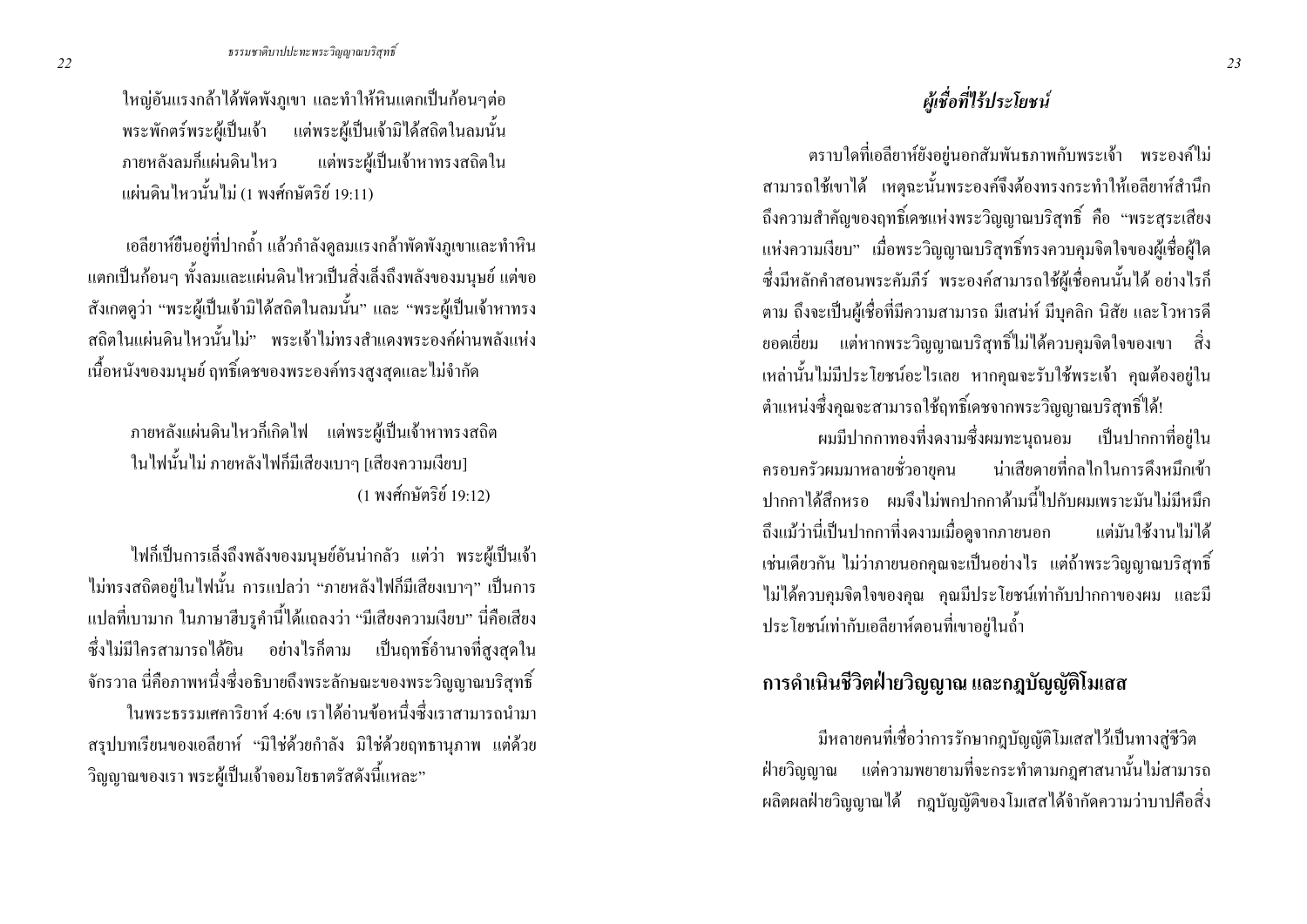ใด และได้เผยถึงการกระทำบาปและธรรมชาติบาปของมนุษย์ แต่กฎ บัญญัติโมเสสไม่ได้ถูกสถาปนาไว้เพื่อที่จะแก้ไขปัญหาธรรมชาติบาป ี พระเยซูคริสต์ทรงแก้ปัญหาบาปที่ไม้กางเขน เมื่อเราได้รับความรอดโดย การเชื่อในพระองค์ เราก็ได้รับการประกอบด้วยพระวิญญาณบริสุทธิ์ ซึ่ง

้เป็นการที่เราได้รับสถานะฝ่ายวิญญาณ<sup>เ7</sup> เพราะฉะนั้น การดำเนินชีวิตฝ่าย วิญญาณเริ่มต้นที่พระเยซูกริสต์เสมอ ไม่ใช่การกระทำดีของผู้เชื่อ

1. พระคริสต์ทรงบรรลุ (ปฏิบัติตาม) กฎบัญญัติโมเสสทุกประการ

ในพระธรรมมัทธิว 5:17 พระองค์ทรงตรัสว่า "อย่าคิดว่าเรามาเพื่อจะ ทำลายธรรมบัญญัติหรือคำของศาสดาพยากรณ์เสีย ่<br>เรามิได้มาเพื่อจะ ี ทำลาย แต่มาเพื่อจะให้สำเร็จ (บรรล)" ต่อไปเราจะวิเคราะห์ความสัมพันธ์ ระหว่างพระคริสต์และกฎบัญญัติของโมเสส จากแง่มมที่พระองค์ทรง ตรัสถึงใบข้อพระคัมกีร์บี้

บางคนอาจคิดว่ากฎบัญญัติโมเสส (the Mosaic Law) คือ พระ บัญญัติสิบประการ (the Ten Commandments) แต่ว่า พระบัญญัติสิบ ประการนั้นเป็นเพียงส่วนหนึ่งแห่งกฎบัญญัติที่พระเจ้าทรงเปิดเผยแก่ โมเสส โดยให้เขาบันทึกไว้และสั่งสอนแก่อิสราเอล พระบัญญัติสิบ ้ำโระการได้จำกัดความของเสรีภาพ ศีลธรรม และสิทธิอำนาจของพระเจ้า ี สำหรับทั้งผู้เชื้อ และผู้ที่ไม่เชื้อที่เป็นชนชาติอิสราเอล<sup>เร</sup>็กฎนี้ได้อำนวย ิสภาพแวดล้อมที่ดีที่สุดที่จะพัฒนาชีวิตฝ่ายวิญญาณ แต่ไม่ได้เป็นชีวิตฝ่าย

้วิญญาณ เราสามารถจำแนกกฎบัญญัติของโมเสสได้เป็นสามส่วน หรือ สามฉบับ (codices) ดังนี้คือ

ิ ฉบับที่หนึ่ง (Codex I) คือกฎศีลธรรม ซึ่งรวมถึงพระบัญญัติ 10 ประการและคำบัญชาเกี่ยวกับศีลธรรมและจริยธรรมเรื่องอื่น จดประสงค์ ี ของฉบับที่หนึ่งคือ เผยว่ามนุษย์เป็นคนบาป และต้องการพระผ้ช่วยให้ รอด

ิ ฉบับที่สอง (Codex II) เป็นกฎฝ่ายวิญญาณ ซึ่งใต้เปิดเผยพระคริสต์ผ่าน ี สัญญลักษณ์และพิธีกรรมต่างๆ (ฮีบรุ 10:1) เช่น ทุกๆเครื่องเรือน และ ทุกๆกิจกรรมภายในพลับพลามีความหมาย แม้จะพูดถึงวัสดุที่ใช้ในการ ก่อสร้างพลับพลา เช่น ผ้า เหล็ก หรือไม้ ก็มีความหมาย ทุกส่วนได้สอน เจาะจงถึงพระลักษณะของพระเจ้าบางอย่าง หรือพระราชกิจบางสิ่ง ้ บางอย่างของพระเมสสิยาห์ผู้ทรงจะเสด็จมาในอนาคต โดยวิธีนี้ ไม่ว่าจะ ้เป็นคบที่อ่านหนังสือไม่ออกยังสามารถเรียนหลักคำสอนพระคัมภีร์ผ่าน ้พิธีกรรม และความเข้าใจในความหมายของสิ่งต่างๆ แห่งพลับพลา (ฮีบรู  $9:1-28$ 

ชาวยิวได้เห็นสัตวบูชาที่อยู่บนแท่นบูชาทองเหลือง และได้ ้เข้าใจว่านี่เป็นภาพที่เล็งถึงพระเมสสิยาห์ซึ่งจะเสด็จมายังโลกแล้วตาย ้แทนพวกเขาในการรับการพิพากษาลงโทษสำหรับบาปของเขา ชาวยิวได้ เห็นปุโรหิตเดินเข้าไปในสถานบริสุทธิ์ (the Holy Place) เพื่อที่จะกระทำ ้พิธี ถึงแม้ว่าที่ประชุมไม่สามารถเข้าไปได้ แต่เขารู้ว่าภายในมีโต๊ะที่มีขนม ปังวางอยู่ เป็นสิ่งที่เล็งถึงพระคริสต์ผู้ทรงเป็นอาหารแห่งชีวิต (ยอห์น

 $17.$  ด ภาคผนวก $C$ 

<sup>18.</sup> ด R. B. Thieme Jr., เสรีภาพผ่านชัยสมรภมิ, หน้า 4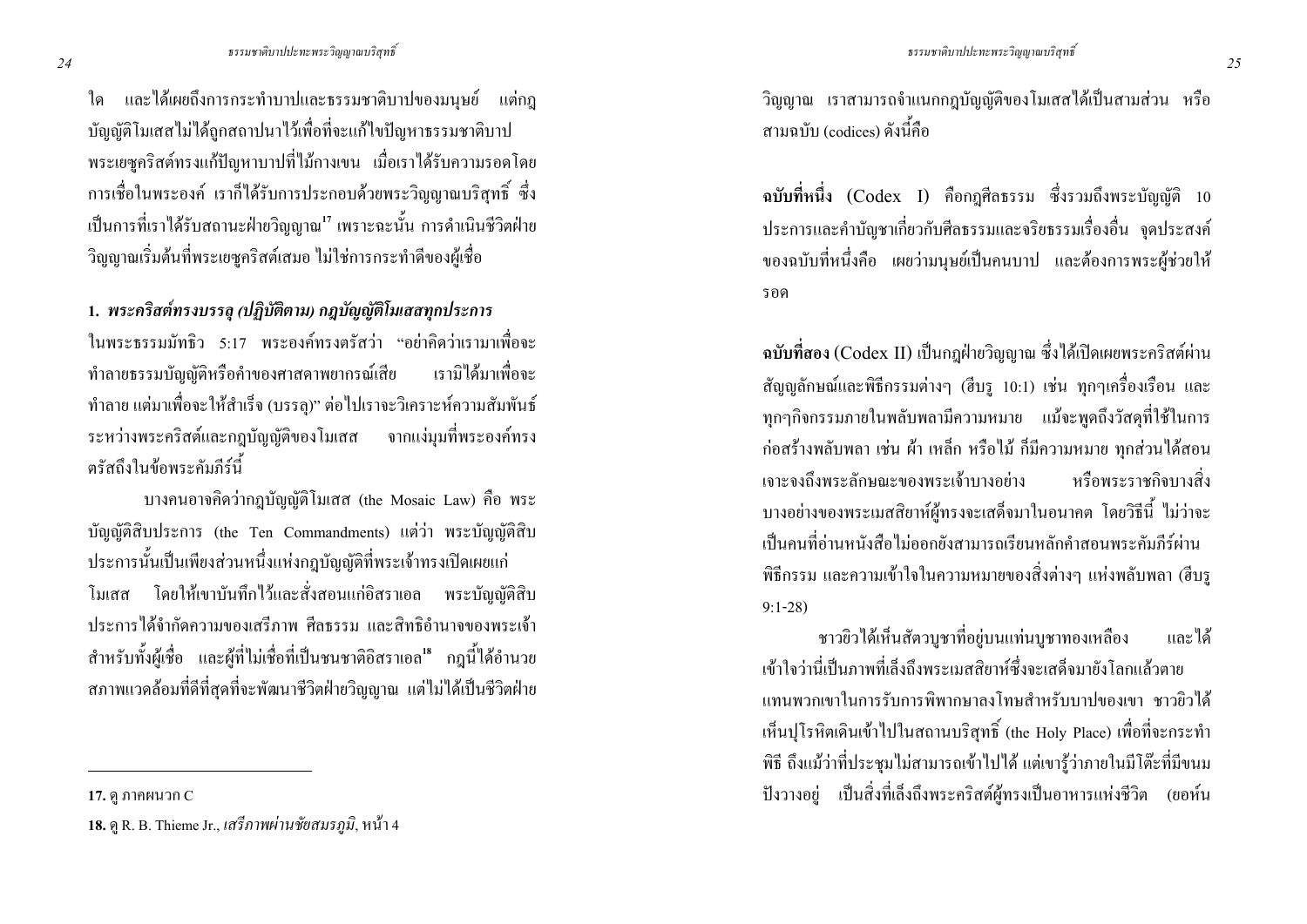้ และพวกเขาก็ได้เข้าใจถึงความหมายของโคมไฟซึ่งส่องสว่างใน  $6:35$ ิสถานที่บริสุทธิ์นั้น ว่านั่นเป็นภาพที่เล็งถึงพระคริสต์ ผู้ทรงเป็น "ความ ิสว่างของโลก" (ยอห์น 8:12) มีแท่นเผาเครื่องหอมทำด้วยทองคำ ซึ่งเล็ง ถึงพระคริสต์ในฐานะเป็นมหาปุโรหิตนิรันคร์ตามแบบอย่างของเมลคีเซ ีเดค (ฮีบรู 5:6) ม่านที่ได้แยกส่วนของสถานบริสุทธิ์ จากสถานที่บริสุทธิ์ ที่สุด (the Holy of Holies) ซึ่งเป็นที่ทรงสถิตอยู่ของพระคริสต์ ใด้เล็งถึง การทรงรับร่างกายมนษย์ของพระองค์ (ฮีบร 10:20)

ในที่ศูนย์กลางของสถานที่บริสุทธิ์ที่สุดมีหีบพันธสัญญาอยู่ซึ่งเล็ง ้ถึงพระคริสต์ว่าพระองค์ทรงเป็นเครื่องบชาไถ่บาปสำหรับมนษยชาติ หีบ พันธสัญญาเป็นหีบไม้กระถินเทศหุ้มด้วยทอง ไม้กระถินเทศนั้นได้เล็งถึง ี ความเป็นมนุษย์ของพระคริสต์ ทองเน้นความเป็นพระเจ้าของพระคริสต์ รวมกันเป็นการเล็งถึงพระเยซูคริสต์ในฐานะเป็นพระเจ้าที่สมบูรณ์แบบ และทรงเป็นมนุษย์ที่สมบูรณ์แบบ (Jesus Christ in hypostatic union)

ใบหีบบั้นนีโถทองคำใส่มาบา ไม้เท้าของอาโรบที่ออกช่อ และแผ่บ ี่ ศิลาพันธสัญญา (ฮีบรู 9:4) สามสิ่งนี้ได้เล็งถึงการกระทำบาปของชนชาติ ี อิสราเอล แผ่นศิลาพันธสัญญาได้ทำให้ระลึกถึงการที่ชนชาติอิสราเอลได้ ึกบฏต่อธรรมบัญญัติของโมเสส โถทองคำใส่มานาเป็นการเตือนให้ระลึก ้ถึงการที่มนษย์ได้ปฏิเสธการทรงจัดเตรียมอันสัตย์ซื่อของพระเจ้า และไม้ ้ เท้าของอาโรนที่ออกซ่อนั้นแสดงถึงการปฏิเสธสิทธิอำนาจของพระเจ้า พระที่นั่งกรุณาได้ปกปิดสิ่งที่เล็งถึงการกระทำบาปที่อยู่ในหีบพันธสัญญา ้ทั้งสองด้านของฝาปิดมีรูปสลักเครูบที่ทำจากทองคำ เครูบนั้นเปรียบได้กับ พระสิริของพระเจ้า โคยเฉพาะความชอบธรรมและความยุติธรรมของ พระองค์ ซึ่งทั้งหมดนี้ พร้อมด้วยกับการที่เลือดของสัตวบูชาถูกปรอย ้ข้างบนฝาปิด เป็นภาพที่เล็งถึงการทรงลบล้างบาปโดยพระเจ้า ด้วยว่า

ความชอบธรรมและความยุติธรรมของพระบิดาใด้รับการพอพระทัยโดย ิ การที่พระเยซูคริสต์ทรงสิ้นพระชนม์แทนเรา (โรม 3:25) ฮีบรู 10:1ก ใด้ อธิบายว่าหลักคำสอนพระคัมภีร์ทั้งหมดเหล่านี้ได้สอนถึงพระคริสต์และ พระราชกิจของพระองค์ "โดยเหตุที่ธรรมบัญญัตินั้นได้เป็นแต่เงาของสิ่งดี ้ที่จะมาภายหน้า" แต่ข้อนี้ย่อมมีคำถามว่า "สิ่งที่ดี" นั้นคืออะไร สิ่งเหล่านั้น องค์พระเยซูคริสต์เจ้าและวิถีชีวิตสำหรับผู้เชื่อซึ่งอาศัยอยู่ในยุค คือ คริสตจักร

ใบขณะที่พลับพลาได้เผยถึงพระเมสสิยาห์และพระราชกิจของพระ พระองค์ยังรับการเปิดเผยผ่านการถวายบูชาโดยปุโรหิตเลวี!' เยซคริสต์ โดยเน้นพระราชกิจของพระคริสต์บนไม้กางเขน และสุดท้าย ในการรักษา และปฏิบัติพิธีกรรมของวันสะบาโตต่างๆ (คือวันศักดิ์สิทธิ์ต่างๆ) ชาวยิว ได้เรียบหลักคำสอบพระดับกีร์เกี่ยวกับแผบการของพระเจ้า เช่บ วับปัสกา ได้ทำนายถึงการทรงไถ่เราจากตลาดทาสแห่งบาป Passover) (the (redemption) (1 โครินธ์ 5:7) เทศกาลขนมปังไร้เชื้อแสดงถึงการมี สัมพันธภาพกับพระคริสต์ โดยสรุปแล้ว การนมัสการพระเจ้าตามพิธีกรรม ที่ถูกระบุไว้ในฉบับที่สองแห่งกฎบัญญัติของโมเสสมีไว้เพื่อแสดง ้ข้อเท็จจริงว่า มีพระคริสต์เท่านั้น ซึ่งสามารถแก้ไขปัญหาบาปของมนุษย์

<sup>19.</sup> การถวายผ่านปโรหิตเลวีได้สอนถึงความรอด (ผ่านการถวายเครื่องเผาบชา ้ค้วยใฟ การถวายธัญญบูชา และการถวายสันติบูชา) และ การตั้งต้นใหม่กับพระ ้เจ้าหลังจากการกระทำบาป (ผ่านเครื่องบูชาไถ่บาป และการถวายเครื่องบูชาไถ่ การละเมิด) ค R. B. Thieme Jr., Levitical Offerings (1971)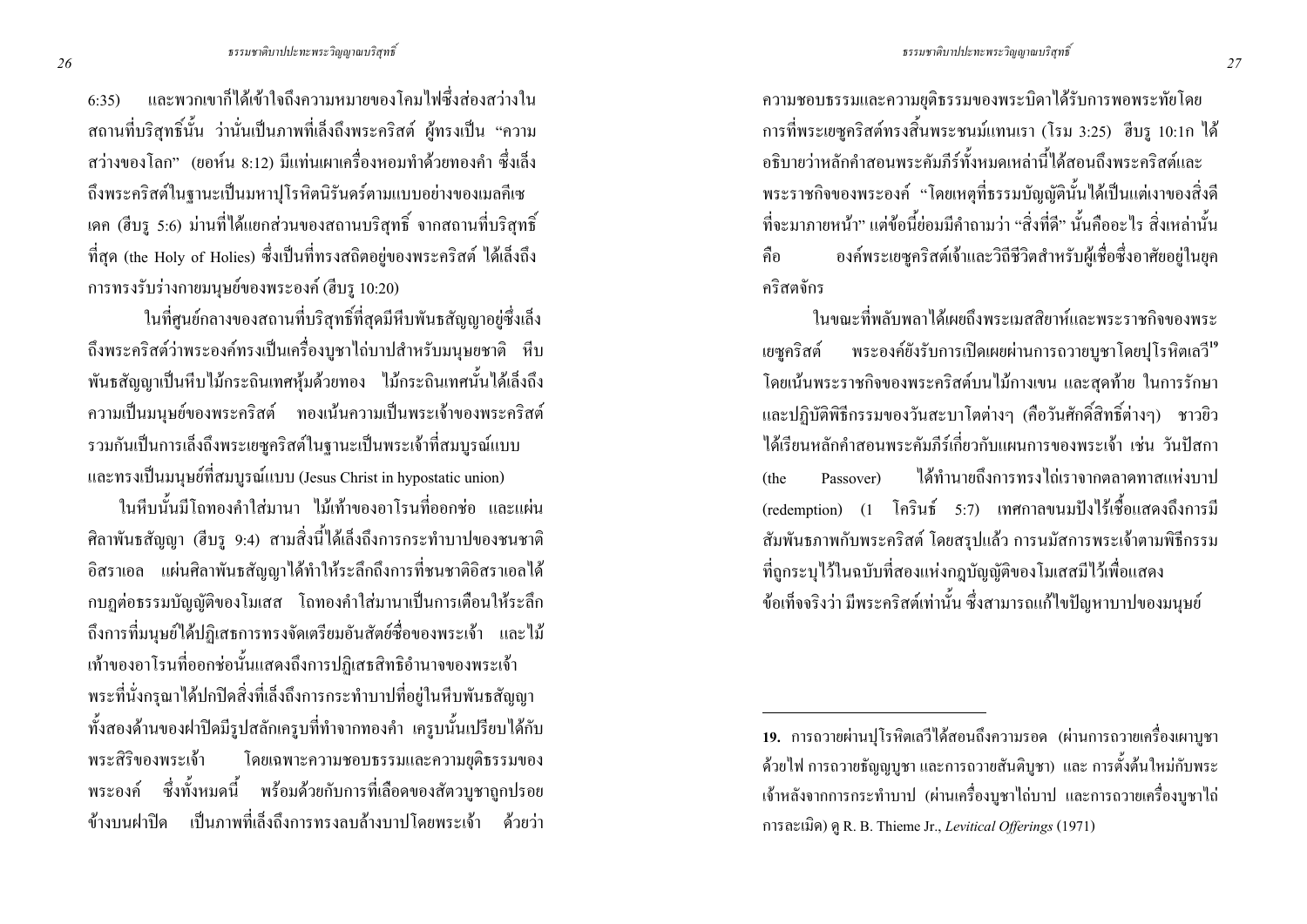ึ่<br>ฉบับที่สาม (Codex III) ใค้ระบุและอธิบายกฎของสังคมและประเทศชาติ ี อิสราเอล และสอนวิธีป้องกันประเทศชาติอิสราเอลในจานะเป็นประเทศที่ ี รับหน้าที่ในการรับผิดชอบและดแลพระคำของพระเจ้า กฏเกี่ยวกับการ ิ สขาภิบาล การรับประทานอาหาร ระบบกรรมสิทธิ์ที่ดิน กฎและการ ิลงโทษเกี่ยวกับการฆาตกรรมและการทำร้ายร่างกายของผู้อื่น และอื่นๆ ซึ่ง ึกฎทั้งหมดเหล่านั้นได้รับรองว่าพระเจ้าทรงดูแลประเทศแกนนำของ พระกงค์

้ เมื่อพระคริสต์เสด็จมายังโลกโดยทรงสถานะเป็นพระเจ้าที่สมบรณ์ ี แบบและมนุษย์ที่สมบูรณ์แบบ พระองค์ทรงบรรลุ (กระทำตาม) กฎบัญญัติ ทั้งสามฉบับ อันแรก พระองค์ทรงปฏิบัติตามพระบัญญัติสิบประการอย่าง ซึ่งไม่มีใครสามารถกระทำได้มานานเป็นหลายๆร้อยปี สมบูรณ์แบบ เนื่องจากมนุษย์ทุกคน (ยกเว้นพระเยซูคริสต์) ใด้เกิดมาพร้อมธรรมชาติ บาป ก็ไม่มีใครสามารถกระทำตามกฎบัญญัติได้เสมอไป อย่างไรก็ตาม พระเยซุคริสต์ทรงบังเกิดจากหญิงพรหมจารี พระองค์จึงปราศจาก ิธรรมชาติบาป ไม่มีส่วนในบาปดั้งเดิมของอาคัม (imputed sin) และ พระองค์ยังไม่มีบาปส่วนตัว (personal sin) ด้วยเหตุนี้ พระองค์จึงได้บรรลุ ิฉบับที่หนึ่งแห่งกฎบัญญัติของโมเสส

พระองค์ยังทรงปรากฏเป็นความจริงของเงาแห่งคำสั่งสอน ประเพณี และ พิธีกรรมที่สอนถึงพระองค์ตามกฎบัญญัติโมเสสฉบับที่สอง และ พระองค์ได้ปฏิบัติตามกฎสั่งสอนนั้นทุกข้อด้วย และ นอกจากนั้นอีก พระองค์ยังทรงรักษาทุกแง่มุมของกฎโมเสสฉบับที่สาม (มัทธิว 22:21)

2.พระคริสต์ทรงเป็นจุดจบของกฎบัญญัติสำหรับผู้เชื่อในพระองค์ "เพราะว่าพระคริสต์ทรงเป็นจดจบของธรรมบัณณัติ เพื่อให้ทกคนที่มีความ เชื้อใด้รับความชอบธรรม" (โรม 10:4) "แต่ถ้าพระวิญญาณทรงนำท่าน ท่านก็ไม่อย่ใต้ธรรมบัญญัติ" (กาลาเทีย 5:18) "ฝ่ายผลของพระวิญญาณนั้น ้คือ ความรัก ความสุข สันติสุข ความอดกลั้นใจ (สามารถควบคุมอารมณ์ ี ของตนได้) ความปรานี ความดี ความเชื่อ ความถ่อมใจ การร้จักบังคับตน เรื่องอย่างนี้ไม่มีธรรมบัญญัติห้ามไว้เลย" (กาลาเทีย 5:22-23) ในข้อเหล่านี้ คำว่า "ธรรมบัญญัติ" (ภาษาอังกฤษมักจะแปลว่า the Law) หมายถึงกฎ บัญญัติของโมเสสอย่างเจาะจง

ึกฏบัญญัติของโมเสสมีไว้เฉพาะชนชาติอิสราเอล และในช่วงเวลา แห่งยุคอิสราเอลเท่านั้น หลังจากที่พระเยซูคริสต์ทรงบรรลุกฎบัญญัติแล้ว พิธีกรรมต่างๆ และระบบปุโรหิตแห่งกฎบัญญัติของโมเสสนั้นถูกระงับไว้ ู ชั่วคราว<sup>20</sup> เพราะฉะนั้น ผู้เชื่อแห่งยุคคริสตจักร*ไม่ได้อยู่ภายใต้กฎบัญญัติ* ความจริงนี้อาจทำคุณประหลาดใจ หรือคุณอาจจะรู้สึกขัดเคืองใจเพราะเคย เรียนจากครูรวีและศิษยาภิบาลของคุณที่สอนว่าคุณต้องดำเนินชีวิตตาม พระบัญญัติ 10 ประการ แต่ตอนนี้ คุณคงเข้าใจแล้วว่าพระบัญญัติ 10 ประการนั้นไม่สามารถแก้ไขปัญหาบาปได้

3. *เราไม่กระทำเหมือนผู้ไม่นับถือกฎหมาย* ที่พระคัมภีร์แถลงว่า "เรามิได้ อยู่ใต้กฎบัญญัติ แต่อยู่ใต้พระคุณ" (โรม 6:14) นั่นไม่ได้หมายความว่าคุณ ได้รับสิทธิ์ที่จะทำบาปตามใจชอบ บางคนที่ไม่เข้าใจประเด็นนี้อาจพดกับ ้ตนเองว่า "เนื่องจากฉันไม่ได้อยู่ใต้กฎบัญญัติ และพระเจ้าทรงรับรองชีวิต

<sup>20.</sup> R.B.Thieme Jr., The Divine Outline of History, 61-63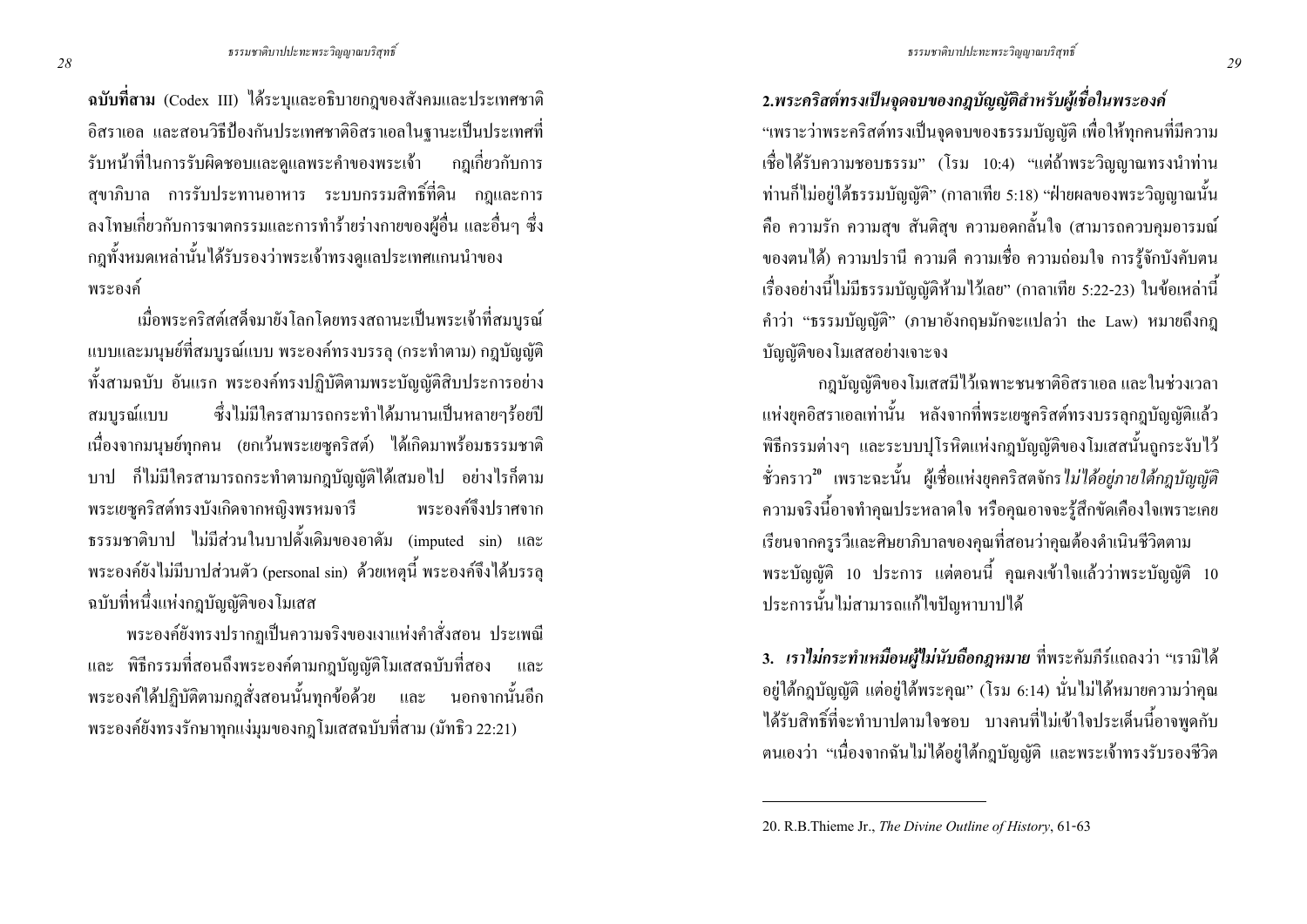้นิรันคร์ของฉันไว้แล้ว ฉันจะสนุกสนานเต็มที่ ลาก่อนพระเจ้า แล้วค่อยพบ ี พระองค์บนสวรรค์!" เป็นสิ่งที่แน่นอนว่าความคิดอย่างนี้เป็นการทำพระคำ ี ของพระเจ้าเพี้ยน พระคำของพระองค์ไม่เคยอนุญาตให้คุณกระทำบาปแต่ ้ สั่งสอนให้คุณต้องรับผิดชอบความคิด การตัดสินใจ และการกระทำของคุณ

ี พวกปุโรหิตทั้งหลายที่ปฏิบัติพิธีกรรมแห่งกฎบัญญัติของโมเสส ได้รับหน้าที่เฉพาะ ตลอดยุคอิสราเอลมีปุโรหิตน้อยมากทีเดียว และ ้ทั้งหมดนั้นมาจากตระกูลของอาโรนแห่งเผ่าเลวี เกิดอะไรขึ้นกับตำแหน่งนี้ เมื่อธรรมบัญญัติได้ถูกยกเลิกไป? ก็ไม่มีการเป็นปุโรหิตอีกต่อไป ้จดประสงค์ในการศึกษาความเป็นปโรหิตจากพระธรรมฮีบรคือที่จะเข้าใจ ี่ ว่า เมื่อพระคริสต์ทรงบรรลูกฎบัญญัติของโมเสสแล้ว กฎนั้นได้รับการ ยกเลิกไป

เราไม่ได้ดำเนินชีวิตจากการอยู่ภายใต้ปุโรหิตแห่งกฎบัญญัติแล้ว ในยกคริสตจักรผ้เชื้อทกคนเป็น เพราะเราไม่ได้อย่ภายใต้กฎบัญณัติ ปุโรหิต (1 เปโตร 2:5, 9; วิวรณ์ 1:6; 5:10; 20:6) คริสตจักรท้องถิ่นหรือ องค์กรคริสเตียนใดๆ ี ที่สอนว่าผู้เชื่ออยู่ภายใต้กฎบัญญัติกำลังดูหมิ่น หลักการพระคณที่พระเจ้ามีต่อเรา ได้หมิ่นประมาทพระบิดาผ้ซึ่งแต่งตั้ง หลักการพระคุณ หมิ่นประมาทพระบุตร ซึ่งใด้ปฏิบัติแผนการพระคุณเพื่อ และหมิ่นประมาทพระวิญญาณบริสทธิ์ผู้ซึ่งปฏิบัติ ้เราบนไม้กางเขน แผนการพระคุณในชีวิตของผู้เชื่อ

#### กฎบัญญัติใหม่

้ผู้เชื่อแห่งยคคริสตจักรมีกฎใหม่ คือ "กฎของพระวิญญาณแห่งชีวิต" ซึ่งได้แทนกฎบัญญัติของโมเสส ิกภใหม่นี้อำนวยรปแบบการปฏิบัติ สำหรับชีวิตคริสเตียบ

เพราะว่ากฎของพระวิญญาณแห่งชีวิตในพระเยซูคริสต์ ได้ทำ ให้ข้าพเจ้าเป็นอิสระ [ελευθεροω ιอล-ลู-เธโรโอ] จากกฎ แห่งบาปและความตาย (โรม 8:2)

คำว่า "ของพระวิญญาณ" เขียนด้วยรูปแบบไวยากรณ์ genitive of source ซึ่งหมายความว่า พระวิญญาณบริสุทธิ์ทรงเป็นแหล่ง หรือที่มา ของ ึกฎบัญญัติใหม่ "พระวิญญาณบริสุทธิ์" คือพระนามของบุคคลที่ 3 แห่งตรี ีเอกานุภาพ พระองค์ยังทรงพระนามว่า "พระวิญญาณแห่งความจริง" ใน 1 ยอห์น 4:6 เพราะว่าพระองค์ทรงเปิดเผยความจริง และถูกเรียกว่า "พระ ้วิญญาณแห่งชีวิต" ในข้อนี้เพราะทรงประทานชีวิตนิรันคร์แก่ผู้เชื้อ

กฎบัญญัติใหม่มีไว้เฉพาะผู้เชื่อเท่านั้น เพราะมีแต่ผู้เชื้อซึ่งรับ ้ตำแหน่ง "ในพระเยซูคริสต์" คำว่า *เอล-ลู-เธโรโอ* ซึ่งหมายความว่า "ทำให้ เป็นอิสระ" หรือ "ปล่อยเป็นอิสระ" เขียนด้วย aorist tense ซึ่งให้ที่นี้ ่ หมายถึงการกระทำของคำกริยานั้นเป็นความจริงเสมอไป ดังนั้น ข้อนี้ควร แปลว่า "พระวิญญาณบริสุทธิ์ทรงกระทำให้พวกท่าน [ผู้เชื่อ] เป็นอิสราก จากกฎแห่งบาปและความตาย เพียงครั้งเดียวและมีผลตลอดไป (once and for all)" "กฎแห่งบาป" และ "กฎแห่งความตาย" เป็นการอ้างถึงกฎบัญญัติ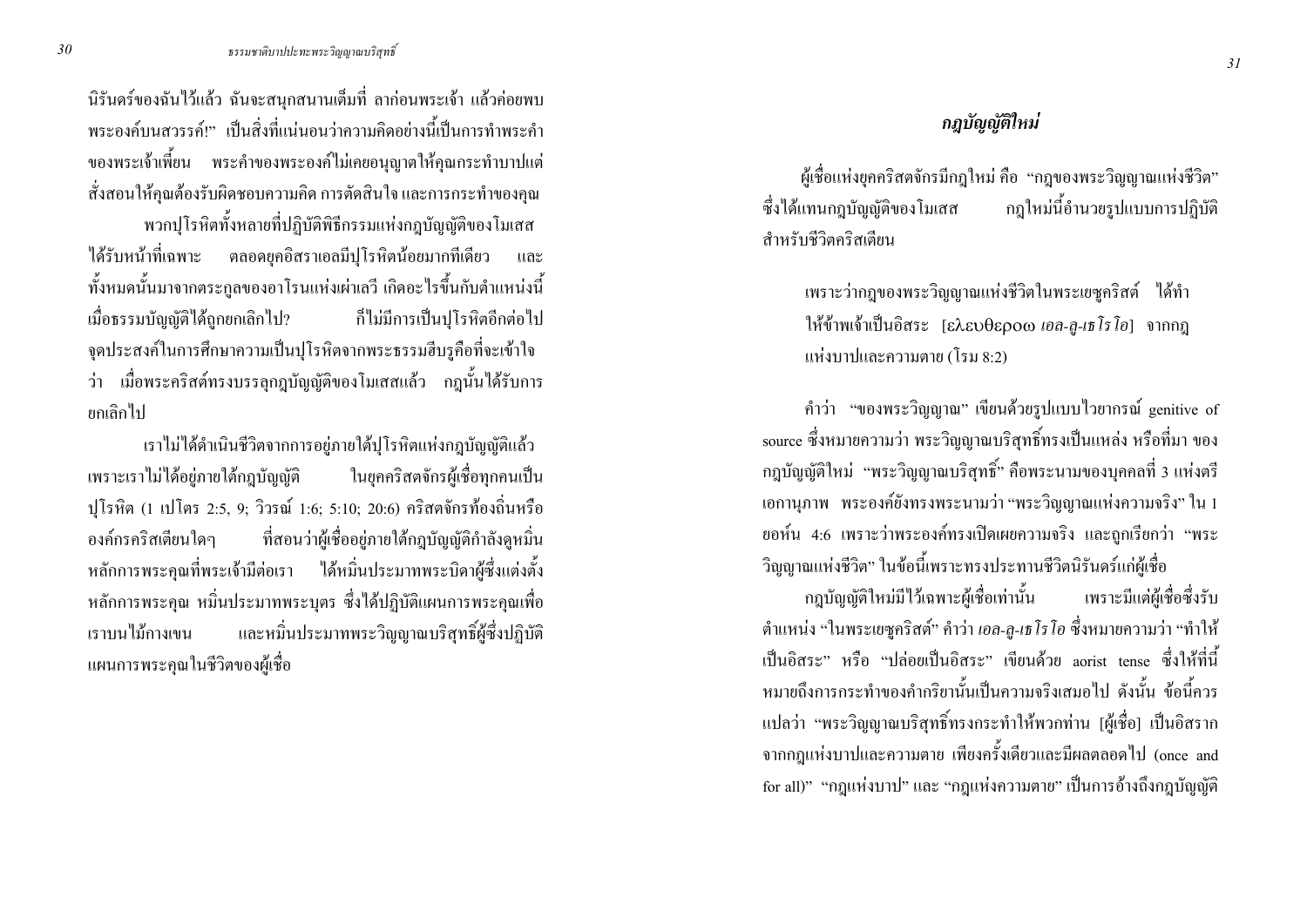ี ของโมเสส เพราะกฎของโมเสสนั้นได้เปิดเผยถึงความเลวทรามของมนุษย์ และไม่สามารถนำคนมาถึงชีวิตบิรับดร์ได้

> เพราะสิ่งซึ่งธรรมบัญญัติทำไม่ได้เพราะเนื้อหนังทำให้อ่อน ี กำลังไปนั้น พระเจ้าทรง*กระทำแล้ว* โดยส่งพระบุตรของ พระองค์มาในสภาพเสมือนเนื้อหนังที่บาปและเพื่อไถ่บาป ี พระองค์จึงได้ทรงปรับโทษบาปที่อยู่ในเนื้อหนัง (โรม 8:3)

ี่ นี่คือจุดอ่อนของกฎบัญญัติของโมเสส คำว่า "เนื้อหนัง" หมายถึง ี ธรรมชาติบาปซึ่งอยู่ในโครงเซลล์ของร่างกายของมนุษย์ทุกคน กฎบัญญัติ ใบ่สามารถช่วยเราได้ แต่พระบิดาสามารถช่วยเราได้ และพระองค์ทรงช่วย ี่ เราจริง พระองค์ทรงประทานพระบตรองค์เดียวของพระองค์เข้ามาในโลก ้เป็นมนุษย์ที่สมบูรณ์แบบ "เพื่อไถ่บาป" การที่พระคริสต์ทรงสิ้นพระชนม์ บนไม้กางเขนเพื่อไถ่บาปเราทำให้เราเป็นอิสระจากกฎแห่งบาปและความ ตาย

้ เพื่อความชอบธรรมของธรรมบัญญัติ [ของโมเสส] จะได้ สำเร็จในพวกเรา ผู้ซึ่งไม่คำเนินตามฝ่ายเนื้อหนัง แต่ตาม พระวิญญาณ (โรม 8:4)

ข้อที่ 2 และ 3 แถลงว่าผู้เชื่อในพระคริสต์เป็นอิสระจากกฎแห่งบาป และความตาย และข้อที่ 4 ได้อธิบายถึงการที่เราได้รับอิสระนั้นอย่างไร ้เนื่องจากธรรมชาติบาปใด้ปรากฏในมนุษย์ทุกคน ยกเว้นพระเยซู ก็เป็นสิ่ง ที่เป็นไปไม่ได้ที่จะรักษาธรรมบัญญัติของโมเสสได้ มีเพียงพระเยซูคริสต์ เท่านั้น ผู้ซึ่งเป็นมนุษย์ผู้เคียวที่สมบูรณ์แบบทุกประการซึ่งได้บรรลุธรรม

้ บัญญัติของโมเสส แต่ในข้อนี้มีเขียนว่า "ธรรมบัญญัติจะได้สำเร็จในพวก ี เรา" นี่คือการขัดแย้งหรือเปล่า ไม่มีทาง! โดย "ธรรมบัญญัติจะได้สำเร็จ ในพวกเรา ผู้ซึ่งไม่คำเนินตามฝ่ายเนื้อหนัง [ธรรมชาติบาป] แต่ตาม [โดย รับการทรงนำจาก] พระวิญญาณ"

ี<br>เราได้รับการปลดปล่อยจากการควบคุมโดยธรรมชาติบาปเมื่อเรา ได้เชื่อในพระคริสต์ด้วยความเชื่อ แต่การที่เราได้รับการปลดปล่อยใน ประสบการณ์ชีวิตของเราจะมาต่อเมื่อพระวิญญาณบริสทธิ์ทรงควบคม จิตใจของเราแทน ด้วยวิธีนี้ พระองค์จึงทำพระบัญญัติของโมเสสสำเร็จใน ี เรา โดยการประกอบด้วยพระวิญญาณบริสุทธิ์เราสามารถบรรลุมาตรฐาน ี ของพระเจ้าในระดับเดียวกันกับพระเยซูคริสต์ พระวิญญาณบริสุทธิ์ทรง ้ค้ำจุนรักษาพระองค์ตลอดเวลาที่พระองค์ทรงคำรงอยู่บนโลก อย่างที่ถูก ้ำบันทึกไว้ใบอิสยาห์ 42·1 และจากบางข้อใบพระคริสตธรรมคัมกีร์ใหม่ เช่น "ครั้งนั้นพระวิญญาณทรงนำพระเยซูเข้าไปในถิ่นทุรกันดาร" (มัทธิว 4:1ก) และ "แต่ถ้าเรา [พระเยซคริสต์] ขับผืออกด้วยพระวิณณาณของพระ เจ้า..." (มัทธิว 12:28ก)

ในขณะที่พระองค์ทรงกำลังบรรลุกฎบัญญัติของโมเสส พระองค์ ้ ทรงบุกเบิกชีวิตฝ่ายวิญญาณโดยรับการควบคุมจากฤทธิ์เคชแห่งพระ วิญญาณ และพระองค์ทรงผลิตผลจากพระวิญญาณ ซึ่งถูกบันทึกไว้ในพระ ธรรมกาลาเทีย 5:22-23 หลังจากที่พระเยซูคริสต์เสด็จขึ้นสวรรค์ และทรง ประทับอยู่เบื้องขวาพระหัตถ์ของพระบิดา ทั้งพระองค์ (พระคริสต์) และ พระบิดาทรงส่งพระวิญญาณบริสุทธิ์เสด็จยังโลก (ยอห์น 15:26) เพื่อทรง อภิบาลต่อผู้เชื่อในยุคคริสตจักร นับว่าเป็นเวลาที่กฎใหม่ริเริ่ม คือ "กฎของ พระวิญญาณแห่งชีวิตในพระเยซูคริสต์" (โรม 8:2)

 $33$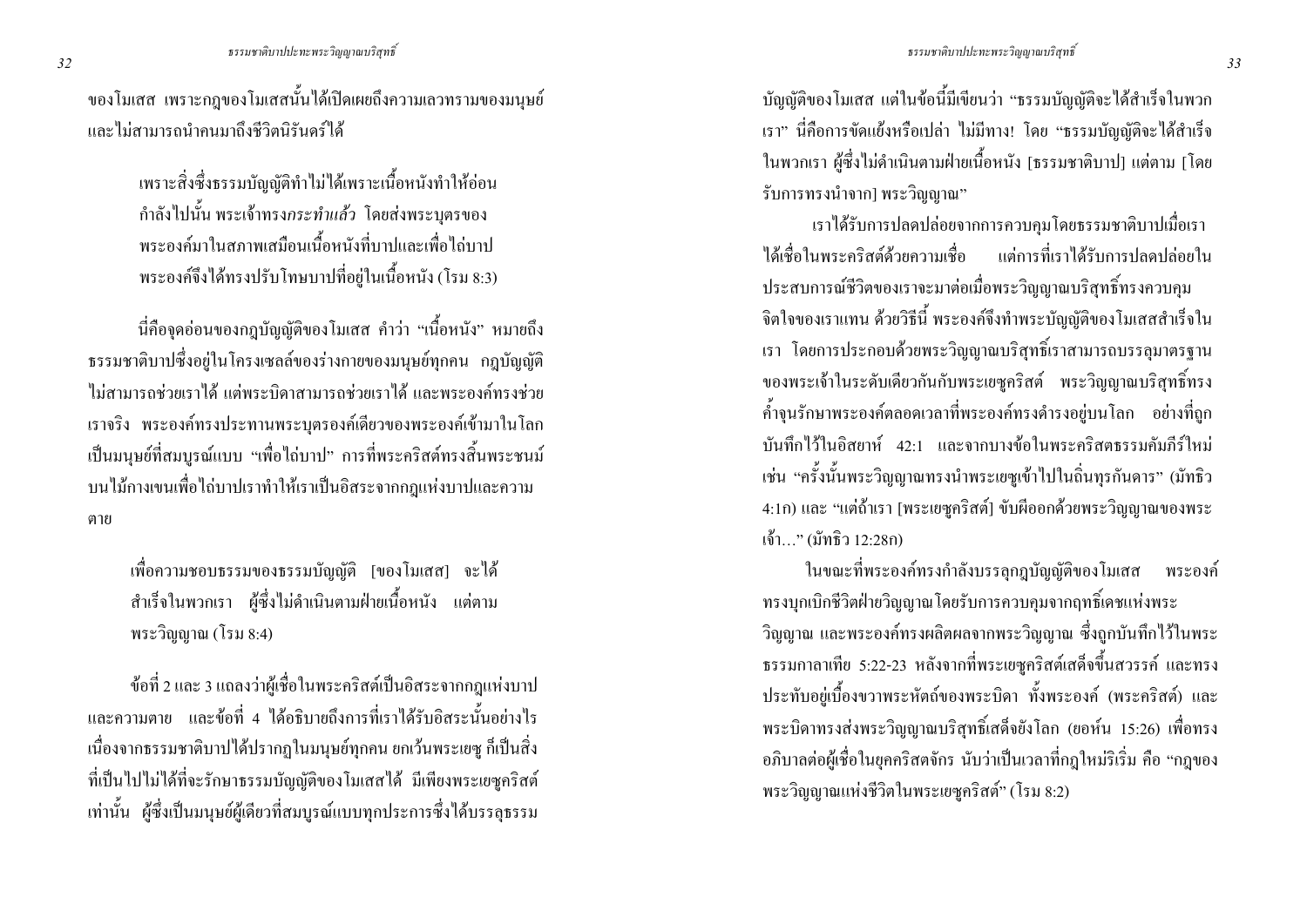ุ ธรรมชาติบาปปะทะพระวิญญาณบริสุทธิ์

้อย่างไรก็ตามเราบอกความจริงแก่ท่านทั้งหลาย คือการที่เรา ์<br>จากไปนั้นก็เพื่อประโยชน์ของท่าน ้เพราะถ้าเราไม่ไป ี พระองค์ผู้ปลอบประโลมใจ [พระวิญญาณบริสุทธิ์] ก็จะไม่ ้เสด็จมาหาท่าน แต่ถ้าเราไปแล้ว เราก็จะใช้พระองค์มาหาท่าน (ยอห์น 16:7)

นี่เป็นการอ้างถึงพระผู้ช่วย (our Mentor) ของเรา คือพระวิญญาณ ึบริสุทธิ์ เมื่อเราได้รับการทรงประกอบด้วยพระวิญญาณ พระองค์ทรง ี ควบคุมเราผ่านพันธกิจการสอนและการทรงนำของพระองค์ ซึ่งได้สร้าง พระลักษณะความเป็นมนุษย์ของพระเยซูคริสต์ภายในตัวเรา

้ เมื่อพระองค์ พระวิญญาณแห่งความจริงจะเสด็จมา พระองค์ จะทรงนำท่านทั้งหลายไปส่ความจริงทั้งมวล (ยอห์น 16:13)

นี่คือวิธีเดียวซึ่งทำให้เราสามารถบรรลุมาตรฐานความชอบธรรมซึ่ง ้ถูกตั้งไว้โคยกฎบัญญัติของโมเสส คือการคำเนินชีวิตฝ่ายวิญญาณโคยรับ ฤทธิ์เคชจากพระวิญญาณบริสุทธิ์

"จงประกอบด้วยพระวิญญาณ"

ึกฎบัญญัติใหม่สำหรับยุคคริสตจักรได้นำคำบัญชาข้อใหม่มาถึงเราด้วย

เหตุฉะนั้นพระองค์ตรัสแล้วว่า "คนที่หลับอยู่จงตื่นขึ้น [εγειπω *แอ-เกโพ*] และจงฟื้นขึ้น [ανιστημι *อนิสเทมี*] มาจากความตาย และพระคริสต์จะทรงส่องสว่างแก่ท่าน" (เอเฟซัส 5:14)

้คำว่า "คนที่หลับอยู่" หมายถึงผู้เชื่อที่อยู่นอกสัมพันธภาพกับพระเจ้า คืออยู่ ินอกวงกลมล่าง คำสั่งว่า "*จงฟื้นขึ้น*" เป็นการบัญชาแก่ผู้เชื่อคนนี้ที่จะใช้ 1 ยอห์น 1:9 คือ วิธีการตั้งต้นใหม่ (the Rebound technique) *อนิสเทมี* ถูก เขียนไว้ด้วยรูปแบบไวยากรณ์ aorist imperative ซึ่งทำให้เข้าใจว่านี่คือ ้คำสั่งให้พื้นขึ้นจากความตาย เนื่องจากไม่มีผู้เชื่อคนใดที่สามารถทำให้ ้ตนเองเป็นขึ้นจากความตาย คำสั่งนี้หมายความว่าอย่างไร?

ในเอเฟซัส 5:14 "จากความตาย" พูดถึงผู้เชื่อที่กำลังดำเนินชีวิตอยู่ ฝ่ายเนื้อหนัง และอยู่นอกสัมพันธภาพกับพระเจ้า เรารับคำสั่งให้กลับมามี ี สัมพันธภาพกับพระเจ้าทันที ซึ่งส่งผลว่า "พระคริสต์จะทรงส่องสว่างแก่ ท่าน" เราไม่สามารถมองเห็นบ้านที่มืดในค่ำคืนที่มืดมิด แต่ถ้าหากบ้านนั้น ้มีไฟเปิดไว้ เราสามารถเห็นรูปทรงและความสวยงามของบ้านหลังนั้น ใน ้ ทำนองเดียวกัน ชีวิตฝ่ายวิญญาณของเรามีรูปทรงและความงคงามต่อเมื่อ ี พระวิญญาณบริสุทธิ์ทรงควบคุมจิตใจของผู้เชื่อ และทรงส่องสว่างในชีวิต ของเขา

่ เหตุฉะนั้นท่านจงระมัคระวังในการคำเนินชีวิตให้ดี อย่าให้ เหมือนคนไร้ปัญญา แต่ให้เหมือนคนมีปัญญา (เอเฟซัส 5:15)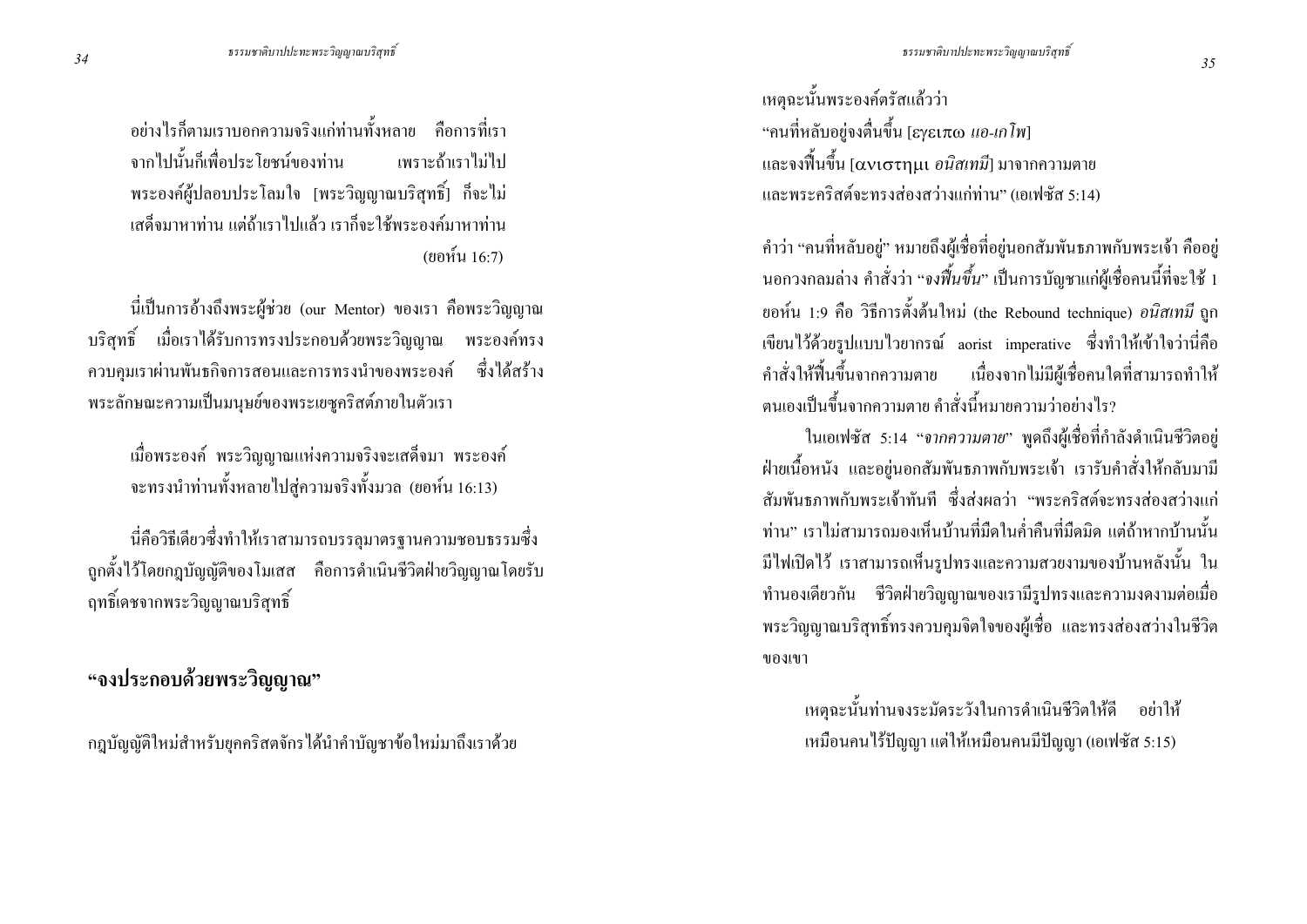ี คุณไม่สามารถเข้าใจรายละเอียดของน้ำพระทัยของพระเจ้า เป็นเจ้า" ้ทั้งหมดภายในช่วงเวลาสั้นๆ และพระองค์ก็ไม่ได้คาดหมายอย่างนั้นจาก แต่เป็นสิ่งที่ชัดเจนว่าพระองค์ทรงปรารถนาให้คุณรับการ คุณ ประกอบด้วยพระวิญญาณบริสุทธิ์อย่างสม่ำเสมอ

และจงหยุดเมาเหล้าองุ่นซึ่งจะทำให้เสียคน แต่จงประกอบ  $\pi\lambda$ ท $\rho$ o $\omega$  พเล-โรโอ] ด้วยพระวิญญาณ (เอเฟซัส 5:18)

ประโยคแรกของข้อนี้เป็นการสั่งห้ามเมาเหล้า เพราะผู้ที่เมาเหล้าไม่ ่ สามารถควบคุมจิตใจของตนใด้อย่างดี ในทางตรงข้าม เราได้รับคำบัญชาที่ ่ จะ "ประกอบด้วยพระวิญญาณ" ซึ่งเป็นการที่พระองค์ทรงควบคุมการคิด ี ของเรา คำบัญชาจากพระเจ้านี้ ซึ่งมีคำกริยาว่า *พเล-โรโอ เ*ขียนด้วยรูปแบบ present passive imperative หมายความว่า "จงประกอบด้วยพระวิญญาณ อย่างต่อเนื่อง" และการใช้กรรมวาจก (passive voice) กี่ทำให้เราเข้าใจว่า ประทานของประโยค คือคุณเอง เป็นผู้ที่รับการกระทำจากการของคำกริยา ("ประกอบ") ไม่มีการกระทำใดๆ ซึ่งจะทำให้คุณรับการประกอบด้วยพระ วิญญาณ หรือทำให้คุณสมควรที่จะรับการประกอบโดยพระองค์นั้น เพราะ ึการที่ผู้เชื่อได้รับการประกอบด้วยพระวิญญาณบริสุทธิ์เป็นการทรงโปรด จัดเตรียมโดยพระเจ้า

้คุณไม่ได้เข้าสู่สถานะฝ่ายวิญญาณเพราะคุณทรมานตนเองด้วยความ รู้สึกผิด ร้องให้คร่ำครวญด้วยน้ำตาแห่งการกลับใจใหม่ ถวายสิบลด หรือ ทำการบนการสาบานต่อพระเจ้า หรือบางที่คุณอาจคิดว่าคุณมีสถานะฝ่าย วิญญาณเพราะคุณกำลังอดอาหารอธิษฐาน ขอบอกว่า คุณคิดผิด! ถึงแม้ว่า ้คุณอาจดูดีขึ้นเพราะคุณได้ลดน้ำหนัก หรืออาจรู้สึกดีขึ้นเพราะระบบหัวใจ

แต่เราจะดำเนินชีวิตอย่างระมัคระวังได้อย่างไร ในกาลาเทีย 5:16 เราพบคำตอบ "แต่ข้าพเจ้าขอบอกว่า จงคำเนินชีวิตตามพระวิญญาณ และท่านจะไม่สนองความต้องการของเนื้อหนัง" ด้วยวิธีนี้คุณจะพ้นจาก ี ความโง่เขลา แต่ก่อนอื่น คุณจะต้องรู้จักและเข้าใจหลักคำสอนพระ ้คัมภีร์ จากนั้น คุณจำเป็นจะต้องประยุกต์หลักคำสอนพระคัมภีร์ที่คุณ ้เข้าใจแล้วนั้น นำมาใช้ต่อประสบการณ์ของคุณ การ "มีปัญญา" คือ การ ที่ผู้เชื่อได้ประยุกต์หลักคำสอนพระคัมภีร์ต่อประสบการณ์ส่วนตัวของ ี เขา - ซึ่งเราสามารถทำใค้ก็ต่อเมื่อเราได้รับการประกอบด้วยพระวิญญาณ บริสทธิ์เท่านั้น

่ จงฉวยโอกาส [redeem your time] เพราะว่าทกวันนี้เป็นกาล ี ที่ชั่ว (เอเฟซัส 5:16)

มีแต่ผู้เชื่อในพระคริสต์เท่านั้นที่สามารถ redeem (ซื้อ ไถ่ถอน) ้ เวลา เพราะผู้ที่ไม่เชื่อไม่มีโอกาสที่จะซื้อเวลาได้ ส่วนผู้เชื่อได้ซื้อเวลา โดยการรับการประกอบด้วยพระวิญญาณบริสุทธิ์ เพราะมีแต่เวลาที่ผู้เชื่อ อยู่ภายใต้การประกอบด้วยพระวิญญาณบริสุทธิ์ที่เขาสามารถเรียนรู้และ ประยุกต์หลักคำสอนพระคัมภีร์โดยใด้รับการทรงนำจากพระองค์

ี เหตุฉะนั้น จงหยุดเป็นคนโง่เขลา แต่จงเข้าใจน้ำพระทัย ขององค์พระผู้เป็นเจ้าว่าเป็นอย่างไร (เอเฟซัส 5:17)

คำบัญชา (เขียนด้วยรูปแบบ imperative) นี้ได้สั่งเราว่า "หยุดเป็น ึ คนโง่เขลา" ผู้เชื่อที่โง่เขลาคือคริสเตียนที่คงอยู่ฝ่ายเนื้อหนัง หากเขาจะ พ้นจากสถานะฝ่ายเนื้อหนังเขาจะต้อง "*เข้าใจน้ำพระทัยขององค์พระผู้*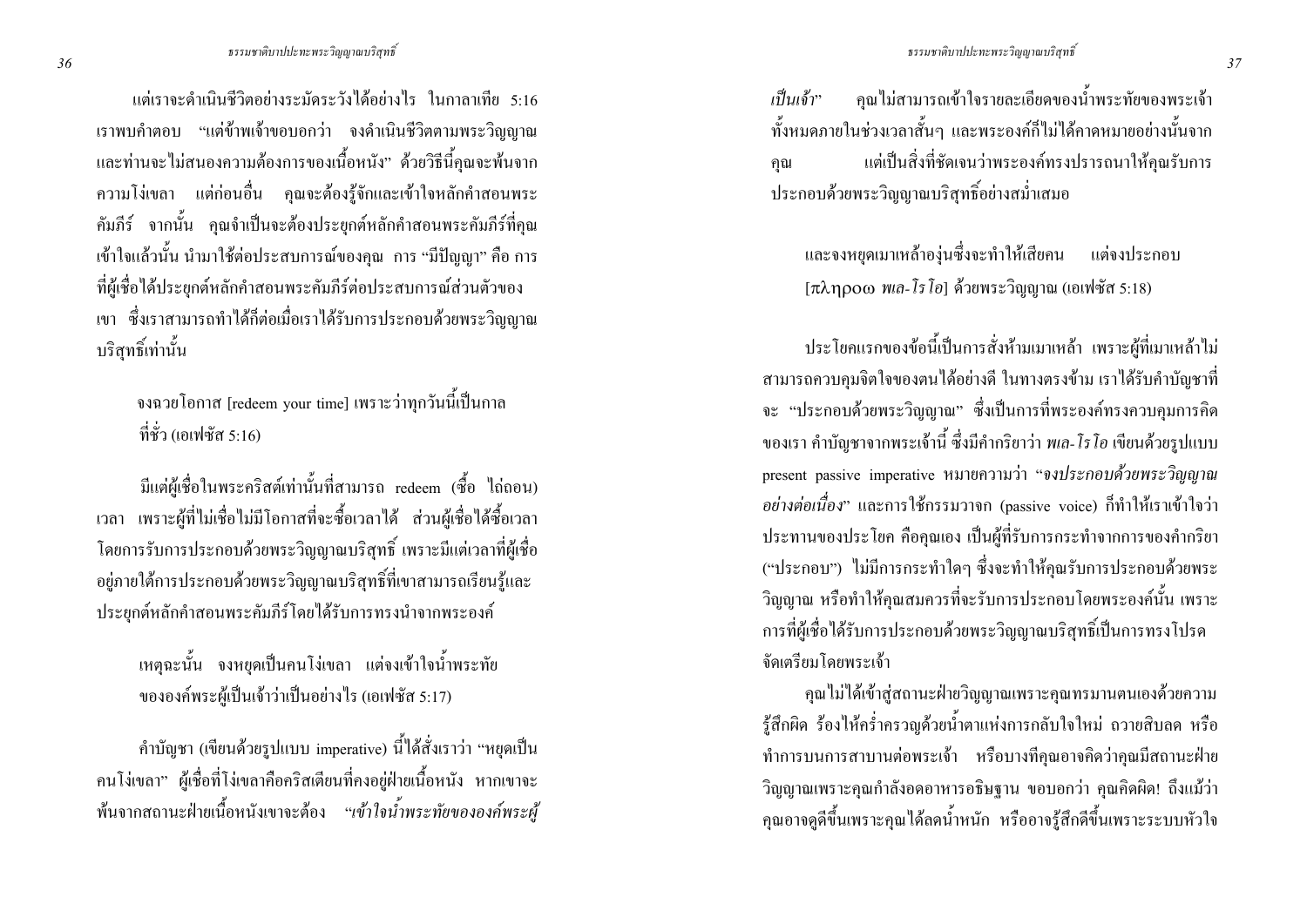้อังกฤษเรียกกระบวนการนี้ว่า metabolization of doctrine) ซึ่งเป็นการสร้าง ิมมมอง (ความคิด) ของพระเจ้าภายในจิตใจของผู้เชื้อทกคน<sup>21</sup>

ผู้เชื่อได้เติบโตขึ้นฝ่ายวิญญาณโดยฤทธิ์เดชจากทั้งสองทาง ได้แก่ การ ประกอบด้วยพระวิญญาณบริสุทธิ์ และ หลักคำสอนพระคัมภีร์ ในข้อ ผมจะชี้ให้ดูว่าจิตใจของผู้เชื่อได้รับการเสริมสร้างผ่านทั้งพระ ต่อไป ์ วิญญาณบริสุทธิ์ และการศึกษาหลักคำสอนพระคัมภีร์อย่างสม่ำเสมอ

> ้ขอให้พระองค์ทรงโปรดประทานกำลังเรี่ยวแรงมากฝ่ายจิตใจ แก่ท่าน โดยเดชพระวิญญาณของพระองค์ตามความใพบูลย์ แห่งสง่าราศีของพระองค์ (เอเฟซัส 3:16)

ี คำว่า *"ขอให้"* ได้แนะนำจุดประสงค์ของการอธิษฐานของอาจารย์ เปาโลที่ท่านได้เริ่มต้นตั้งแต่ข้อที่ 3:14 ถ้าจะแปลข้อ 16 นี้ให้ตรง ความหมายของภาษากรีกก็จะอ่านได้ว่า *้ "ขอให้*พระองค์จะทรงประทาน เป็นครั้งหนึ่งและโดยส่งผลตลอด ิตามความไพบูลย์แห่งสง่าราศีของ เพื่อว่าท่านทั้งหลายจะได้รับกำลังเรี่ยวแรงทางพระวิญญาณ พระองค์

ี และหลอดเลือดทำงานไม่เครียดเท่าเดิมแล้ว แต่คุณไม่ได้รับสถานะฝ่าย ้วิญญาณเพราะการอดอาหารอธิษฐาน หรือ คุณอาจคิดว่าคุณเป็นผู้อิ่งใหญ่ ้ฝ่ายวิญญาณเพราะคุณได้รับบทบาทในโครงการคริสตจักร หรือได้รับเลือก ให้เป็นกรรมการในคริสตจักรท้องถิ่นของคุณ กิจกรรมดังกล่าวไม่ได้ทำให้ ี คุณรับสถานะฝ่ายวิญญาณแต่อย่างใด การมีสถานะฝ่ายวิญญาณคือการที่ผู้ เชื้อใด้รับการประกอบด้วยพระวิญญาณบริสุทธิ์ ซึ่งเราได้รับเมื่อเรากระทำ ี่ ตามคำบัญชา 1 ยอห์น 1:9 นี่คือวิธีการซึ่งพระเจ้าทรงโปรคจัดเตรียมให้เรา ้เพื่อเป็นการจัดการกับบาปส่วนตัวในชีวิตของเรา โดยสรุปแล้ว เราได้รับ *ูกฎ* ใหม่ในโรมบทที่ 8 และได้รับ *คำบัญชา* ใหม่ในเอเฟซัส บทที่ 5

### ึการทรงสำแดงของกฎใหม่

่ กฎใหม่ คือ "กฎของพระวิณฌาณแห่งชีวิต" หรือ การที่ผู้เชื่อคำเนิน ชีวิตฝ่ายวิญญาณ ใด้สำแดงอยู่ในผู้เชื่อเมื่อพระวิญญาณบริสุทธิ์ทรงควบคุม ี่ จิตใจของเขาผ่านการที่ได้รับการประกอบด้วยพระองค์ ในกรณีของผู้เชื่อ ใหม่ หรือผู้เชื้อที่ไม่ได้เติบโตฝ่ายวิญญาณ (แต่ยังพอจะเข้าใจความสำคัญ ของการกล่าวถึงบาปต่อพระบิดา) เขาจะรับการประกอบด้วยพระวิญญาณ ้เป็นระยะๆ ไม่สม่ำเสมอ เนื่องจากเขาขาดหลักคำสอนพระคัมภีร์ในจิตใจ ่ ซึ่งได้แทนความคิดเดิมๆด้วยความคิดตามมุมมองของพระเจ้า ก็จะยากที่จะ ้รักษาสัมพับธภาพกับพระเจ้าไว้ อย่างไรก็ตาม ยิ่งเขาได้เข้าใจเรื่องบาป และผลกระทบที่เกิดจากการกระทำบาป และ อิ่งเขาได้ประยุกต์วิธีการตั้ง ี ต้นใหม่มากขึ้น เขาก็จะสามารถรักษาสถานะฝ่ายวิญญาณไว้ได้นานยิ่งขึ้น ิจากนั้น พระวิญญาณบริสุทธิ์สามารถกระทำให้ผู้เชื่อเข้าใจ จดจำ และ เตรียมหลักคำสอนพระคัมภีร์พร้อมที่จะรับการประยุกต์นำมาใช้ (ภาษา

<sup>21.</sup> Metabolism เป็นคำศัพท์ภาษาอังกฤษที่มาจากคำกรีกโบราณว่า  $\mu$ εταβολη (เม็-แท- โบเล ซึ่งหมายถึงการเปลี่ยนแปลง หรือ แปลงรูป เมื่อ ้ เราได้บริโภคอาหาร ร่างกายของเราได้แปลงอาหารให้เป็นพลังที่บำรุงร่างกาย ่ และพัฒนาการเดิบโต และจะขัดออกและทิ้งมูลที่ไม่มีประโยชน์ต่อร่างกาย ใน ทำนองเดียวกัน เมื่อเราได้ 'บริโภค' หลักคำสอนพระคัมภีร์จากการอยู่ภายใต้ ึการประกอบด้วยพระวิญญาณบริสุทธิ์ ข้อมูลฝ่ายวิญญาณนั้นกลายเป็นอาหาร บำรุงชีวิตฝ่ายวิญญาณ และการเติบโตฝ่ายวิญญาณของเรา และทำให้เรา ิสามารถขจัดมมมองความคิดของมนุษย์ (เยเรมีห์ 15:16ก)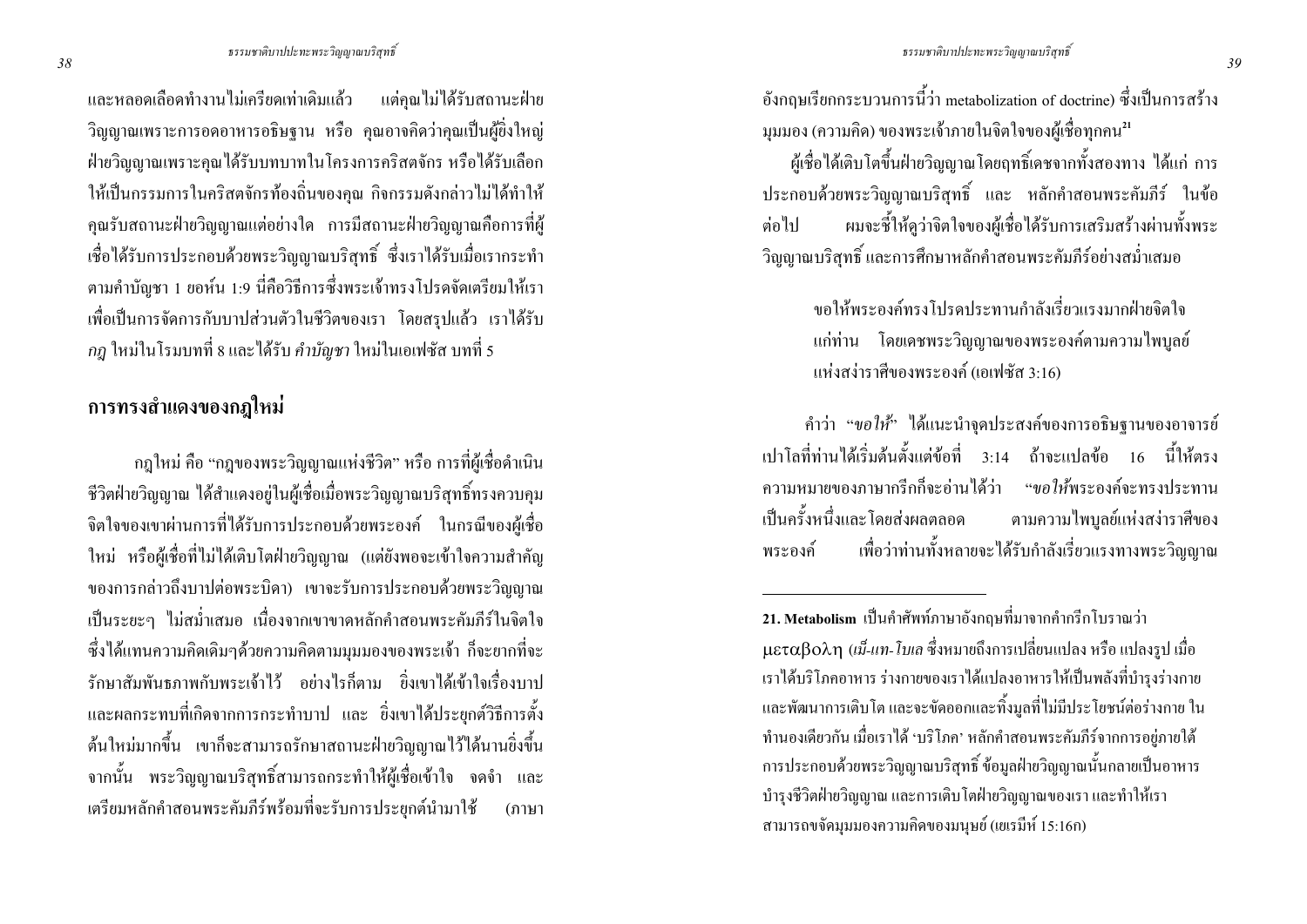ภายในจิตใจของท่าน" ขอเน้นอีกครั้งหนึ่งว่า การที่พระวิญญาณบริสุทธิ์ ทรงควบคุมจิตใจของเราเป็นวิธีซึ่งให้เราได้รับกำลัง (ฤทธิ์เคช) เพื่อที่จะ ดำเนินชีวิตฝ่ายวิญญาณของเรา

เพื่อพระคริสต์จะทรงสถิต [κατοικεω คา-ทอย-เคโอ] ใน ใจของท่านโดยความเชื้อ และท่านจะลงรากลึกมั่นคงในความ รัก (เอเฟซัส 3:17)

ิ คำว่า "เพื่อพระคริสต์จะทรงสถิตในใจของท่าน" ก็เป็นอีกวลีหนึ่ง ์ ซึ่งแสดงถึงวัตถุประสงค์ ก่อนหน้านี้เราได้ศึกษาคำฮีบรูว่า *ยาชับ* ซึ่งมี ้ความหมายว่า "อยู่อย่างสงบสุข" และตอนนี้เราเจอคำกรีกซึ่งมีความหมาย ี ตรงกันคือ *คา-ทอย-เคโอ* มีความหมายว่า "อาศัยอย่ในบ้านด้วยความสบาย ใจ" มีความเป็นไปได้ที่คณอาจอย่ข้างในบ้านเรือน ซึ่งอาจเป็นบ้านของ ิตนเองก็ได้ แต่ยังรู้สึกว่าคุณไม่ได้อยู่บ้านจริง ผู้อ่านเคยมีประสบการณ์ ้แบบนี้บ้างไหม ในทำนองเดียวกัน การมีประสบการณ์คริสเตียนคือสิ่งที่ แสร้งทำซึ่งคนอื่นจะเห็นจากภายนอก ถ้าคุณคิดถูก และมีแรงจูงใจที่ ี่ ถูกต้อง คุณจะมีความสงบสุขภายในจิตใจของคุณ คำว่า *"เพื่อพระคริสต์จะ ทรงสถิตในใจ*" เป็นผลลัพธ์จากการประกอบด้วยพระวิญญาณบริสุทธิ์เป็น ี เวลายาวนานและสม่ำเสมอ ซึ่งทำให้ผู้เชื่อมั่นคงจากรากฐานแห่งหลักคำ ิสคบพระคัมกีร์

้เพราะว่าเป็นความมุ่งมาดปรารถนาและความหวังของ ้ข้าพเจ้าว่า ข้าพเจ้าจะไม่ได้รับความละอายใดๆเลย แต่ด้วยใจ

พระคริสต์จะได้ทรงรับเกียรติในร่างกายของข้าพเจ้า ึกล้า ้ เสมอ แม้จะ โดยชีวิตหรือ โดยความตายกีตาม (ฟิลิปปี 1:20)

ในข้อนี้มีผลลัพธ์อีกประการหนึ่งซึ่งผู้เชื่อได้รับจากการประกอบด้วย พระวิญญาณบริสุทธิ์ นั่นคือ "พระคริสต์จะได้ทรงรับเกียรติในร่างกายของ ข้าพเจ้า" พระคริสต์จะทรงรับเกียรติผ่านการที่ผู้เชื้อได้ปฏิบัติชีวิตฝ่าย วิญญาณ ซึ่งได้สำเร็จผ่านการประกอบด้วยพระวิญญาณบริสุทธิ์ และหลัก ้คำสอนพระคัมกีร์เต็มขนาดภายในจิตใจ

ิลกของข้าพเจ้า ข้าพเจ้าต้องเจ็บปวดเพราะท่านอีกจนกว่าพระ ิ คริสต์จะได้ทรงก่อร่างขึ้นในตัวท่าน (กาลาเทีย 4:19)

อาจารย์เปาโลได้เรียกพวกเขาว่า "ลูกของข้าพเจ้า" ไม่ใช่เพราะ ้ต้องการที่แสดงความรักห่วงใย แต่เป็นการว่ากล่าวพวกเขา เมื่อผู้ใหญ่เริ่ม ทะเลาะกัน อาจมีบางคนไปบอกเขาว่า "หยดทำตัวเหมือนเด็กๆ ซิ่" หรือ "อย่าทำตัวเป็นเด็กๆ" ชาวกาลาเทียใด้ประพฤติเหมือนเด็กๆ เพราะการ นินทาและการพูดใส่ร้ายซึ่งกันละกัน เขาได้พลาดที่จะตั้งต้นใหม่ ถูกหลอก ้ด้วยการสอนเทียมเท็จ และ ไม่ยอมโตจากการเป็นทารกฝ่ายวิญญาณ

ิอาจารย์เปาโลยังว่ากล่าวและสั่งสอนพวกเขาต่อไปด้วยความหวังว่า พวกเขาจะตั้งต้บใหม่ ้เพื่อจะผลักดันให้เขารับการประกอบด้วยพระ ้วิญญาณบริสุทธิ์และก้าวหน้าต่อไป วลีที่ว่า "จนกว่าพระคริสต์จะได้ทรง ้ก่อร่างขึ้นในตัวท่าน" เป็นการปรากฏของพระบัญญัติใหม่อีกอย่างหนึ่ง ซึ่ง ทำให้พระคริสต์ทรงได้รับเกียรติผ่านผู้เชื่อในยุคคริสตจักรที่โตถึงความ ิสมบรณ์แบบฝ่ายวิญญาณแล้ว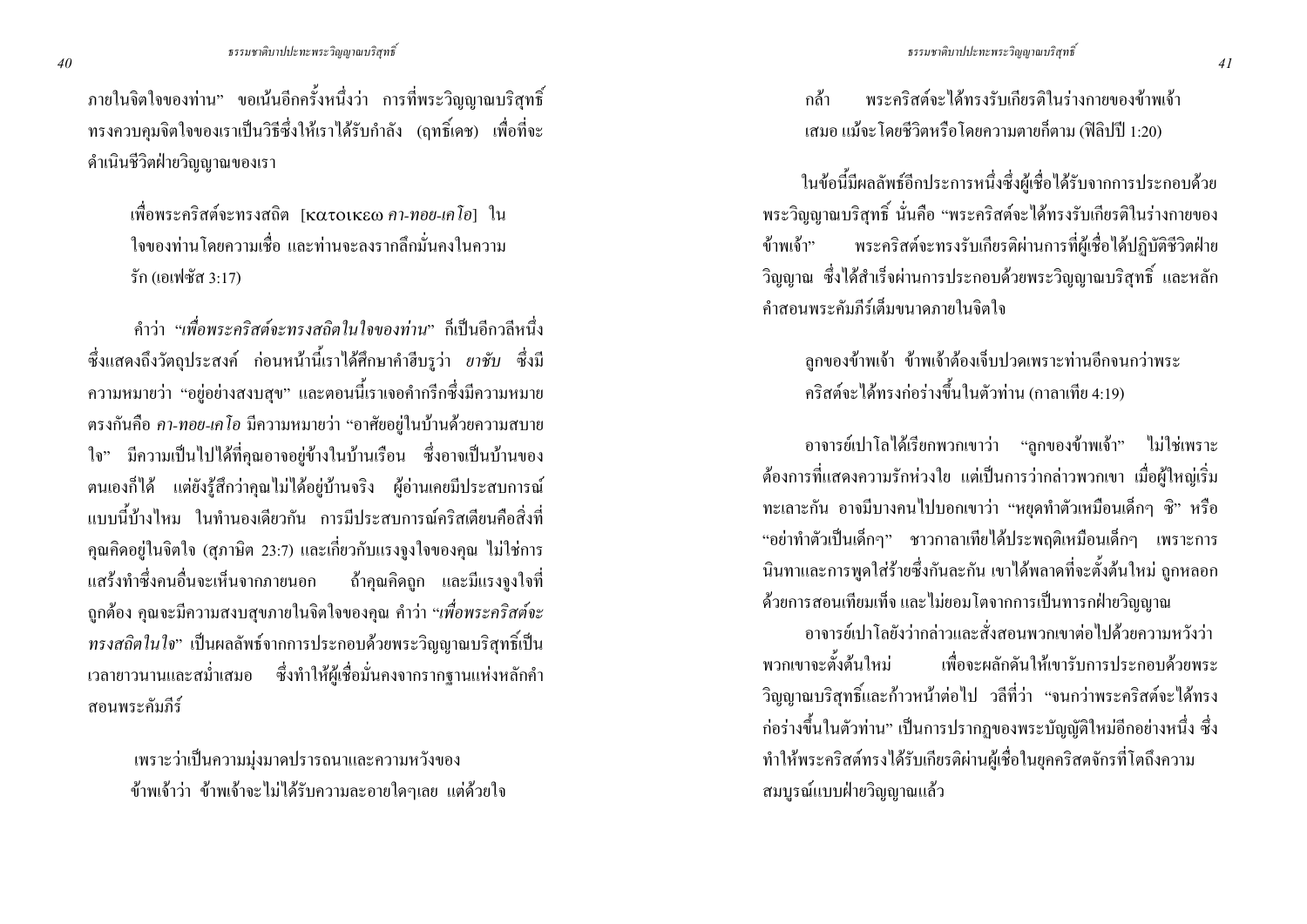ใครเป็นผู้ที่ถวายเกียรติแค่พระเยซคริสต์บนโลก ถ้าคณตอบว่า "ผ้ ้เชื้อ" คณคงตอบไม่ถก ความจริงคือ ผู้เชื้อได้ถวายเกียรติแด่พระคริสต์ ผ่าน ิ การใช้ฤทธิ์เคชและการทรงนำจากพระวิญญาณบริสุทธิ์ (ยอห์น 16:7ข) ี พันธกิจหลักของพระวิญญาณบริสุทธิ์คือ การถวายเกียรติแค่พระคริสต์ พระเยซูตรัสว่า

"พระองค์ [พระวิญญาณบริสุทธิ์] จะทรงให้เราได้รับเกียรติ เพราะว่าพระองค์จะทรงเอาสิ่งที่เป็นของเรามาสำแดงแก่ท่าน ทั้งหลาย" (ยอห์น 16:14)

สิ่งที่พระองค์ตรัสนั้นหมายถึงองค์พระวิญญาณ ซึ่งผู้ที่เชื่อใน พระองค์จะได้รับ เหตุว่ายังไม่ประทานพระวิญญาณบริสุทธิ์ ให้ เพราะพระเยซยังมิได้ประสบเกียรติกิจ (ยอห์น 7:39)

หลังจากที่พระคริสต์ทรงขึ้นสวรรค์และทรงประทับลงที่เบื้องขวา พระหัตถ์ของพระบิดา พระวิญญาณบริสุทธิ์ทรงเสด็จมาเพื่อที่จะถวาย ้เกียรติแด่พระคริสต์บบโลก พระคริสต์กำเป็นต้องไปจากโลกก่อบที่พระ วิญญาณจะทรงริเริ่มพันธกิจในการถวายเกียรติแค่พระเยซูคริสต์ ไม่มีผู้ใดบนโลกนี้ซึ่งสามารถถวายเกียรติแด่พระเยซูคริสต์ผ่านความ ิ สามารถเฉพาะตัว รูปร่างหน้าตา หรือความฉลาดหรือไอคิวส่วนบุคคล ไม่ ้มีความสามารถ หรือการกระทำใดๆ ของมนุษย์ซึ่งสามารถถวายเกียรติแค่ ธรรมชาติบาปปะทะพระวิญญาณบริสุทธิ์

ี พระเยซูคริสต์<sup>22</sup> มีแต่พระวิญญาณบริสุทธิ์เพียงผู้เดียวเท่านั้นซึ่งสามารถ โดยทรงประทานถทธิ์แห่งพระ ถวายเกียรติแค่องค์พระเยซคริสต์เจ้า วิญญาณแก่ผู้เชื่อ คำบัญชาจาก 1 โครินธ์ 6:20ข ที่ว่า "จงถวายพระเกียรติแด่ เป็นคำบัญชาที่เราจะบรรลุได้ก็ต่อเมื่อเรา พระเจ้าด้วยร่างกายของท่าน" ได้รับถทธิ์เคชจากทั้งพระวิญญาณบริสทธิ์ และ หลักคำสอนพระคัมภีร์ ซึ่ง จะทรงนำความคิดของคณ

#### การแย่งชิงอำนาจ

ี ตราบใดที่คุณยังมีชีวิตอยู่บนโลกนี้ ธรรมชาติบาปและพระวิญญาณ ้ บริสุทธิ์จะต่อสู้กันเพื่อที่จะชิงอำนาจในการควบคุมชีวิตของคุณ อาจารย์ ้เปาโลได้อธิบายถึงการต่อสู้นี้ว่า

> ้ข้าพเจ้าไม่เข้าใจการกระทำ [บาป] ของข้าพเจ้าเอง เพราะว่า ข้าพเจ้าไม่ทำสิ่งที่ข้าพเจ้าปรารถนาที่จะทำ เดำเนินชีวิตฝ่าย ้วิญญาณ] แต่กลับทำสิ่งที่ข้าพเจ้าเกลียดชัง (โรม 7:15)

่ อาจารย์เปาโลกำลังบอกเราว่า เมื่อธรรมชาติบาปใด้ควบคุมจิตใจ ผู้เชื่อกำลังคำเนินชีวิตฝ่ายเนื้อหนัง แต่ในเวลาที่พระวิญญาณบริสุทธิ์ทรง

<sup>22.</sup> Human Good ความดีของมนุษย์คือการกระทำดีใดๆ ของผู้เชื่อซึ่งกำลังอยู่ ่ ภายใต้การควบคมจากธรรมชาติบาป การกระทำดีของผู้เชื้อคนนี้ไม่ต่างจากการ ึกระทำดีของผู้ที่ไม่เชื่อ และเป็นการกระทำที่ไม่มีคุณค่าฝ่ายวิญญาณ และจะไม่ รับบำเหน็จเมื่อผู้เชื่ออยู่บนสวรรค์แล้ว ดู R.B.Thieme Jr. Reversionism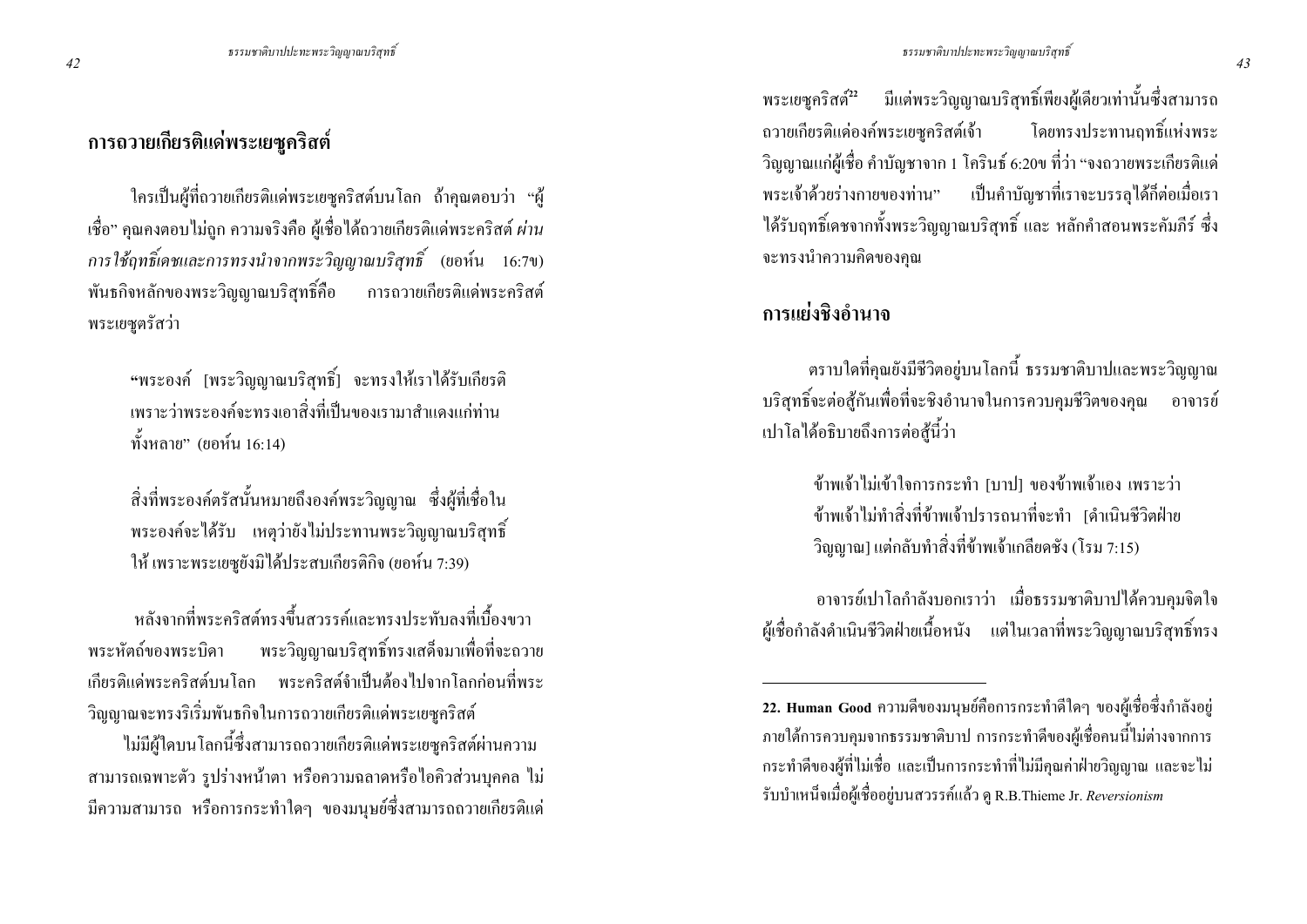ี ประกอบด้วยภายในจิตใจ ผู้เชื่อจึงจะดำเนินชีวิตฝ่ายวิญญาณ และสามารถ ปฏิบัติชีวิตฝ่ายวิญญาณได้ ความคิดเสรีในการตัดสินใจ (volition) เป็นผู้ ้ตัดสินว่าฝ่ายใหนจะชิงตำแหน่งในการควบคุมจิตใจ ทุกครั้งที่คุณกระทำ ้บาปส่วนตัว ธรรมชาติบาปจะเข้ามาครองจิตใจของคุณ แต่ธรรมชาติบาป ้ จะถูกโคนจากตำแหน่งนั้นทุกครั้งที่คุณประยุกต์ 1 ยอห์น 1:9 นำมาใช้ เมื่อ ้คุณได้กล่าวถึงบาปของคุณต่อพระบิดาแล้ว คุณได้รับการประกอบด้วยพระ วิญญาณบริสทธิ์อีกครั้งหนึ่ง ้เพื่อคณจะสามารถเรียนหลักคำสอนพระ ้คัมภีร์ และก้าวหน้าถึงความสมบูรณ์แบบฝ่ายวิญญาณ ผู้เชื่อบางคนอาจ ้ เสมือนกับโยโย้ โดยที่เขาจะแกว่งไปมาระหว่างสองสถานะนี้ แต่ผ่าน ้วิธีการตั้งด้นใหม่และการใช้หลักคำสอนพระคัมภีร์อย่างสม่ำเสมอ ผู้เชื่อ ทกคนจะสามารถพ้นจากสภาพนี้ได้

ี ตอนที่เรากำลังคำเนินชีวิตอยู่ฝ่ายเนื้อหนัง โดยธรรมชาติบาปได้ ้ ควบคุมชีวิต เป็นสถานะที่พระวิญญาณบริสุทธิ์กำลังถูก "คับ" (1 เธสะ โลนิ ึกา 5:19) หรือ "เสียพระทัย" (เอเฟซัส 4:30) ก่อนที่เราจะวิเคราะห์สอง ิ สถานะนี้ ขอให้เราคูบาปสามประการซึ่งพระคัมภีร์ว่าเป็นบาปที่มนุษย์ได้ ึกระทำต่อพระวิญญาณบริสุทธิ์ เหตุการณ์แรกเป็นการที่ผู้ที่ไม่เชื่อได้หมิ่น ประมาทพระวิญญาณบริสุทธิ์ เหตุการณ์ที่สองคือการที่ผู้ที่ไม่เชื่อได้ ้ต่อต้านพระองค์ และเหตการณ์ที่สามเป็นการที่ผู้เชื่อในพระคริสต์ใด้โกหก ต่อพระองค์

## ึการกระทำบาปต่อพระวิญญาณบริสุทธิ์

1. "การหมิ่นประมาทพระวิญญาณบริสุทธิ์" เป็นการที่ผู้ที่ไม่เชื่อได้ปฏิเสธ พระเยซูคริสต์ในฐานะเป็นพระผู้ช่วยให้รอด เป็นทัศนคติที่มาจากแนวคิด ของซาตาน (มัทธิว 12:14-32)

่ 2. คำว่า "ต่อต้านพระวิณณาณบริสทธิ์" ใค้อธิบายถึงการที่ผู้ที่ไม่เชื่อในยก คริสตจักร ได้ปฏิเสธพระคริสต์ (กิจการ 7:51)

3. การพูดมุสาต่อพระวิญญาณบริสุทธิ์เป็นบาปที่เกิดจากการมีแรงจูงใจที่ ้ผิด เป็นบาปของผู้เชื่อ (กิจการ 5:1-10) การกระทำดีที่เราทำด้วยแรงจูงใจที่ ้ผิดเป็นสิ่งที่ผิด การถวายทรัพย์แก่คริสตจักรเป็นสิ่งที่ถกต้องหากคณได้ กระทำด้วยแรงจูงที่ถูกต้อง (2 โครินธ์ 9:7) แต่ถ้าหากว่าคุณถวายทรัพย์นั้น ด้วยแรงจูงใจที่ผิด เช่น รู้สึกถูกกดดันจากผู้นำ หรือมีความต้องการที่จะมี ึคนในคริสตจักรเห็นคุณในแง่ดี คุณกำลังกระทำการมุสาต่อพระวิญญาณ บริสุทธิ์

ในกิจการบทที่ 5 อานาเนียและภรรยาของเขา ซึ่งมีชื่อสัปฟิรา ได้ ้อิจฉาชายคนหนึ่งชื่อบารนาบัส ดูเหมือนว่าบารนาบัสมือสังหาริมทรัพย์ ิ มากมายบนกาะไซปรัส เขาได้ขายที่ดิบทั้งหมดบั้นแล้วถวายเงินแก่กัดร ่ สาวกเพื่อที่จะแจกให้ผู้เชื่อที่ขัดสนที่เมืองเยรูซาเล็ม มีคนเป็นอันมากได้ยก ย่องบารนาบัสเพราะความใจกว้างของเขา อานาเนียและสัปฟิราต้องการที่ ้าะมีชื่อเสียงเหมือนบารนาบัส จึงขายที่ดินของพวกเขา แต่ให้เพียงส่วน หนึ่งแก่คริสตจักร พระเจ้าจะทรงเห็บว่าไม่ต่างกับถ้าหากพวกเขาถวายเพียง 5 เปอร์เซนท์จากเงินทั้งหมดที่ได้มาจากการขายที่ แต่อานาเนียและสัปฟิรา ้ได้ประกาศว่าเขากวายทั้งหมดของเงิบที่ได้มาจากการขายที่ เปโตรจึงเรียก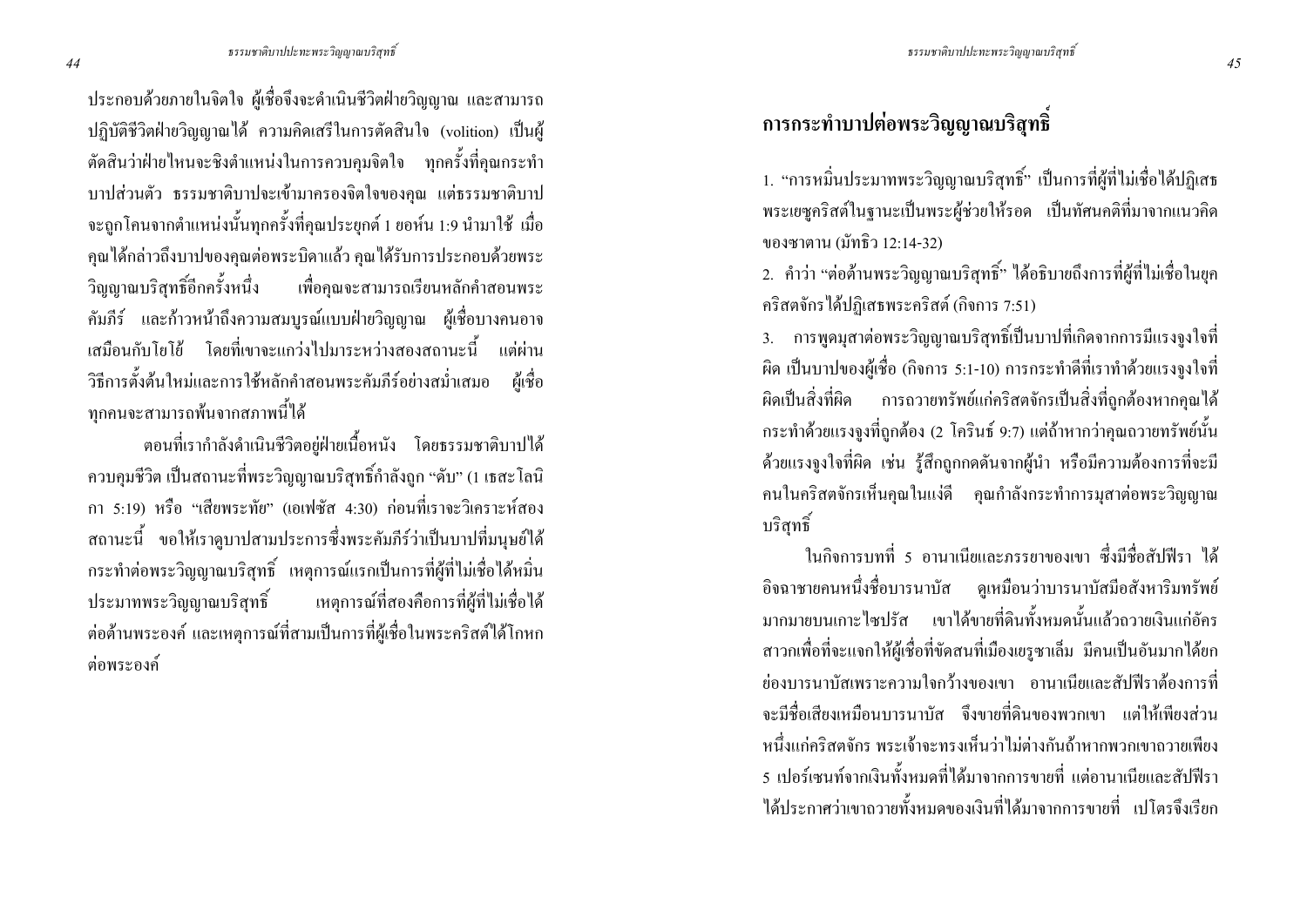ี พวกเขาว่าเป็นผู้เชื่อที่อย่ภายใต้อิทธิพลแห่งความคิดของซาตาน<sup>23</sup> พวกเขา ใค้โกหกต่อพระวิญญาณบริสทธิ์ เป็นการกระทำผิดบาปซึ่งนำพวกเขาส่ ความตายในทันที (1 ยอห์น 5:16) $^{24}$ 

ผู้เชื่อที่กำลังคำเนินฝ่ายเนื้อหนังกำลังทำองค์พระวิณฌาณบริสทธิ์ ิทรงเสียพระทัย และทรง "ดับ" พระวิญญาณ การดับพระวิญญาณเป็นการที่ พระองค์ไม่ทรงประกอบในจิตใจของผู้เชื่อ และแสดงออกด้วยการที่ผู้เชื่อ ้ จะประยกต์หลักคำสอนพระคัมภีร์อย่างผิดพลาด การ "ทำพระวิญญาณทรง *เสียพระทัย*" เป็นภาพที่เล็งถึงการที่ผู้เชื่อเสียฤทธิ์เคชที่ได้มาจากพระองค์ เป็นสิ่งที่ทำให้ผู้เชื่อต้องล้มเหลวในชีวิตฝ่ายวิญญาณในที่สุด

## การเติบโตและความสมบูรณ์แบบฝ่ายวิญญาณ

ี การคำเนินชีวิตฝ่ายวิญญาณ และ การคำเนินชีวิตฝ่ายเนื้อหนังทั้ง ิ สองเป็นสถานะที่เด็ดขาด (absolutes) (เอเฟซัส 4:30: 1 เธสะโลนิกา 5:19: 1 ยอห์น 1:7; 2:10; 3:49) ในเวลาใคกีตาม คุณจะรับการประกอบด้วยพระ ้วิญญาณบริสุทธิ์ 100 เปอร์เซ็นต์เต็ม หรือไม่ก็จะถูกควบคุมด้วยธรรมชาติ ิบาปของคุณ 100 เปอร์เซ็นต์เต็ม ไม่มีสถานะที่จะทำให้คุณได้รับการ ประกอบด้วยพระวิญญาณบริสุทธิ์บ้าง และถูกควบคุมด้วยธรรมชาติบาป

บ้าง ในทำนองเดียวกัน คุณไม่สามารถคำเนินชีวิตฝ่ายวิญญาณ และชีวิต ฝ่ายเนื้อหนังในขณะเดียวกันได้ อย่างไรก็ตาม คุณจะได้เปลี่ยนจากสถานะ หนึ่งไปยังอีกสถานะหนึ่งอย่างกะทันหัน นี่คือการอธิบายพื้นฐานของ ประสบการณ์คริสเตียน (experiential Christianity)

่ ในอีกด้านหนึ่ง *การเติบโตขึ้นฝ่ายวิญญาณ* เป็นสถานะที่มีหลาย ระดับ<sup>25</sup> ผู้เชื้อใด้เติบโตอย่างทีละก้าว เสมือนกับการที่เด็กโตขั้นเป็นผู้ใหญ่ ิตามขั้นตอน ตอนที่คณได้เชื่อในพระเยซคริสต์ในฐานะเป็นพระผ้ช่วยให้ ี รอด คุณกึกลายเป็นบุตรของพระเจ้า (กาลาเทีย 4:4-7) คำกรีกว่า **บเo**⊂ (วี *โอส*) หมายถึง "ลูกชายที่โตแล้ว" นี่คือวงกลมบนของคุณ เป็นการที่คุณ ได้รับตำแหน่งในพระคริสต์ตลอดนิรันคร์ อย่างไรก็ตาม หากพูดถึงการ เติบโตฝ่ายวิญญาณ (ประสบการณ์ฝ่ายวิญญาณ) คุณยังเป็น βρεφοσ( .เบร-ฟอส 1 เปโตร 2:2) ซึ่งหมายถึงทารกที่ยังไม่หย่านมแม่ หากมีคนหนึ่ง ้เพิ่งเชื่อในพระเยซูกริสต์ตอนอายุ 50 ปี เขาเป็นผู้ใหญ่ฝ่ายร่างกาย แต่ก็เป็น ทารกที่เพิ่งเกิดใหม่ฝ่ายวิญญาณ ถ้าเขาได้รับประทานอาหารฝ่ายวิญญาณ (มัทธิว 4:4) ในไม่ช้าเขาจะกลายเป็นวัยรุ่นฝ่ายวิญญาณ ถ้าเขายังจะพัฒนา โตขึ้นอย่างต่อเนื่อง จะมีวันหนึ่งที่เขาจะกลายเป็นผ้เชื่อที่โตสมบรณ์แล้ว นี่ ้เป็นหลักพื้นจานอีกประการหนึ่งของประสบการณ์คริสเตียน

ี การเติบโตฝ่ายวิญญาณตามขั้นตอนเป็นสิ่งที่สัมพันธ์กับการที่ผู้เชื่อ ใด้คำเนินชีวิตฝ่ายวิญญาณหรือฝ่ายเนื้อหนัง ไม่ว่าผู้เชื่อจะเป็นทารก วัยรุ่น ผู้ใหญ่ หรือ ผู้เชื่อที่โตแล้ว สถานะฝ่ายวิญญาณของเขาขึ้นอยู่กับการที่ว่า ้ฝ่ายใหนกำลังควบคุมจิตใจของเขา ใด้แก่ พระวิญญาณบริสุทธิ์ หรือ ธรรมชาติบาป การพลาดพลั้งเพียงชั่วคราวไม่ได้ทำให้ผู้เชื่อต้องเสียการ

<sup>23.</sup> ดู R.B.Thieme Jr. Reversionism

<sup>24.</sup> บาปซึ่งนำไปสู่ความตาย (the sin unto death) เป็นการตีสอนจากพระเจ้าขั้น ิสูงสุด ซึ่งก็ได้นำผู้เชื่อจากเฟสสองถึงเฟสสามในแผนการพระเจ้าสำหรับผู้เชื่อ ในพระคริสต์ ดู R.B.Thieme Jr. การทนทุกข์ของคริสเตียน (แปลและพิมพ์ปี ค.ศ. 2005) หน้า 45-57

<sup>25. @</sup> R.B.Thieme Jr. The Divine Outlook of History, 88-90; Reversionism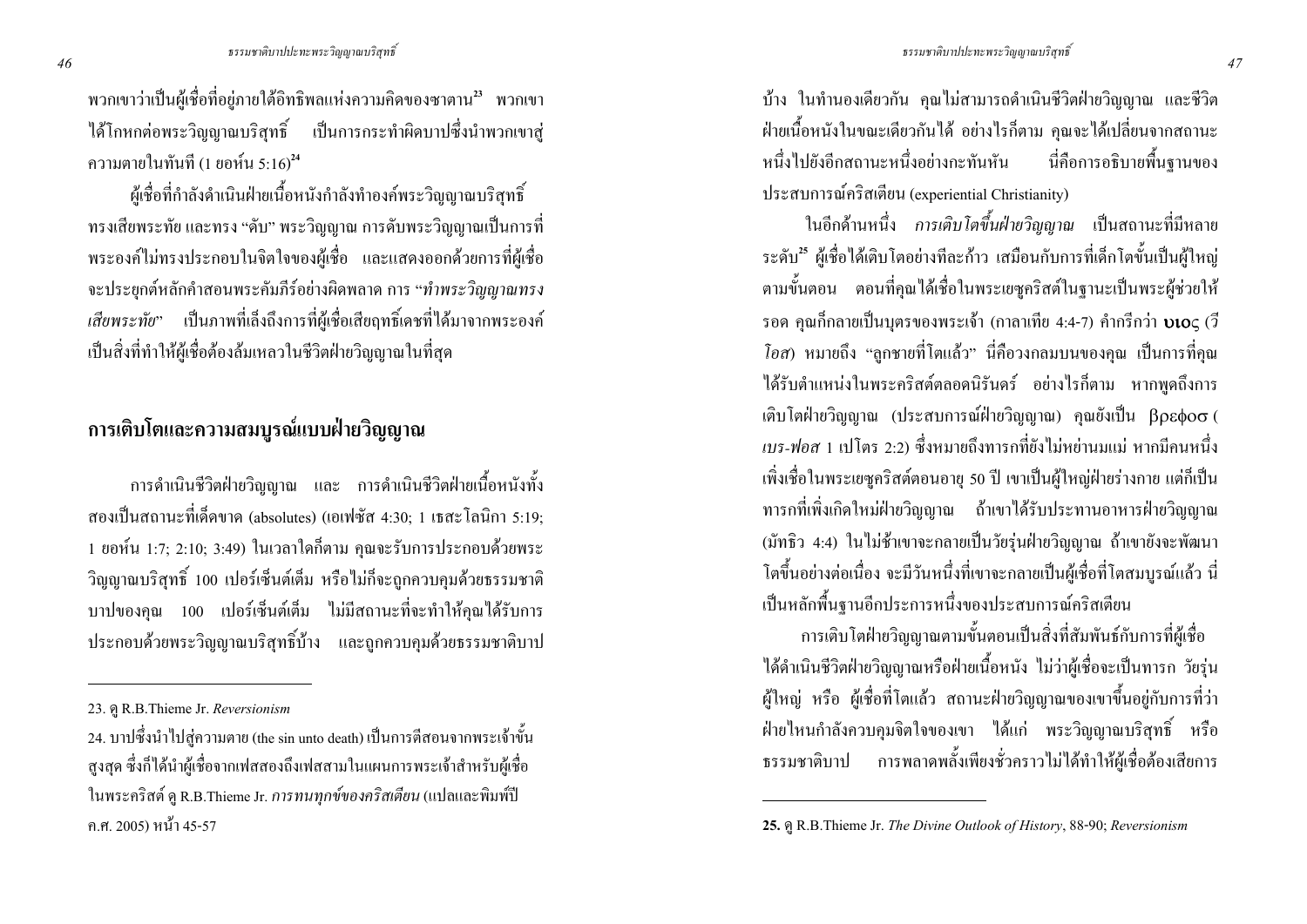้เดียว ถ้าคุณเชื่ออย่างนั้นจริง คุณได้รับความรอดแล้ว! คุณจะรู้ได้อย่างไรว่า ้คุณกำลังคำเนินชีวิตฝ่ายเนื้อหนัง หรือฝ่ายวิญญาณ คุณได้ตั้งต้นใหม่กับ พระเจ้าหรือยัง ถ้าคุณทำเช่นนั้นแล้ว คุณกำลังคำเนินฝ่ายวิญญาณ! การที่ ้คุณจะรู้เห็นถึงความรอด และการประกอบด้วยพระวิญญาณบริสุทธิ์เป็นสิ่ง ที่คุณต้องเรียนรู้ผ่านการศึกษาด้วยความเชื่อ คือ การที่คุณเชื่อในพระกิตติ ึคณและ หลักคำสอนพระคัมภีร์แห่งพระคำของพระเจ้าผ่านพันธกิจการสั่ง ิสอนของพระผู้ช่วยของเรา คือ พระวิญญาณบริสุทธิ์ การศึกษาด้วยความ เชื่อทำให้ฤทธิ์เคชแห่งพระองค์กลายเป็นความจริงในความคิดของคุณ ในด้านฝ่ายวิญญาณ ความจริงนั้นไม่ใช่สิ่งที่คุณรู้สึก ไม่ใช่สิ่งที่คุณ คำสอนพระคัมภีร์ซึ่งพระวิญญาณบริสุทธิ์ได้สอนคุณต่างหาก

> ้ เพราะเราดำเนินโดยความเชื่อ มิใช่ตามที่ตามองเห็น  $(2)$  โครินธ์ 5:7)

้ด้วยเห็นแล้วว่าถุทธิ์เคชของพระองค์ "ได้ให้สิ่งสารพัดแก่เรา ที่จะให้มีชีวิตและทางที่เป็นอย่างพระเจ้า โดยรู้จักพระองค์ผู้ ใค้ทรงเรียกเราให้ถึงสง่าราศีและคุณธรรม (2 เปโตร 1:3)

แต่ผู้เชื่อต้องระวังให้ดีที่จะไม่อยู่นอก เติบโตฝ่ายวิญญาณไปในทันที ี สัมพันธภาพกับพระเจ้าเป็นเวลานาน เขาจึงควรที่จะตั้งต้นใหม่กับพระเจ้า เร็วที่สุดหลังจากการกระทำบาป ้ ยิ่งผู้เชื้อได้มีเวลาโดยอยู่ภายใต้การ ประกอบด้วยพระวิญญาณบริสุทธิ์ เขาก็ยิ่งมีโอกาสที่จะเรียนและประยุกต์ หลักคำสอนพระคัมภีร์ ซึ่งจะเร่งการเติบโตฝ่ายวิญญาณของเขา

ในยุคคริสตจักรเราได้รับพระบัญชาซึ่งไม่มีในกฎบัญญัติของโมเสส ้คือ "จงประกอบด้วยพระวิญญาณบริสุทธิ์" (เอเฟซัส 5:18 เปรียบกับ มัทธิว 22:6-40; กาลาเทีย 5:22-23) การเชื่อฟังต่อพระบัญญัติใหม่นี้เป็นสิ่งจำเป็น หากจะกระทำตามพระบัญญัติสำคัญอีกข้อหนึ่ง กล่าวคือ "จงเติบโตขึ้นใน พระคุณและความรู้ของพระผู้เป็นเจ้า และพระผู้ช่วยของเรา คือพระเยซู คริสต์" (2 เปโตร 3:18 เปรียบกับ ยอห์น 16:12-15) หากคุณได้เข้าใจข้อ ้บัญชาสองประการนี้ชัดเจนแล้ว นั่นหมายความว่าคุณกำลังจะก้าวหน้าใน ้ชีวิตฝ่ายวิญญาณของคุณแล้ว แต่ผู้ที่ไม่เข้าใจเรื่องนี้จะต้องสับสนและจะ พบแต่ทางตับเสมอใบชีวิตคริสเตียบ

มีคริสเตียนหลายคนที่รับชีวิตบิรับดร์ แต่ยังไบ่สำบึกใบ ี ข้อเท็จจริงเกี่ยวกับการคำเนินชีวิตฝ่ายวิญญาณนี้ เพราะการคิดว่าตัวเองทำ ้บางสิ่งบางอย่างที่ทำให้ความรอดของเขาถูกยกเลิกไป ผู้เชื่อประเภทนี้เป็น ้ผู้เชื่อที่กำลังคำเนินชีวิตฝ่ายเนื้อหนัง และไม่เข้าใจหลักกำสอนพระคัมภีร์ ้เกี่ยวกับความรอดบิรับดร์ และไม่เข้าใจเรื่องธรรมชาติบาปใบชีวิตของเขา ้ เขายังไม่เข้าใจว่า จะไม่มีสิ่งหนึ่งสิ่งใดซึ่งจะกระทำให้เขาต้องเสียความรอด ไป ไม่มีการผิดพลาด หรือการกระทำบาปใดๆ ที่สามารถยกเลิกพระราช กิจการไถ่บาปซึ่งพระคริสต์ทรงกระทำบนไม้กางเขน

้คำถามสำคัญคือ คุณจะรู้ได้อย่างไรว่าคุณได้รับความรอดแล้ว คุณ ใค้วางใจเชื่อในพระคริสต์ค้วยความเชื่ออย่างเดียว และในพระองค์เพียงผ้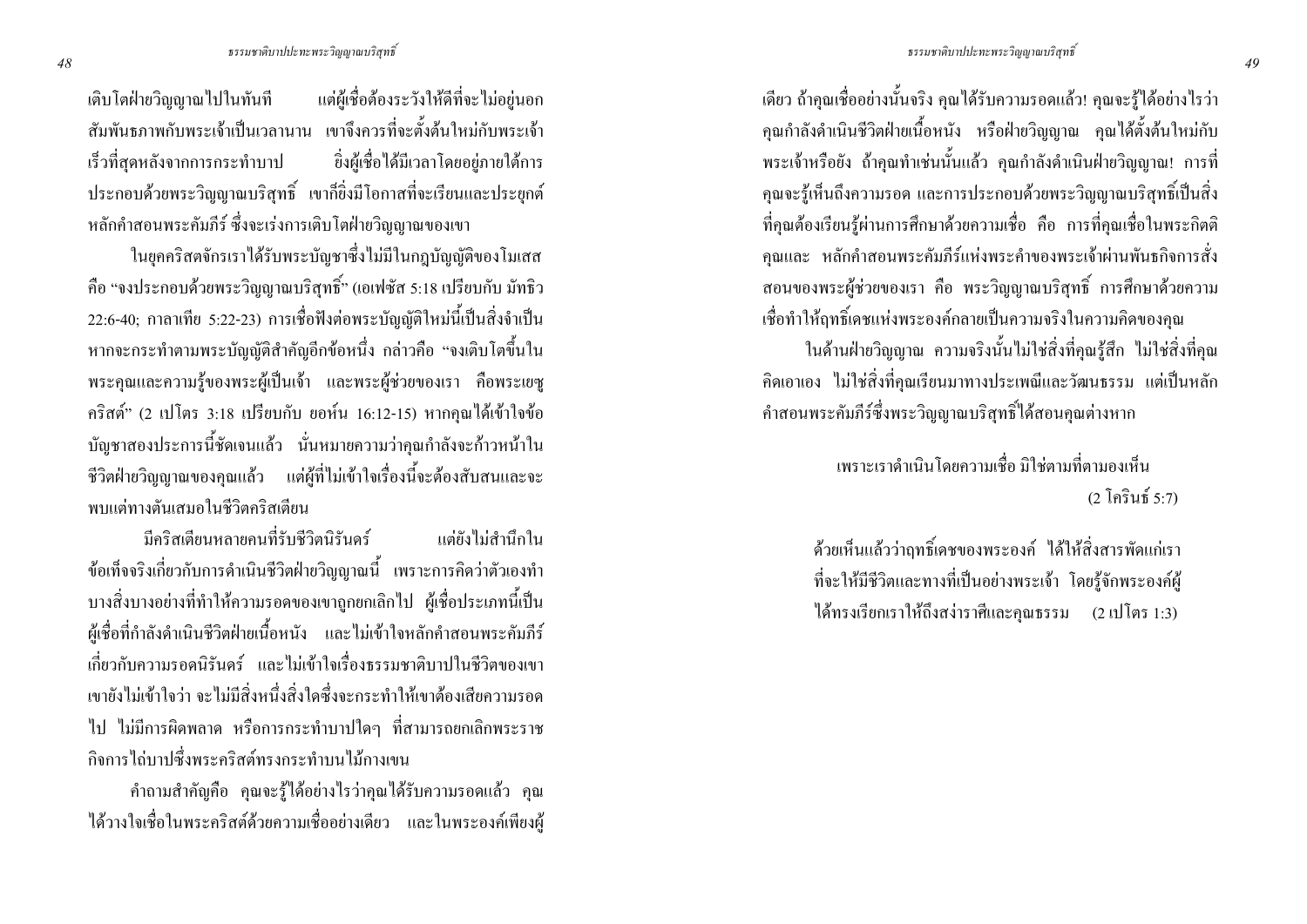#### ภาคผนวก $A$

หลักคำสอนพระคัมภีร์เกี่ยวกับ ทูตสวรรค์ของ พระเยโฮวาห์

I. ทูตสวรรค์ของ พระเยโฮวาห์ คือ พระเยโฮวาห์ (ยาเวห์) (ปฐมกาล 16:7-13; 22:11-18; 31:11; 48:15,16; อพยพ 3:2 [เปรียบกับกิจการ 7:30-35] อพยพ 13:21; 14:19; ผู้วินิจฉัย 6:11-23)

II. ทูตสวรรค์ของ พระเยโฮวาห์ ถูกแยกออกจากพระเยโฮวาห์ (ปฐมกาล 24:7, 40; อพยพ 23:20; 32:34; กันดารวิธี 20:16; 1 พงศ์สาวดาร 21:15-18; อิสยาห์ 63:9: เศคาริยาห์ 1:12, 13)

III. ทูตสวรรค์ของ*พระเยโฮวาห์*  คือ บุคคลที่สองแห่งตรีเอกานุภาพ ึก. บุคคลที่สองคือ พระเจ้าผู้ซึ่งทรงประกฎต่อมนุษย์ในพระคริสธรรม ้คัมภีร์ใหม่ (ยอห์น 1:18: 6:46: 1 ทิโมธี 6:16: 1 ยอห์น 4:12)

ทูตสวรรค์ของ*พระเยโฮวาห์*ใม่ได้ประกฎอีกต่อไปหลังจากพระเยซู  $\mathbf{u}$ . ้คริสต์ทรงเสด็จมายังโลกเป็นครั้งแรกบั้น

ี ค. ทั้งทูตสวรรค์ของพระเยโฮวาห์ และพระเยซูคริสต์ถูกทรงใช้เข้ามาใน โลกโดยพระบิดา

ฆ. เนื่องจากทั้งพระบิดา และพระวิญญาณบริสุทธิ์ไม่ปรากฏต่อหน้ามนุษย์ และด้วยเหตุผลว่า พระคริสต์ทรงปรากฏต่อหน้ามนุษย์แล้ว เราจึงสรุปได้ ว่า พระคริสต์ทรงเป็นทูตสวรรค์ของพระเยโฮวาห์ และทรงเป็นบุคคลเดียว แห่งตรีเอกานภาพซึ่งได้ปรากฏต่อมนุษย์ในสมัยพระคัมภีร์เดิม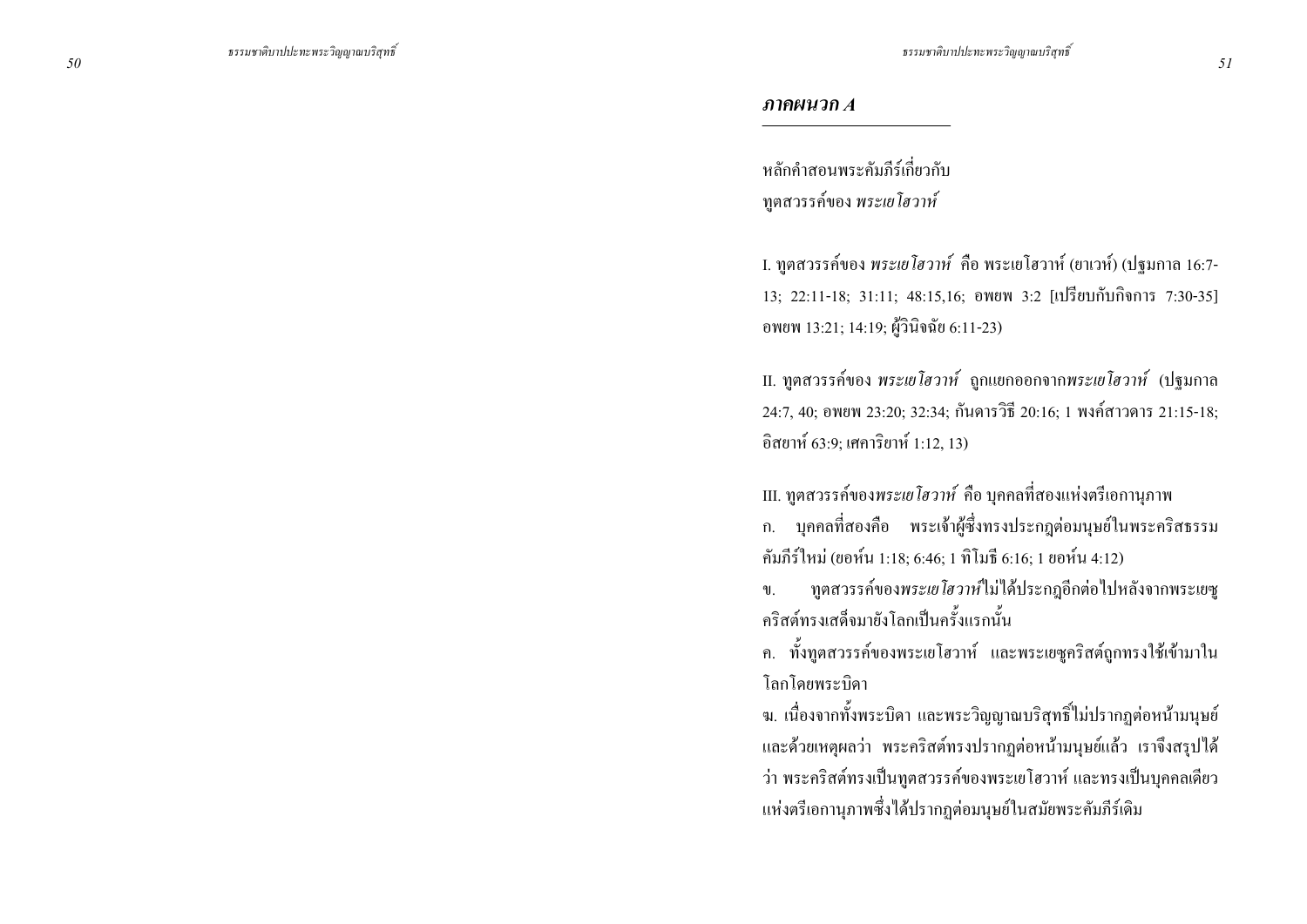หลักกำสอนพระคัมภีร์ เกี่ยวกับ พันธกิจของ พระวิญญาณบริสุทธิ์

1. พันธกิจของพระวิญญาณบริสุทธิ์ในพระคัมภีร์เคิม ึก พันธกิจการบังเกิดใหม่

ึง. การสวมทับ เพื่อให้ผู้เชื่อซึ่งถูกทรงเลือกให้ทำพันธกิจพิเศษจะ ิ สามารถกระทำหน้าที่ (ปฐมกาล 41:38; อพยพ 28:3; ผู้วินิจฉัย 3:10; 1ซา มูเอล 10:10) ในบางกรณีการสวมทับนี้จะถูกยึดขึ้นจากผู้นั้นเป็นการทรงตี สอนจากพระเจ้า (สคูคี 51:11)

II. พันธกิจของพระวิญญาณบริสุทธิ์ภายในยุคคริสตจักร ึก. พันธุกิจความรอด 1 กระทำให้ความเชื่อใบพระคริสต์ของเราเกิดผลใบการรับความ รอด (efficacious grace) (เอเฟซัส 2:8-9) 2. การบังเกิดใหม่ (ยอห์น 3:1-16; ทิตัส 3:5) 3. การทรงบับติศมา (กิจการ 1:5; 1 โครินธ์ 12:13; เอเฟซัส 4:5) 4. การทรงสถิตอยู่ภายในผู้เชื่อ (โรม 8:9; 1 โครินธ์ 6:19,20) 5. การทรงประทับตราผู้เชื้อ (2 โครินธ์ 1:22; เอเฟซัส 1:13; 4:30) 6. ทรงแจกจ่ายของประทานฝ่ายวิญญาณ (1 โครินธ์ 12:11) ึ่ง. พันธกิจที่ทรงกระทำต่อผู้เชื่อหลังจากความรอดแล้ว คือการ ประกอบด้วยพระวิญญาณบริสุทธิ์ ซึ่งทำให้ผู้เชื่อดำเนินชีวิตฝ่าย วิญญาณ (เอเฟซัส 5:18)

- 1. การคำเนินชีวิตฝ่ายวิญญาณ และการคำเนินชีวิตฝ่ายเนื้อหนัง ้เป็นสองสถานะที่ไม่สามารถเข้ากันได้แม้แต่น้อย (mutually exclusive absolutes) (1 ยอห์น 3:4-9)
- ่ 2. การกระทำบาปทำให้เสียสถานะฝ่ายวิญญาณ การตั้งต้นใหม่ ึกระทำให้กลับมามีชีวิตฝ่ายวิญญาณอีกครั้ง (สุภาษิต 1:23; 1 ยอห์น 1:9)
- ่ 3. ผู้เชื่อเป็นปโรหิตต่อหน้าพระพักตร์ของพระเจ้า และ ไม่อย่ ิภายใต้ปุโรหิตเผ่าเลวีอย่างเป็นตามกฎบัญญัติของโมเสส (โรม 8:2-4: 10:4: 13:8: กาลาเทีย 5:18)
- 4. พระลักษณะของความเป็นมนุษย์ของพระเยซูคริสต์ทรงถูก ิสร้างขึ้นมาภายในผู้เชื้อ (กาลาเทีย 4:19; 5:22, 23)
- ่ 5. อารมณ์ ความรู้สึก และการกระทำซึ่งผู้เชื้อกระทำจากพลังของ ิตนเองไม่มีส่วนเกี่ยวข้องในชีวิตฝ่ายวิญญาณ (โรม 16:17, 18; 2 โคริบซ์ 6·11-12)
- 6. เป้าหมายในการมีชีวิตฝ่ายวิญญาณ ึก. จะใด้รับส่วนในสภาพของพระองค์ (2 เปโตร 1:4) ข. จะใด้เลียนแบบของพระเจ้า (2 โครินธ์ 3:3; เอเฟซัส 5:1) ึค. การถวายเกียรติแค่พระคริสต์ (ยอห์น 7:39: 16:14: 1 โครินธ์ 6:19, 20) ึง. การบรรลุกฎบัญญัติของโมเสส (โรม 8:24) ี ฆ. การศึกษาหลักคำสอนพระคัมภีร์ด้วยความเชื่อ (ยอห์น 14:26: 16:12-14: 1 โครินธ์ 2:9-16)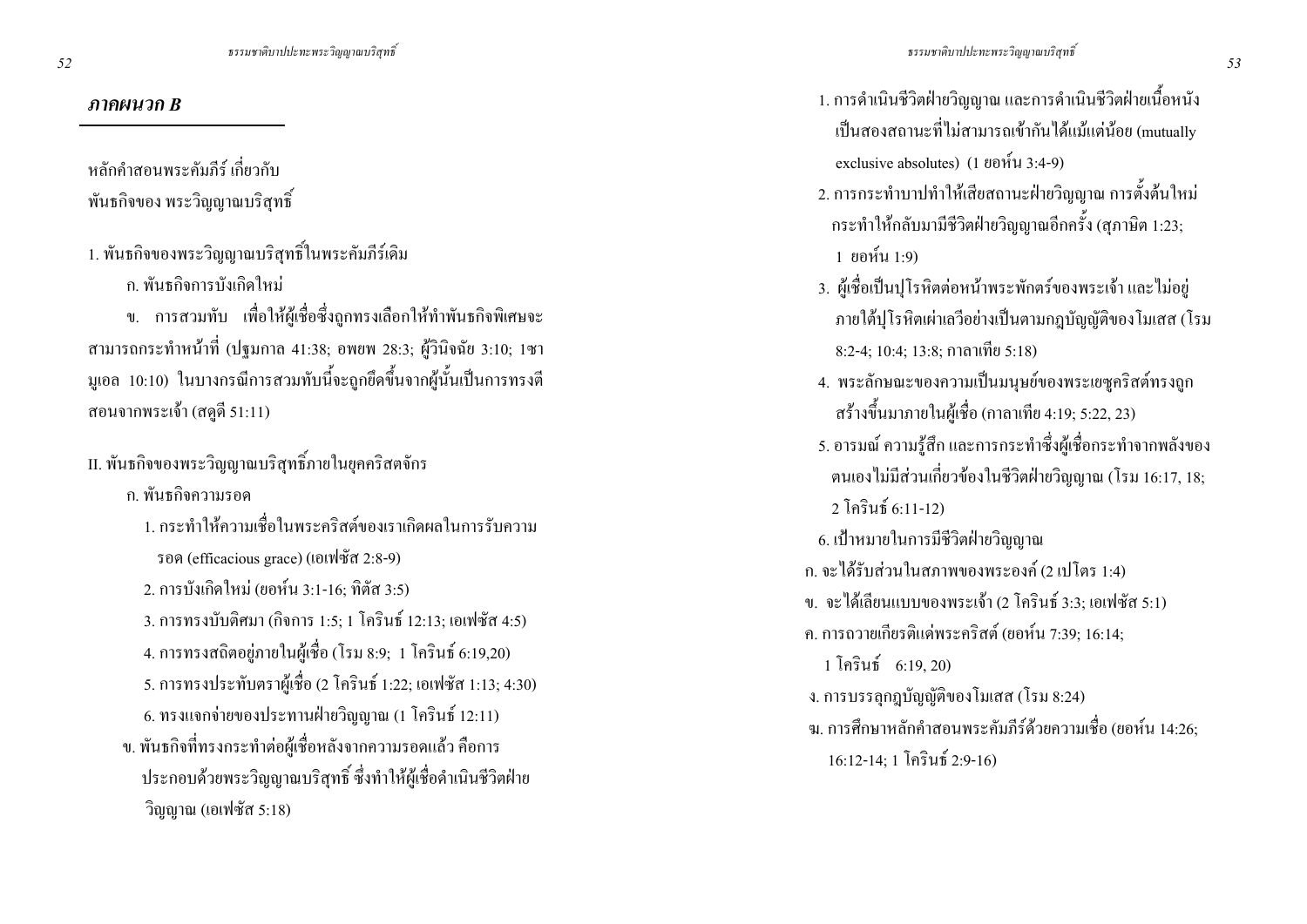III. พันธกิจที่พระองค์ทรงกระทำต่อผู้ที่ไม่เชื่อ ึก. ทรงยับยั้ง (2 เธสะ โลนิกา 2:7) ข. ทรงให้สำนึกว่า 000 (ยอห์น 16:7-11) ค. ทรงกระทำให้บังเกิดใหม่ (ยอห์น 3:5)

ภาคผนวก $C$ 

40 สิ่งที่พระเจ้าทรงประทานแก่ผู้เชื่อทุกคน ณ เวลารอด

(โดย 39 สิ่งนั้นพระเจ้าทรงประทานอย่างไม่มีวันยกเลิกหรือยึดคืน และมี 1 สิ่งที่พระเจ้ายึดคืนได้)

> รวบรวมโดย ศ.จ. Lewis Sperry Chafer ปรับปรุงโดย ศ.จ. R. B. Thieme Jr.

39 สิ่งซึ่งพระเจ้าทรงประทานแก่ผู้เชื่อโดยไม่มีวันยึดคืน

(Thirty-Nine Irrevocable Absolutes)

I. ผู้เชื้อใด้อาศัยอยู่ภายในแผนการนิรันดร์ของพระเจ้า (เข้าส่วนในอนาคต ของพระคริสต์) ผู้เชื่อเป็นผู้ที่

- ึก. พระเจ้าทรงทราบล่วงหน้า (กิจการ 2:23; โรม 8:39;  $1$  เป $\tilde{1}$ ตร 1 $\cdot$ 2
- ข. รับการทรงเลือก (มัทธิว 22:14:โรม 8:33: โคโลสี 3:12: 1 เธสะ โลนิกา 1:4; ทิตัส 1:1; 1 เปโตร 1:2; 1 เปโตร 2:4) ค. พระเจ้าทรงกำหนดไว้แล้ว (โรม 8:29-30; เอเฟซัส 1:5, 11)

ฆ. พระเจ้าทรงเรียก (1 เธสะ โลนิกา 5:24)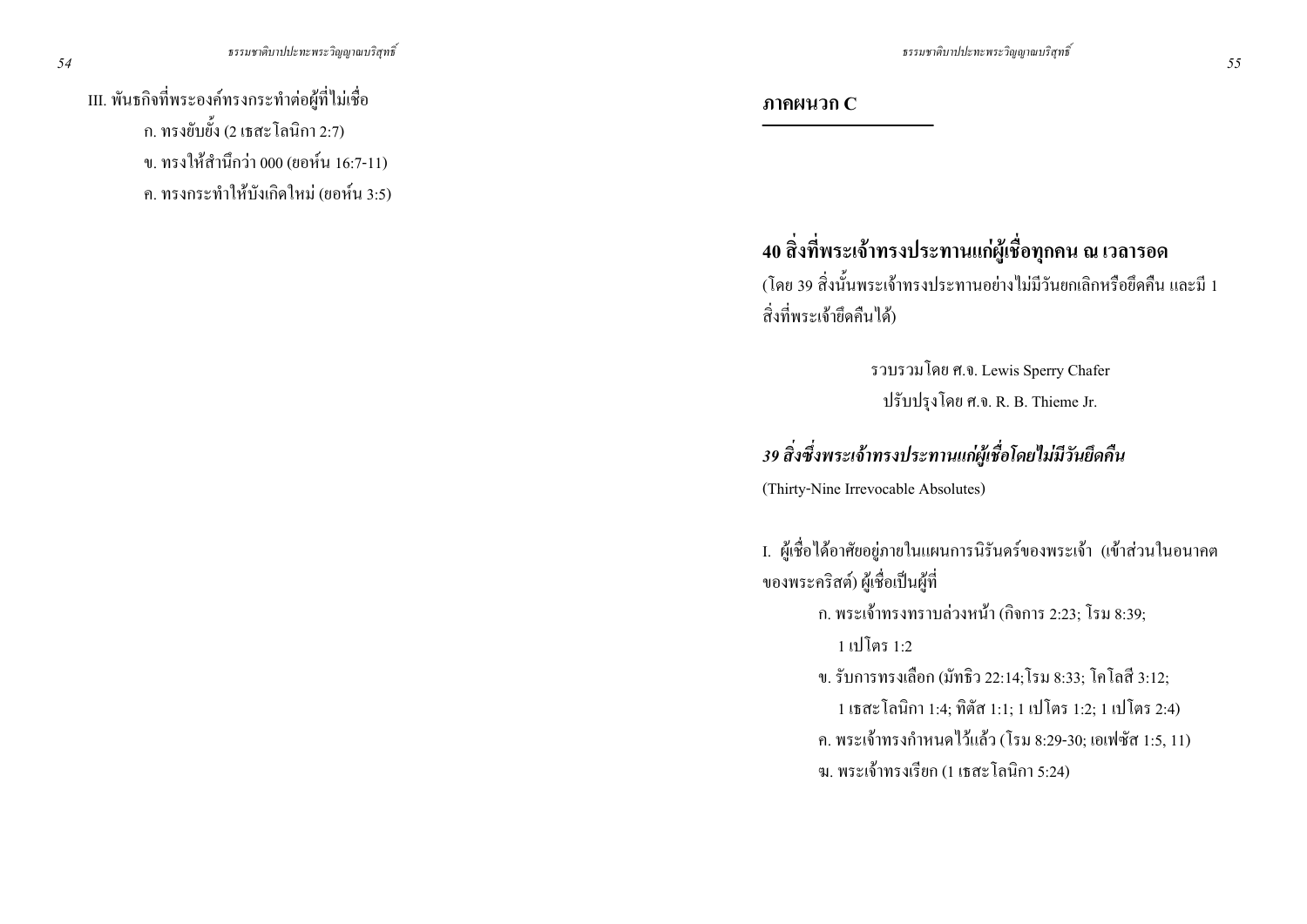$\,$  **II.** ผู้เชื้อได้กลับกืนดีกับพระเจ้า (กำแพงที่กีดกั้นระหว่างมนุษย์กับพระเจ้า ี่ ถกรีือถอน)<sup>26</sup>

ก. โดยพระเจ้า (2 โครินธ์ 5:18-19; โคโลสี 1:20) ข. ถึงพระเจ้า (โรม 5:10; 2 โครินธ์ 5:20; เอเฟซัส 2:14-17)

- **III.** ผู้เชื่อได้ถูกไถ่มา (จากตลาดทาสแห่งบาป)<sup>27</sup> โรม 3:24; โคโลสี 1:14; 1 เปโตร 1:18)
- **IV.** ผู้เชื้อรับการยกเว้นจากการถูกพิพากษาลงโทษชั่วนิรันดร์ (ยอห์น 3:18;  $5:24$ ;  $\tilde{15}$ ม  $8:1$ )
- ${\bf v}$ . บาปทุกประการได้รับการทรงพิพากษาลงโทษแล้วด้วยการตายฝ่าย วิญญาณของพระเยซูคริสต์บนไม้กางเขน (โรม 4:25; เอเฟซัส 1:7; 1 g 2:24)
- ${\bf VI.}$  (propitiation) พระเจ้าทรงพอพระทัยกับการที่พระบุตรทรง<sup>แ</sup>ถ่บาปของ เรา (โรม 3:25-26; 1 ยอห์น 2:2; 4:10)

VII. ผู้เชื่อได้ตายต่อชีวิตเก่า (ธรรมชาติบาป) และรับชีวิตฝ่ายวิญญาณจาก พระเจ้า โดยผู้เชื้อได้

ึก. ถกตรึงไว้กับพระคริสต์ (โรม 6:6: กาลาเทีย 2:20) ข. ทรงตายกับพระคริสต์ (โรม 6:8; โคโลสี 3:3; 1 เปโตร 2:24)

ค. ถูกฝังศพรวมกับพระคริสต์ (โรม 6:4; โคโลสี 2:12) ง. เป็นขึ้นจากความตายด้วยกันกับพระคริสต์ (โรม 6:4; 7:4; โคโลสี 2:12; 3:1)

- VIII. ผู้เชื่อ ไม่อยู่ภายใต้กฎธรรมบัญญัติของโมเสส โดยเขาได้ ก. ตายจากกฎบัญญัติ (โรม  $7:4$ )
- ข. ได้พ้นจากกฎธรรมบัญญัติ (โรม 6:14; 7:6; 2 โครินธ์ 3:6-11; ิกาลาเทีย 3:25)
- **IX.** ผู้เชื้อได้บังเกิดใหม่ (ยอห์น 13:10; 1 โครินธ์ 6:11; ทิตัส 3:5 ผู้เชื้อได้
- ก. บังเกิดใหม่ (ยอห์น 3:7; 1 เปโตร 1:23
- ข. เป็นบุตร [ภายใต้สิทธิ์อำนาจและการดูแลของพระเจ้า]  $($ โรม 8:16; กาลาเทีย 3:26)
- ก. บุตรชายของพระองค์ [คำว่า υιος เป็นคำที่มักจะใช้กับบุตร ที่โตแล้ว| ยอห์น 1:12; 2 โครินธ์ 6:18; 1 ยอห์น 3:2 ง. เป็นซึ่งที่ถูกสร้างขึ้นมาใหม่ (2 โครินธ์ 5:17; กาลาเทีย 6:15;

ี เอเฟซัส 2:10

- ${\bf x}$ . พระเจ้าทรงรับผู้เชื่อเข้ามาเป็นบุตรบุญธรรม (โรม 8:15; 8:23 [มีไว้ ี สำหรับอนาคต1: เอเฟซัส 1:5
- **XI.** ผู้เชื่อกลายเป็นที่ยอมรับ (acceptable) โดยพระเจ้า (เอเฟซัส 1:6; 1 เปโตร 2:5) โดยผู้เชื่อนั้นได้

<sup>26.</sup> C R.B.Thieme Jr. *The Barrier* (1993)

<sup>27.</sup> **A R.B.Thieme Jr.** *Slave Market of Sin* (1994)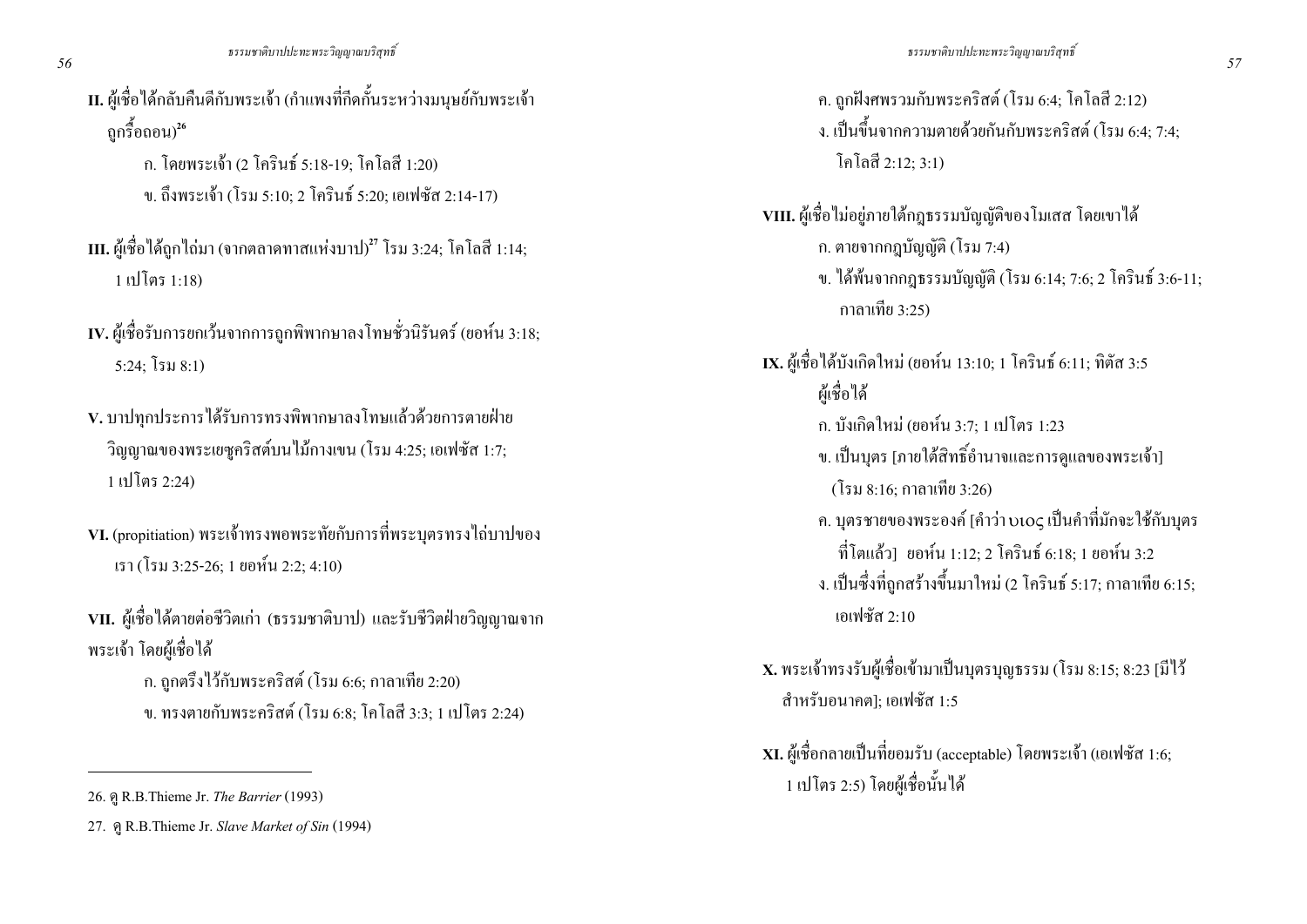ึก. รับความชอบธรรมจากพระองค์ ก็กลายเป็นคนชอบธรรมใน ิสายพระเนตรของพระองค์ (โรม 3:22; 1 โครินธ์ 1:30; 2 โครินธ์ 5:21; ฟิลิปปี 3:9 ข. เป็นผู้บริสุทธิ์ในสายพระเนตรของพระเจ้า (1 โครินธ์ 1:30;  $6:11)$ ิ ค. พระองค์ทรงกระทำให้เราเป็นผู้สมบูรณ์แบบตลอดไปเป็นนิตย์

ึง. เราได้รับสิทธิ์ที่จะเข้าส่วนในมรดกที่พระองค์ทรงแบ่งให้แก่ผู้ เชื่อที่ประสบความสำเร็จ (โคโลสี 1·12)

XIII. ผู้เชื้อสามารถใช้ถุทธิ์เคชของพระเจ้า (2 เปโตร 1:3)

XIV. ผู้เชื้อใด้รับสัญชาติใหม่ เป็นชาวสวรรค์ (ลูกา 10:20; เอเฟซัส 2:14-19; ฟิลิปปี 3:20

 $\bf{XV}$ . ผู้เชื้อได้พ้นจากอาณาจักรแห่งซาตาน (โคโลสี 1:13ก; 2:15)

XVI. ผู้เชื้อได้ถูกย้ายเข้ามาตั้งไว้ในอาณาจักรแห่งพระเจ้า (โคโลสี 1:13ข)

XVII. ผู้เชื่อถูกตั้งอยู่บนรากฐานที่มั่นคง (1 โครินธ์ 3:11; 10:4; เอเฟซัส  $2:20$ 

XVIII. ผู้เชื่อทุกคนเป็นของขวัญจากพระบิดาถึงพระคริสต์ (ยอห์น 10:29;

 $17:2, 6, 9, 11-12, 24$ 

XIX. โดยตำแหน่งในพระคริสต์ ผู้เชื้อได้พ้นจากอำนาจแห่งธรรมชาติบาป แล้ว (โรม 8:2: ฟิลิปปี 3:3: โคโลสี 2:11)

XX. พระเจ้าทรงแต่งตั้งผู้เชื่อทุกคนให้เป็นปุโรหิตต่อหน้าพระพักตร์ของ พระองค์ โดยเราเป็น ก. ปุโรหิตบริสุทธิ์ (1 เปโตร 2:5, 9) ข. ปุโรหิตแห่งราชวงศ์ของพระเจ้า (1 เปโตร 2:9; วิวรณ์ 1:6)

 $\bold{XXI}$ . ผู้เชื้อได้รับความมั่นคงนิรันดร์ (eternal security) ยอห์น 10:28-29; โรม 8:32, 38-39; กาลาเทีย 3:26; 2 ทิโมธี 2:13)

 $\overline{\textbf{XXII}}$ . ผู้เชื้อรับสิทธิ์เข้าเฝ้าพระบิดา (โรม 5:2: เอเฟซัส 2:18: ฮีบร 4:16:  $10:19-20$ 

XXIII. ผู้เชื้อทุกคนได้รับการดูแล "ซิ่งมากกว่าอีก" โดยพระคุณพระเจ้า (โรม 5:9-10) เราได้ ึก. รับความรักจากพระองค์ (เอเฟซัส 2:4: 5:2) ข. รับพระคณจากพระองค์ 1. ในความรอด (เอเฟซัส 2:8-9) 2. ในการคุ้มครอง (โรม 5:2; 1 เปโดร 1:5) 3. ในการรับใช้พระเจ้า (ยอห์น 17:18: เอเฟซัส 4:7) 4. ในการสั่งสอน (ทิตัส 2:12) ี ค. รับฤทธิ์เคชจากพระองค์ (เอเฟซัส 1:19; ฟิลิปปี 1:13)

**XII.** ผู้เชื้อถูกประกาศว่าเป็นผู้ชอบธรรมโดยพระเจ้า (โรม 3:24; 5:1, 9; 8:30: 1 โครินธ์ 6:11: ทิตัส 3:7)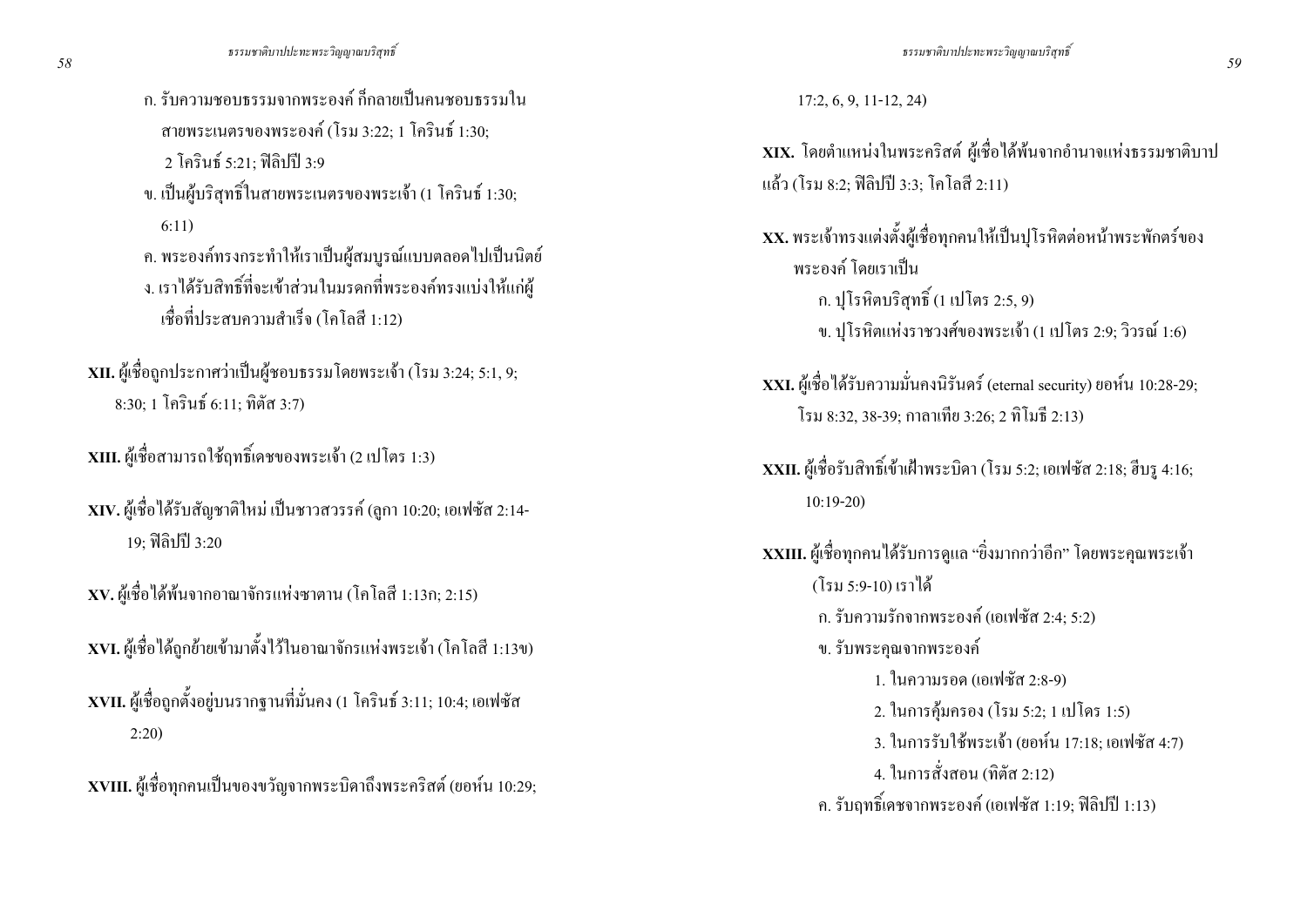ี ฆ. รับความสัตย์ซื่อโดยพระองค์ (ฟิลิปปี 1:6; ฮีบรู 13:5ข) ง. รับสันติสุขจากพระองค์ (ยอห์น 14:27) ึจ. รับความชูใจนิรันดร์ (2 เธสะ โลนิกา 2:16) ิฉ. มีพระคริสต์ทรงอธิษฐานขอเพื่อเราทั้งหลายด้วย

XXIV. ผู้เชื่อเป็นผู้รับมรดกโดยเป็นรัชทายาทของพระเจ้า และ ได้รับมรดก ร่วมด้วยกับพระคริสต์[เฉพาะผู้เชื่อที่รับสิทธิ์] (โรม 8:17: เอเฟซัส 1:14. 18: โคโลสี 3:24: ฮีบร 9:15: 1 เปโตร 1:4)

 $\bold{XXV}$ . ผู้เชื้อทกคน ได้รับตำแหน่งใหม่ในพระคริสต์ (เอเฟซัส 2:6) เราเป็น ก. คู่ชีวิตกันกับพระคริสต์ (โคโลสี 3:4) ข. ค่รวมรับใช้พระเจ้ากับพระคริสต์ (1 โครินธ์ 1:9) 1. ผู้รวมงานกับพระเจ้า (1 โครินธ์ 3:9; 2 โครินธ์ 6:1) 2. ฝั่ปฏิบัติพันธสัญญาใหม่ (2 โครินธ์ 3:6) 3. เอกอัครราชทต (2 โครินธ์ 5:20) 4. หนังสือของพระคริสต์ ซึ่งมีชีวิตอย่ (2 โครินธ์ 3:3) 5. ผู้รับใช้พระเจ้า (2 โครินธ์ 6:4)

XXVI. ผู้เชื่อรับชีวิตนิรันคร์ (ยอห์น 3:15; 10:28; 20:31; 1 ยอห์น 5:11-12)

XXVII. ผู้เชื่อเป็น "สิ่งที่ถูกสร้างขึ้นมาใหม่ทางฝ่ายวิญญาณ" (a new *spiritual species*) (2 โครินช์ 5:17)

XXVIII. ผู้เชื่อเป็นความสว่างในองค์พระผู้เป็นเจ้า (เป็นผู้มีบทบาทใน สงครามระหว่างพระเจ้ากับฝ่ายซาตาน<sup>28</sup> (เอเฟซัส 5:8: 1 เธสะ โล นิกา 5:4-5)

ผู้เชื้อได้เป็นหนึ่งเดียวกับพระบิดา พระบุตร และ พระวิณญาณ XXIX. บริสทธิ์ ผู้เชื้อได้ ึก. อยู่ในพระเจ้า (1 เธสะ โลนิกา 1:1; เปรียบกับคำว่า "พระเจ้าใน คณ" ของเอเฟซัส 4:6) ึง. อยู่ในพระคริสต์ (ยอห์น 14:20; เปรียบกับ "พระคริสต์ในคุณ" ึขคงโคโลสี 1∙27) 1. ได้เข้าเป็นกายอันเดียวกันกับพระองค์ (1 โครินธ์ 12:13) 2. เป็นกิ่งของเถาองุ่น (ยอห์น 15:5) 3. เป็นศิลาของอาคารพระนิเวศ (เอเฟซัส 2:21-22: 1 เปโตร 2:5) 4. เป็นแกะในฝงแกะของพระองค์ (ยอห์น 10:27-29) 5. เป็นส่วนหนึ่งของเจ้าสาวของพระคริสต์ (เอเฟซัส 5:25-27; วิวรณ์ 19:6-8; 21:9 6. เป็นปโรหิตในอาณาจักรแห่งปโรหิต (1 เปโตร 2:9) ี ค. ในพระวิญญาณบริสทธิ์ (โรม 8:9: พระวิญญาณในคณ)

 $\bold{XXX}$ . ผู้เชื่อทุกคน ได้รับประ โยชน์จากพันธกิจของพระวิญญาณบริสุทธิ์

<sup>28.</sup> ภาษาอังกฤษเรียกว่า the angelic conflict ดู R.B.Thieme Jr. Anti-Semitism (1991) หน้า 11-13, 94-99, 101-102, 110-113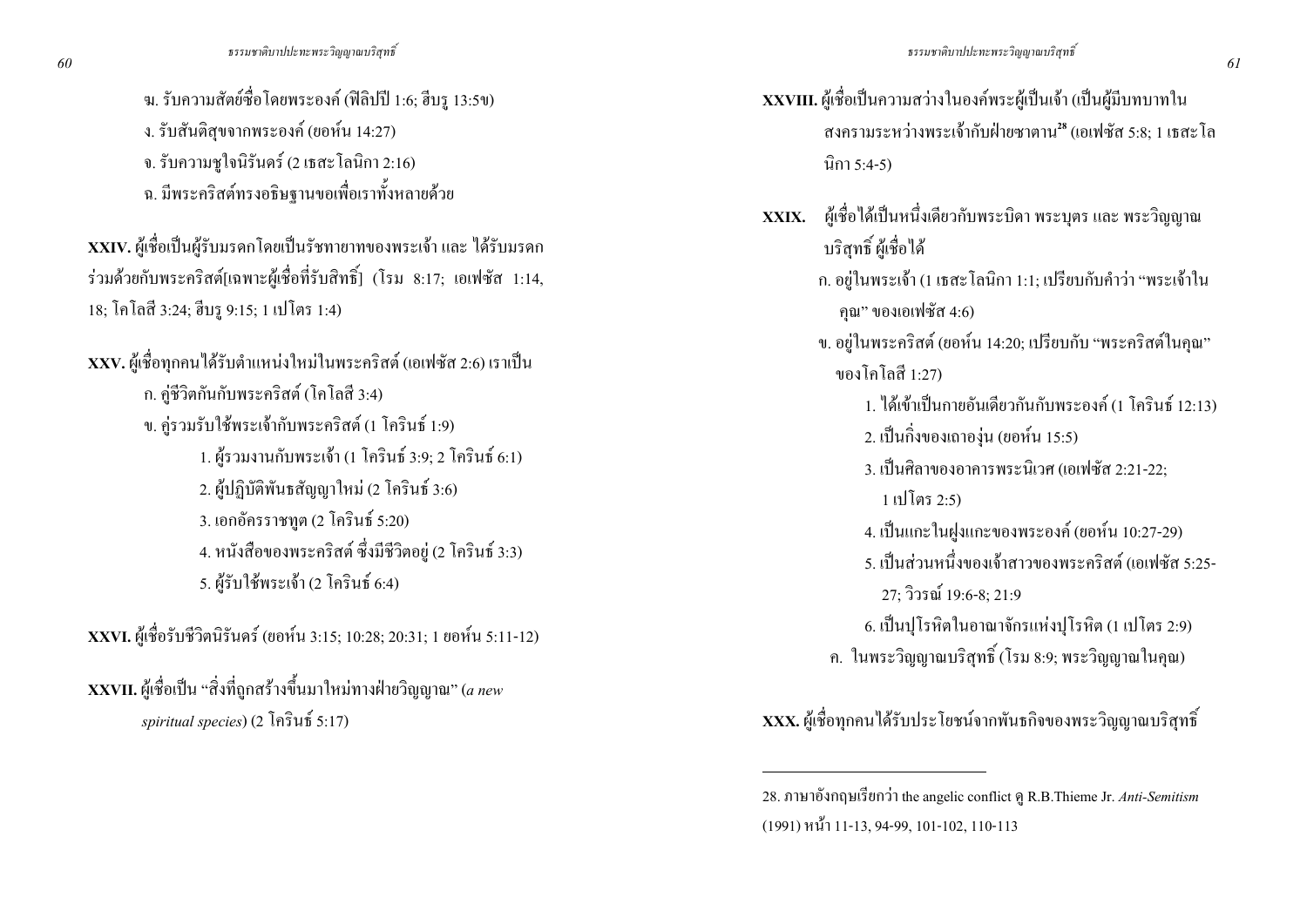โดยได้

- ึก. "บังเกิดโดยพระวิญญาณ" (ยอห์น 3:5-8)
- ี ข. รับการบัพติศมาด้วยพระวิญญาณ (กิจการ 1:5; 1 โครินธ์  $12:13)$
- ี ค. รับการทรงสถิตด้วย พระวิญญาณบริสุทธิ์ (ยอห์น 7:39; โรม 5:5; 8:9; 1 โครินธ์ 3:16; 6:19; กาลาเทีย 4:6; 1 ยอห์น 3:24) ี ฆ. ถกการประทับตราโดย พระวิณณาณบริสทธิ์ (2 โครินธ์ 1:22:
	- เอเฟซัส 4:30)
- ึง. ได้รับของประทานฝ่ายวิญญาณ เพื่อที่จะรับใช้พระเจ้า (1 โครินช์ 12:11, 27-31; 13:1-2)

**xxxı.** ผู้เชื้อได้รับสง่าราศี (โรม 8:30)

XXXII. ผู้เชื้อ ได้ครบบริบูรณ์ในพระคริสต์ (โคโลสี 2:10)

XXXIII. ผู้เชื่อเป็นผู้ถือกรรมสิทธิ์พระพรที่พระเจ้าทรงเตรียมไว้สำหรับผู้ เชื้อตั้งแต่อดีดกาล (เอเฟซัส 1:3)

ผู้เชื้อใด้รับวิญญาณของมนุษย์ (เป็นองค์ประกอบจำเป็น XXXIV. ู เพื่อที่จะให้ผู้เชื่อสามารถปฏิบัติตามปฏิบัติการ Z ร่วมด้วยกับองค์พระ วิ่งจาณบริสทธิ์) (โรม 8:16: 1 โครินธ์ 2:12: 2 โครินธ์ 7:13: 1 เธสะโลนิ  $n15:23$ 

ิ ความบาปส่วนตัวและความละเมิดถูกลบล้างโดยพระเจ้าทุก XXXV. ประการ<sup>29</sup> (อิสยาห์ 43:25: 44:22)

XXXVI. พระวิญญาณบริสุทธิ์ทรงรับรองความรอดของผู้เชื่อด้วยการผนึก ตราไว้ด้วยพระองค์ (เอเฟซัส 1·13)

 $\overline{\textbf{XXVII}}$ . ผู้เชื่อมีการรับรองว่าจะ ได้รับกายนิรันคร์ (1 โคริน์ 15:40-54)

XXXVIII. ผู้เชื่อได้รับผลประโยชน์จากการลบล้างบาป ซึ่งพระคริสต์ทรง กระทำให้มนษย์ทกคน (unlimited atonement) (2 โครินธ์ 5:14-15, 19; 1 ทิ โมธิ์ 2:6: 4:10: ทิตัส 2:11: ฮีบร 2:9: 2 เปโตร 2:1: 1 ยอห์น 2:2)

XXXIX. ผู้เชื่อแห่งยุคคริตจักรมีสิทธิ์และโอกาสเท่าเทียมกับผู้เชื่อแห่งยุค คริสตจักรทกคน (โรม 12:3; เอเฟซัส 3:16-19)

สิ่งเดียวซึ่งพระเจ้าทรงประทานแก่ผู้เชื่อโดยสามารถยึดคืน (One Revocable Asset)

**XL.** ผู้เชื่อใด้รับการ ประกอบด้วยพระวิญญาณบริสุทธิ์ ณ เวลารอด (กาลา เทีย 3:3)

<sub>ิ</sub> การประกอบด้วยพระวิญญาณบริสทธิ์ นี้ถกยึดคืนตอนที่ผู้เชื่อ ้กระทำบาป พอเขาได้ตั้งต้นใหม่กับพระบิดา ก็จะได้รับ การประกอบด้วย พระวิญญาณบริสุทธิ์ อีกครั้งหนึ่ง

<sup>29. @</sup> R.B.Thieme Jr. Reversionism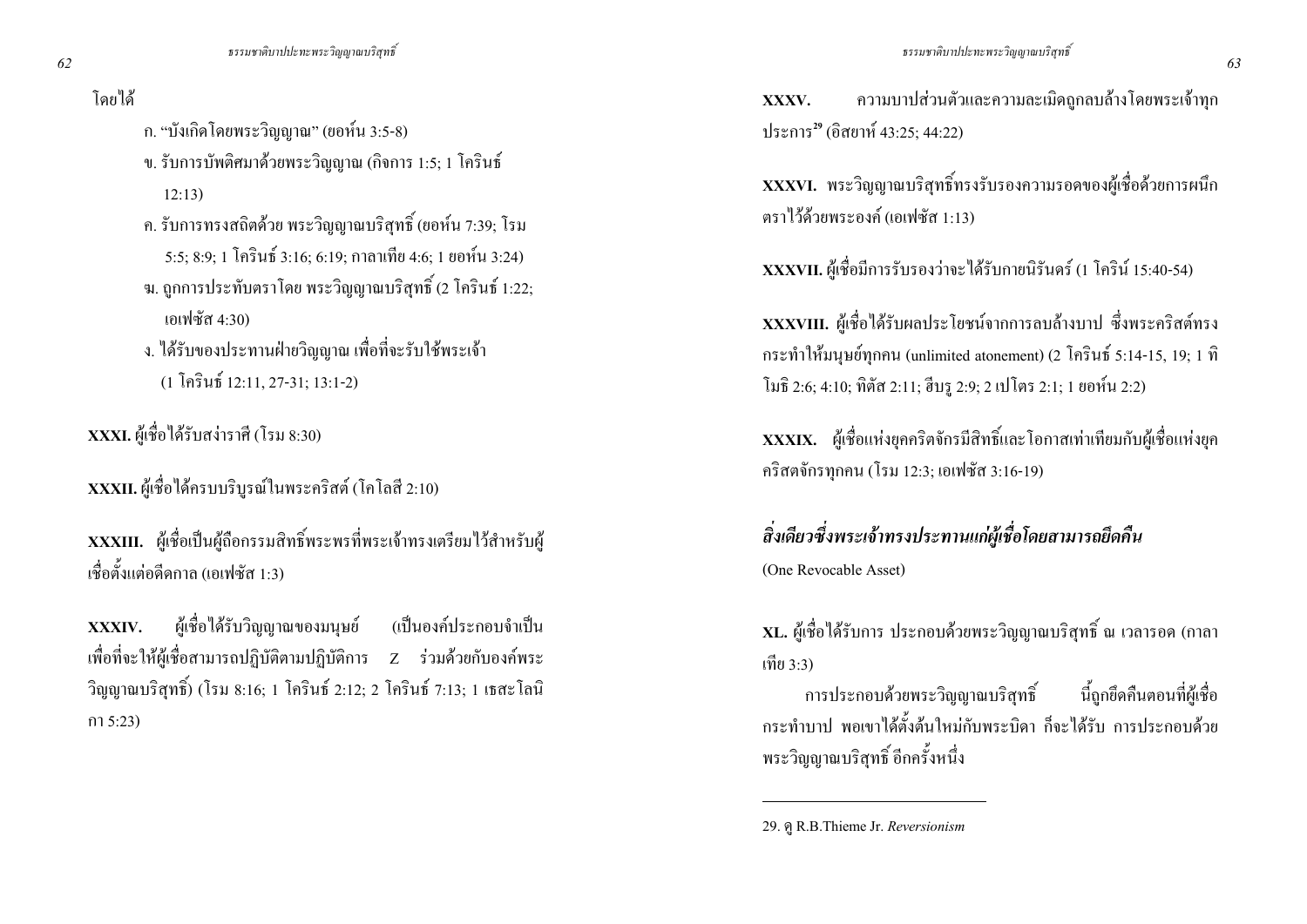## อักขระนุกรมข้อพระคัมภีร์

## พระคัมภีร์เดิม

| ปจมกาล |  |
|--------|--|
|        |  |

|             | 1 สามูเอล      |
|-------------|----------------|
|             |                |
|             |                |
|             | 1 พงศ์กษัตรีย์ |
|             |                |
|             |                |
|             |                |
|             |                |
| อพยพ        |                |
|             |                |
|             |                |
|             |                |
|             |                |
|             |                |
|             |                |
|             |                |
|             | 2 พงศ์กษัตรีย์ |
| กันดารวิถี  |                |
|             |                |
|             | 1 พงศาวดาร     |
| ผู้วินิจฉัย |                |
|             |                |

| ิสคคิ                                                                    |            |
|--------------------------------------------------------------------------|------------|
|                                                                          |            |
|                                                                          |            |
|                                                                          |            |
| $51:11$ $\frac{9}{2}$ $\frac{64:6}{2}$ $\frac{64:6}{2}$ $\frac{64:6}{2}$ |            |
|                                                                          |            |
| สุภาษิต                                                                  | เยเรมีย์   |
|                                                                          |            |
|                                                                          |            |
|                                                                          | เศการิยาห์ |
| อิสยาห์                                                                  |            |
|                                                                          |            |
|                                                                          |            |

## พระคัมภีร์ใหม่

| ม้ทธิว | ยอห์น |
|--------|-------|
|        |       |
|        |       |
|        |       |
|        |       |
|        |       |
|        |       |
|        |       |
|        |       |
|        |       |
|        |       |
| ้ดูกา  |       |
|        |       |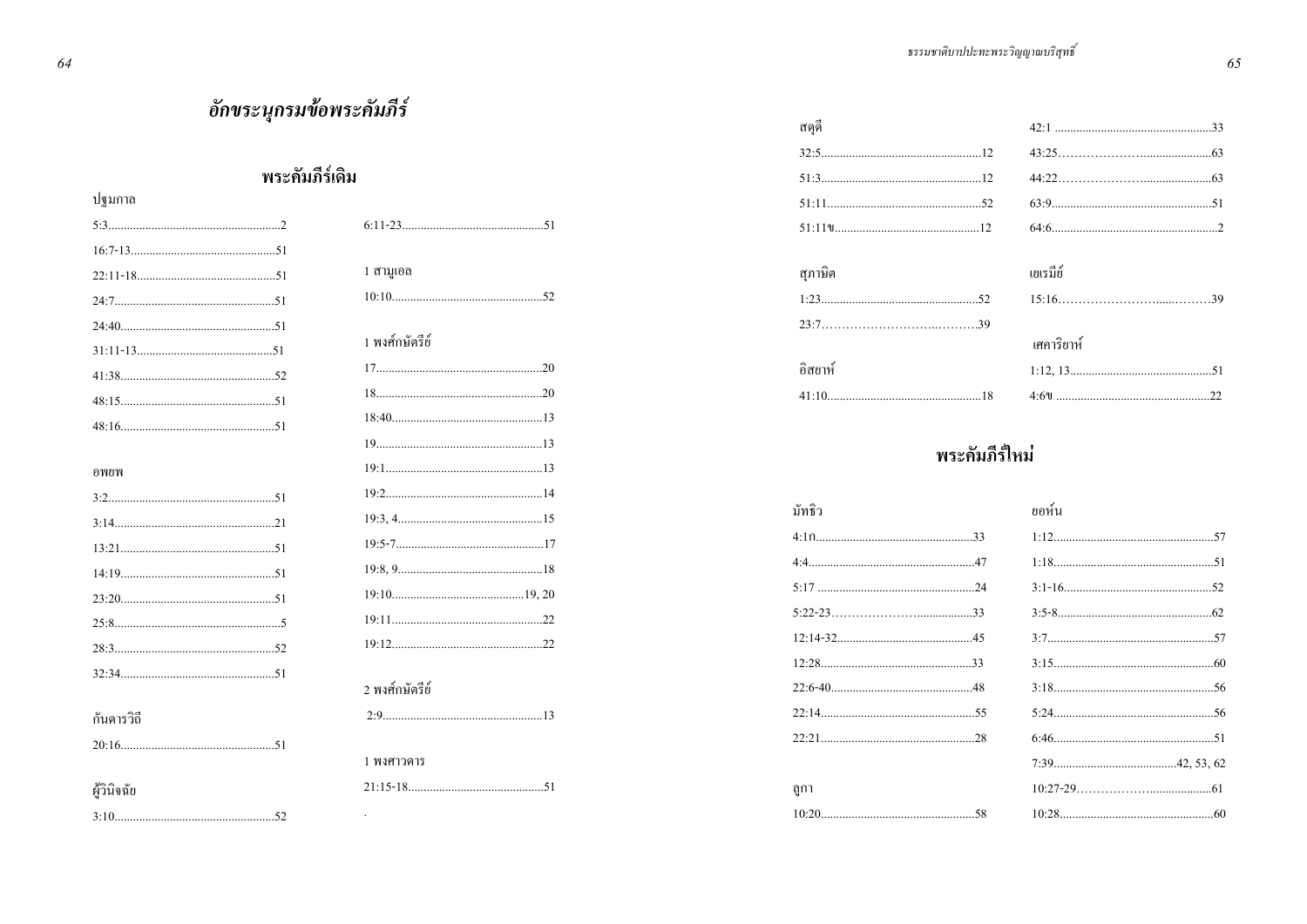|        | โรม      |
|--------|----------|
|        |          |
|        |          |
|        |          |
|        |          |
|        |          |
|        |          |
|        |          |
|        |          |
|        |          |
|        | $5:5$ 62 |
|        |          |
|        |          |
|        |          |
|        |          |
|        |          |
|        |          |
|        |          |
|        |          |
|        |          |
|        |          |
|        |          |
| กิจการ |          |
|        |          |
|        |          |
|        |          |
|        |          |
|        |          |
|        |          |

|           | $6:20$ $\frac{1}{3}$ |
|-----------|----------------------|
|           |                      |
|           |                      |
|           |                      |
|           |                      |
|           |                      |
|           |                      |
|           |                      |
|           |                      |
|           | 2 โครินธ์            |
|           |                      |
|           |                      |
|           |                      |
|           |                      |
| 1 โครินธ์ |                      |
|           |                      |
|           |                      |
|           |                      |
|           |                      |
|           |                      |
|           |                      |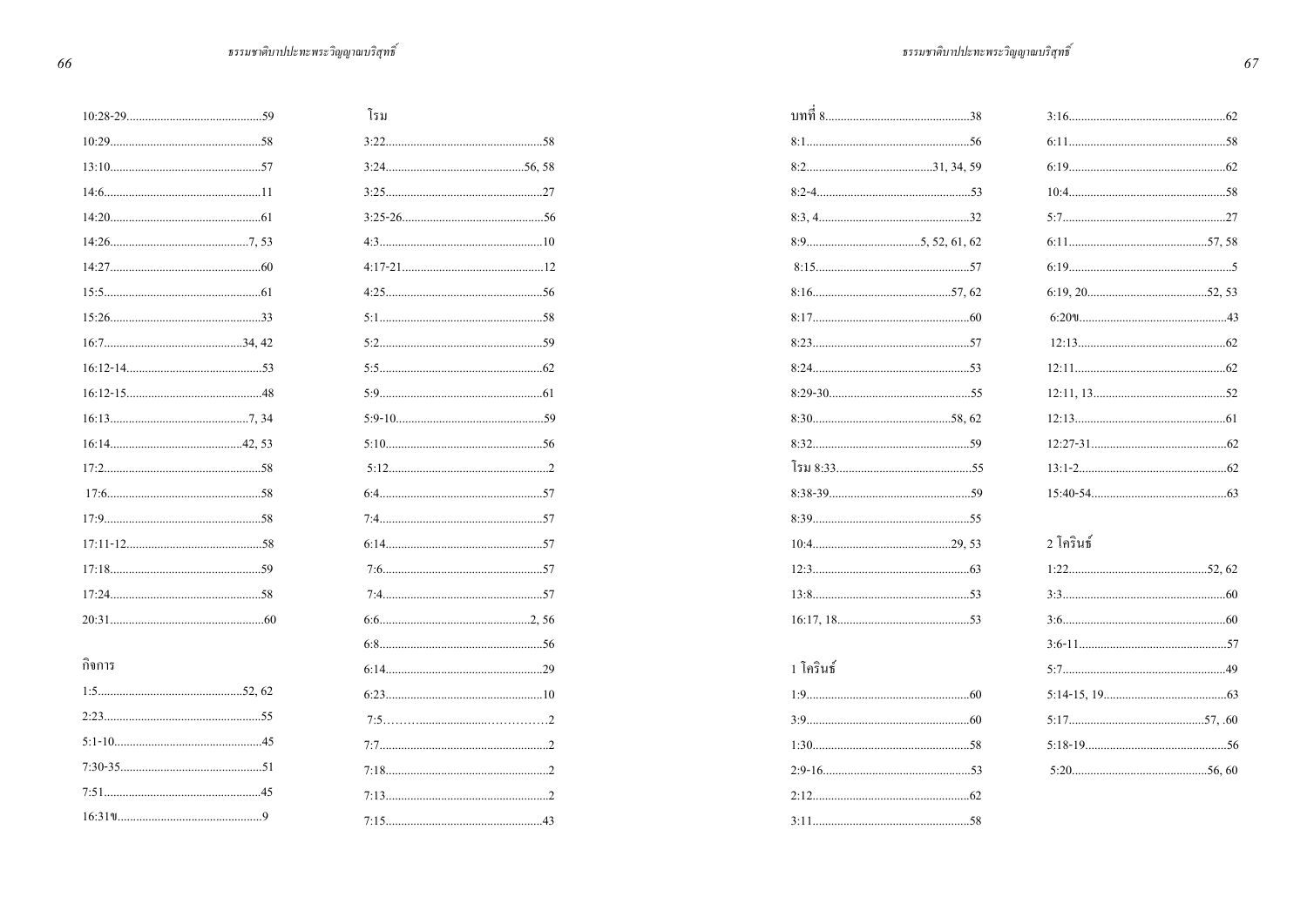ธรรมชาติบาปปะทะพระวิญญาณบริสุทธิ์

| กาลาเทีย |  |
|----------|--|
|          |  |
|          |  |
|          |  |
|          |  |
|          |  |
|          |  |
|          |  |
|          |  |
|          |  |
|          |  |
|          |  |
|          |  |
| เอเฟซัส  |  |
|          |  |
|          |  |
|          |  |
|          |  |
|          |  |
|          |  |
|          |  |

| ฟิลิปปิ             | 2 เธสะโลนิกา                           |
|---------------------|----------------------------------------|
| โคโลสี<br>$2:10$ 63 | 1 ทิโมธี<br>2 ทิโมธี<br>ทิตัส<br>1:156 |
|                     |                                        |
|                     | ฮีบรู                                  |
| 1 เธสะโลนิกา        |                                        |

ธรรมชาติบาปปะทะพระวิญญาณบริสุทธิ์

68